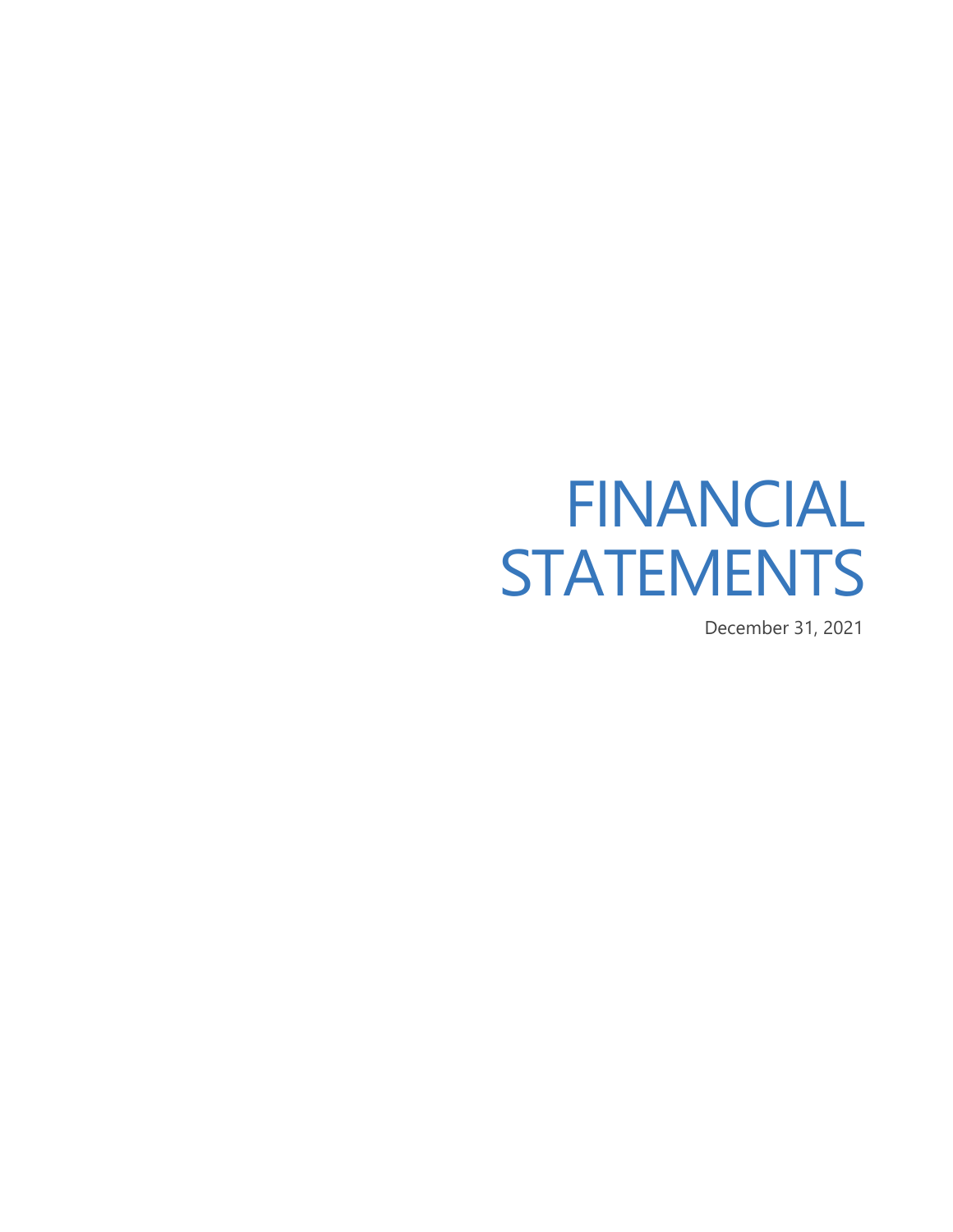### **Contents**

| Financial reporting responsibility                      | 3  |
|---------------------------------------------------------|----|
| Independent auditors' report                            | 4  |
| Notes to the financial statements of the Bank of Canada | 11 |
| The business of the Bank of Canada<br>1.                | 11 |
| Basis of preparation<br>2.                              | 12 |
| <b>Financial instruments</b><br>3                       | 14 |
| 4. Cash and foreign deposits                            | 23 |
| Loans and receivables<br>5.                             | 23 |
| Financial risk management<br>6.                         | 23 |
| 7.<br>Capital assets                                    | 27 |
| Other assets<br>8.                                      | 29 |
| Bank notes in circulation<br>9                          | 30 |
| 10. Deposits                                            | 30 |
| 11. Other liabilities                                   | 31 |
| 12. Employee benefits                                   | 32 |
| 13. Commitments, contingencies and guarantees           | 38 |
| 14. Equity                                              | 40 |
| 15. Related parties                                     | 41 |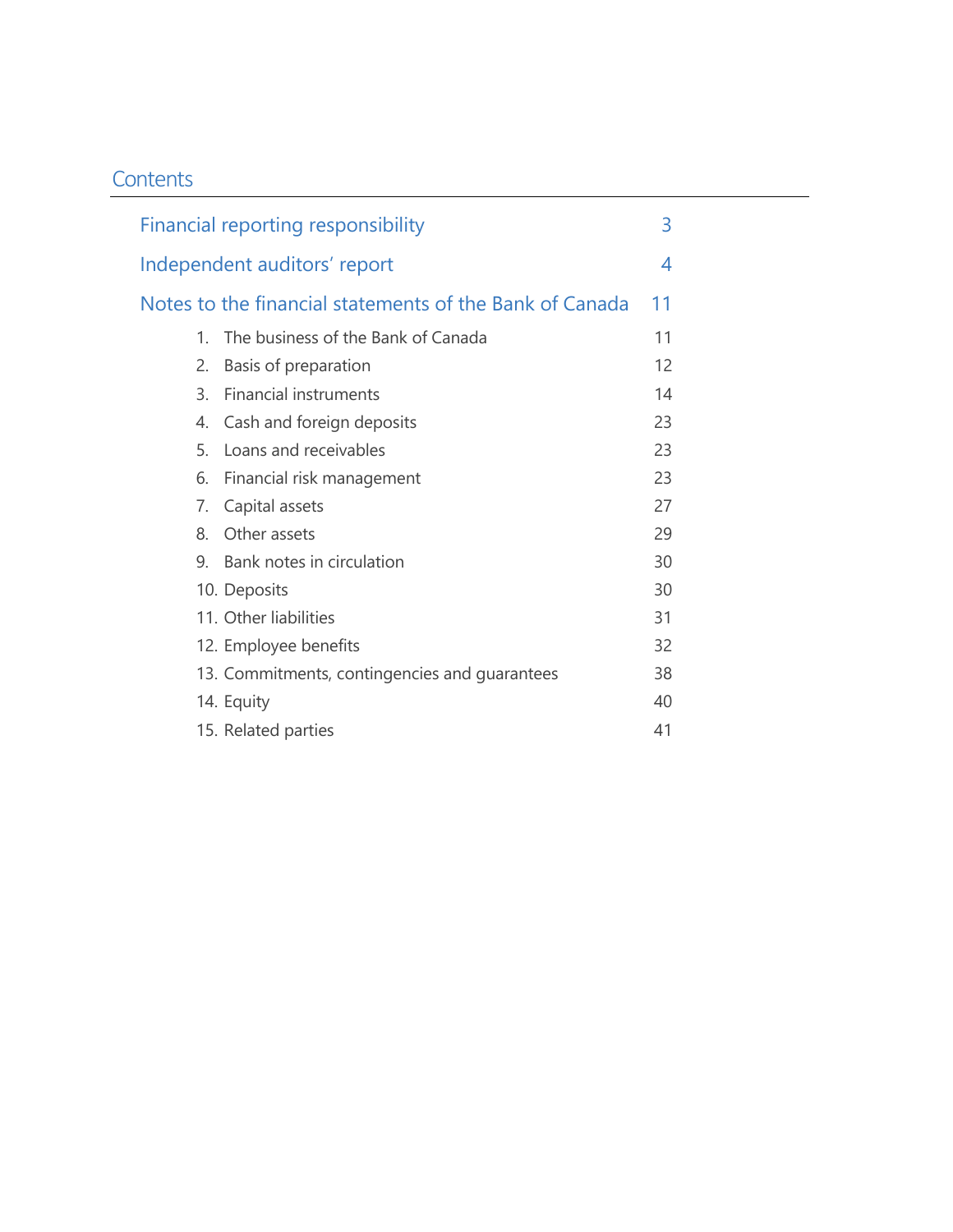# Financial reporting responsibility

Management of the Bank of Canada (the Bank) is responsible for the financial statements, which are prepared in accordance with International Financial Reporting Standards. The amounts and financial information included in the statements reflect management's best estimates and judgment. Financial information presented elsewhere in the *Annual Report* is consistent with the financial statements.

Management is responsible for the integrity and reliability of the financial statements and the accounting system from which they are derived. The Bank maintains a system of internal controls to provide reasonable assurance that transactions are properly authorized and recognized, that financial information is reliable, that assets are safeguarded, that liabilities are recognized, and that operations are carried out effectively. The Bank's internal audit department reviews internal controls, including the application of accounting and financial controls.

The Board of Directors is responsible for ensuring that management fulfills its responsibilities for financial reporting and internal controls. The Board exercises this responsibility through its Audit and Finance Committee (the Committee). The Committee is composed of members who are neither officers nor employees of the Bank and who are financially literate. The Committee is therefore qualified to review the Bank's annual financial statements and to recommend their approval by the Board of Directors. The Committee meets with management, the Chief Internal Auditor and the Bank's independent auditors, who are appointed by the Governor-in-Council. The Committee has established processes to evaluate the independence of the Bank's independent auditors and oversees all services provided by them. The Committee has a duty to review the adoption of, and changes in, accounting principles, policies and procedures that have a material effect on the financial statements, and to review and assess key management judgments and estimates material to the reported financial information.

These 2021 financial statements have been audited by the Bank's independent auditors, Ernst & Young LLP and KPMG LLP, and their report is presented herein. The independent auditors have full and unrestricted access to the Committee to discuss their audit and related findings.

MAMartin

Ottawa, Canada February 24, 2022

Corana Buences

Tiff Macklem Coralia Bulhoes, CPA, CA, Governor **Chief Financial Officer and Chief Accountant**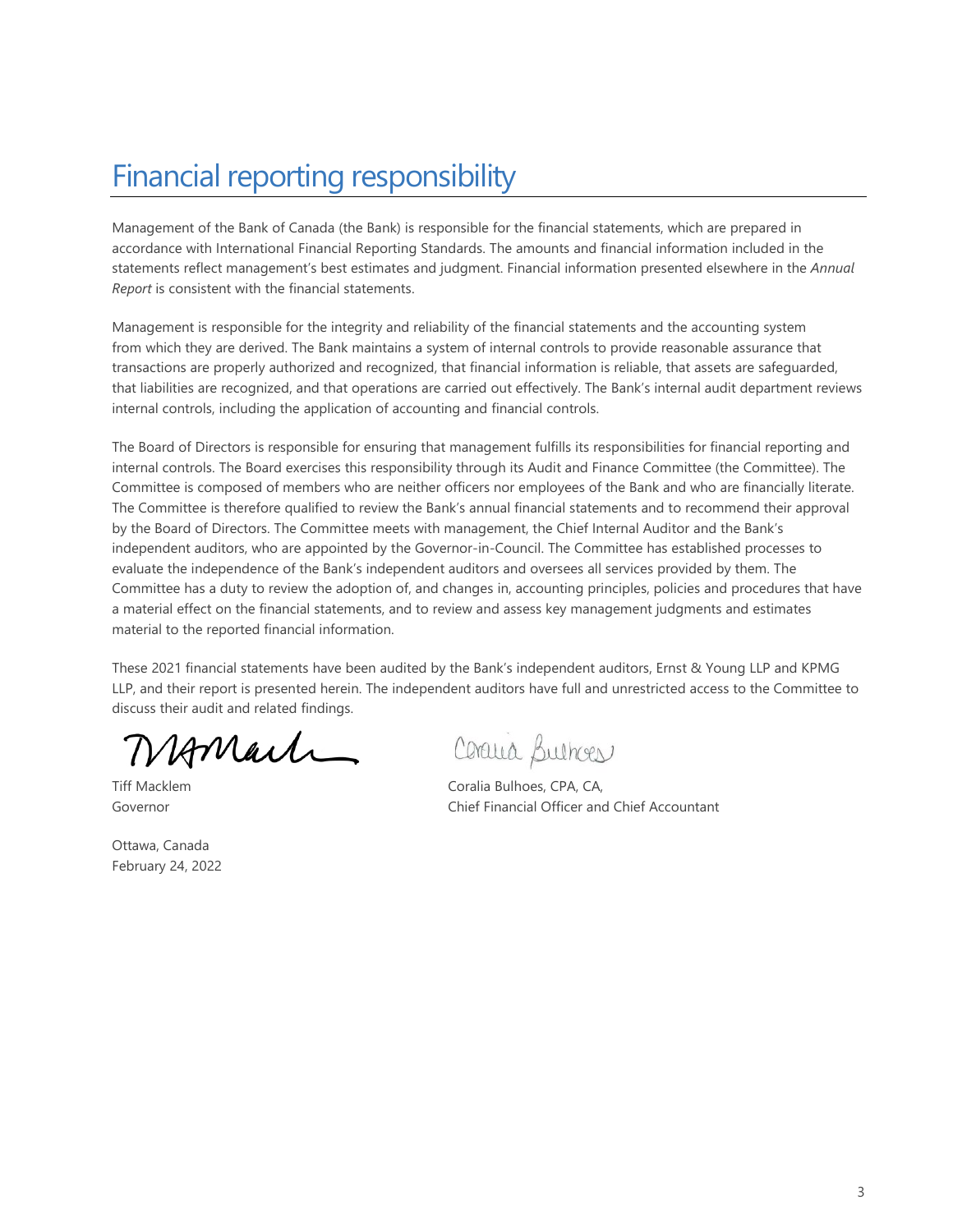# Independent auditors' report

To the Minister of Finance, registered shareholder of the Bank of Canada

## Our opinion

We have audited the financial statements of the Bank of Canada (the Bank), which comprise the statement of financial position as at December 31, 2021, and the statement of net income and comprehensive income, statement of changes in equity and statement of cash flows for the year then ended, and notes to the financial statements, including a summary of significant accounting policies.

In our opinion, the accompanying financial statements present fairly, in all material respects, the financial position of the Bank as at December 31, 2021, and its financial performance and its cash flows for the year then ended in accordance with International Financial Reporting Standards (IFRS).

# Basis for opinion

We conducted our audit in accordance with Canadian generally accepted auditing standards. Our responsibilities under those standards are further described in the "Auditors' responsibilities for the audit of the financial statements" section of our report. We are independent of the Bank in accordance with the ethical requirements that are relevant to our audit of the financial statements in Canada, and we have fulfilled our other ethical responsibilities in accordance with these requirements. We believe that the audit evidence we have obtained is sufficient and appropriate to provide a basis for our opinion.

# Other matter

The financial statements of the Bank for the year ended December 31, 2020 were audited by KPMG LLP and PricewaterhouseCoopers LLP who expressed an unmodified opinion on those financial statements on February 19, 2021.

# Other information

Management is responsible for the other information. The other information comprises the information, other than the financial statements and our auditors' report thereon, included in the 2021 *Annual Report*. Our opinion on the financial statements does not cover the other information and we do not express any form of assurance conclusion thereon. In connection with our audit of the financial statements, our responsibility is to read the other information, identified above, and, in doing so, consider whether the other information is materially inconsistent with the financial statements or our knowledge obtained in the audit or otherwise appears to be materially misstated. If, based on the work we have performed, we conclude that there is a material misstatement of this other information, we are required to report that fact. We have nothing to report in this regard.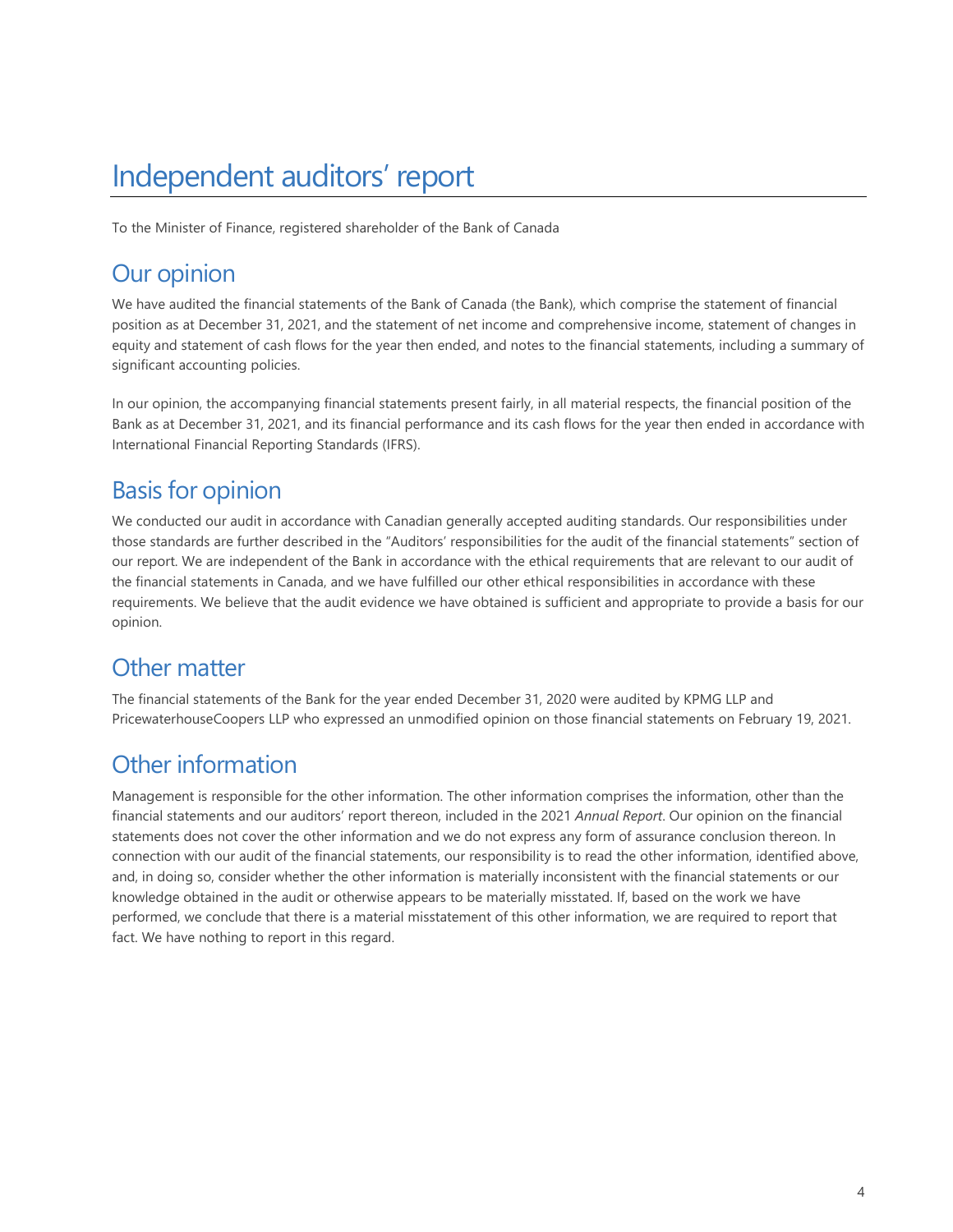# Responsibilities of management and those charged with governance for the financial statements

Management is responsible for the preparation and fair presentation of these financial statements in accordance with IFRS, and for such internal control as management determines is necessary to enable the preparation of financial statements that are free from material misstatement, whether due to fraud or error.

In preparing the financial statements, management is responsible for assessing the Bank's ability to continue as a going concern, disclosing, as applicable, matters related to going concern and using the going concern basis of accounting unless management either intends to liquidate the Bank or to cease operations, or has no realistic alternative but to do so.

Those charged with governance are responsible for overseeing the Bank's financial reporting process.

### Auditors' responsibilities for the audit of the financial statements

Our objectives are to obtain reasonable assurance about whether the financial statements as a whole are free from material misstatement, whether due to fraud or error, and to issue an auditors' report that includes our opinion. Reasonable assurance is a high level of assurance but is not a guarantee that an audit conducted in accordance with Canadian generally accepted auditing standards will always detect a material misstatement when it exists. Misstatements can arise from fraud or error and are considered material if, individually or in the aggregate, they could reasonably be expected to influence the economic decisions of users taken on the basis of these financial statements.

As part of an audit in accordance with Canadian generally accepted auditing standards, we exercise professional judgment and maintain professional skepticism throughout the audit. We also:

- Identify and assess the risks of material misstatement of the financial statements, whether due to fraud or error; design and perform audit procedures responsive to those risks; and obtain audit evidence that is sufficient and appropriate to provide a basis for our opinion. The risk of not detecting a material misstatement resulting from fraud is higher than for one resulting from error, as fraud may involve collusion, forgery, intentional omissions, misrepresentations, or the override of internal control.
- Obtain an understanding of internal control relevant to the audit in order to design audit procedures that are appropriate in the circumstances, but not for the purpose of expressing an opinion on the effectiveness of the Bank's internal control.
- Evaluate the appropriateness of accounting policies used and the reasonableness of accounting estimates and related disclosures made by management.
- Conclude on the appropriateness of management's use of the going concern basis of accounting and, based on the audit evidence obtained, whether a material uncertainty exists related to events or conditions that may cast significant doubt on the Bank's ability to continue as a going concern. If we conclude that a material uncertainty exists, we are required to draw attention in our auditors' report to the related disclosures in the financial statements or, if such disclosures are inadequate, to modify our opinion. Our conclusions are based on the audit evidence obtained up to the date of our auditors' report. However, future events or conditions may cause the Bank to cease to continue as a going concern.
- Evaluate the overall presentation, structure and content of the financial statements, including the disclosures, and whether the financial statements represent the underlying transactions and events in a manner that achieves fair presentation.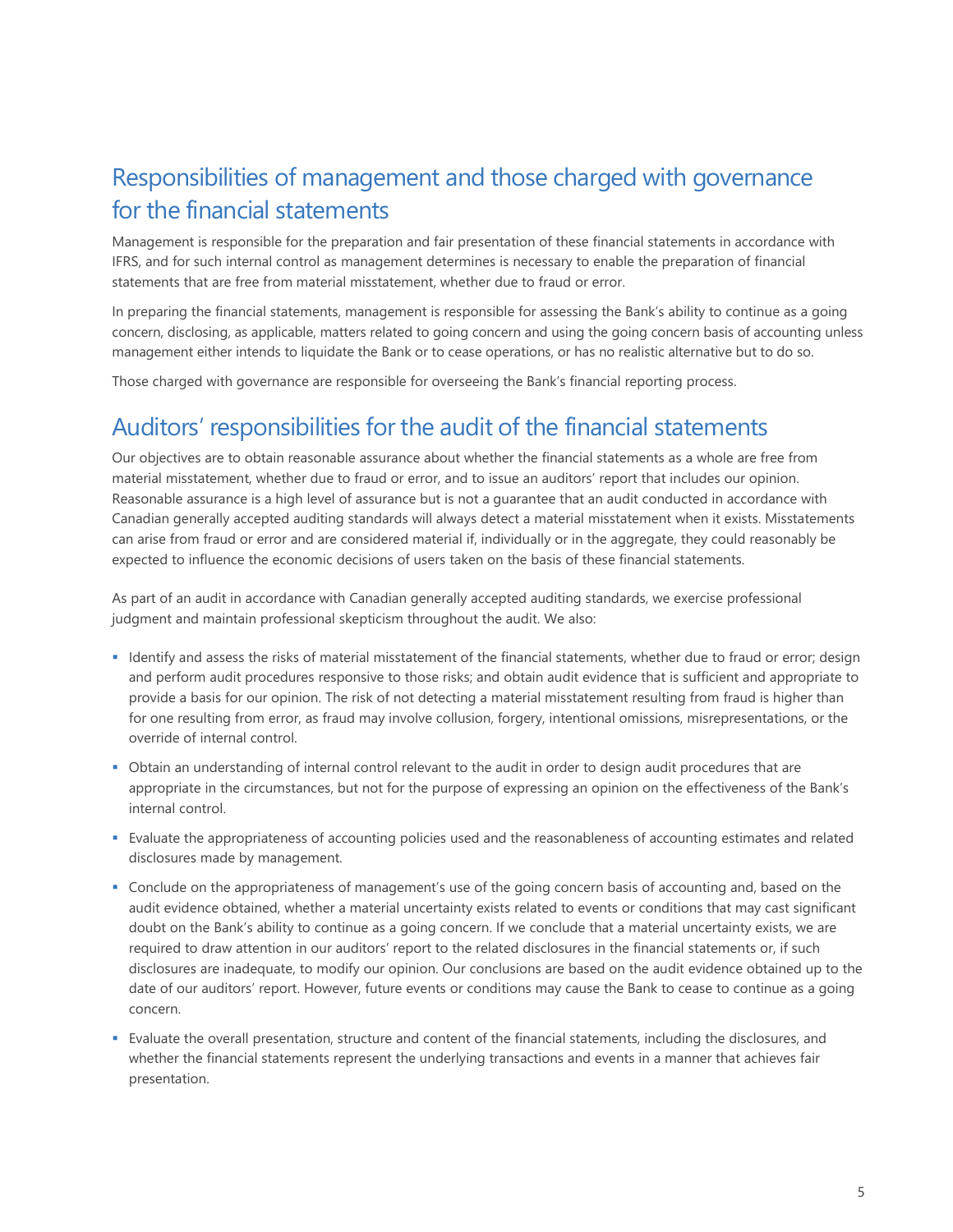We communicate with those charged with governance regarding, among other matters, the planned scope and timing of the audit and significant audit findings, including any significant deficiencies in internal control that we identify during our audit.

 $kPMS$   $\mu P$ 

Chartered Professional Accountants Chartered Professional Accountants Licensed Public Accountants Licensed Public Accountants

Ottawa, Canada February 24, 2022

Ernet + Young LLP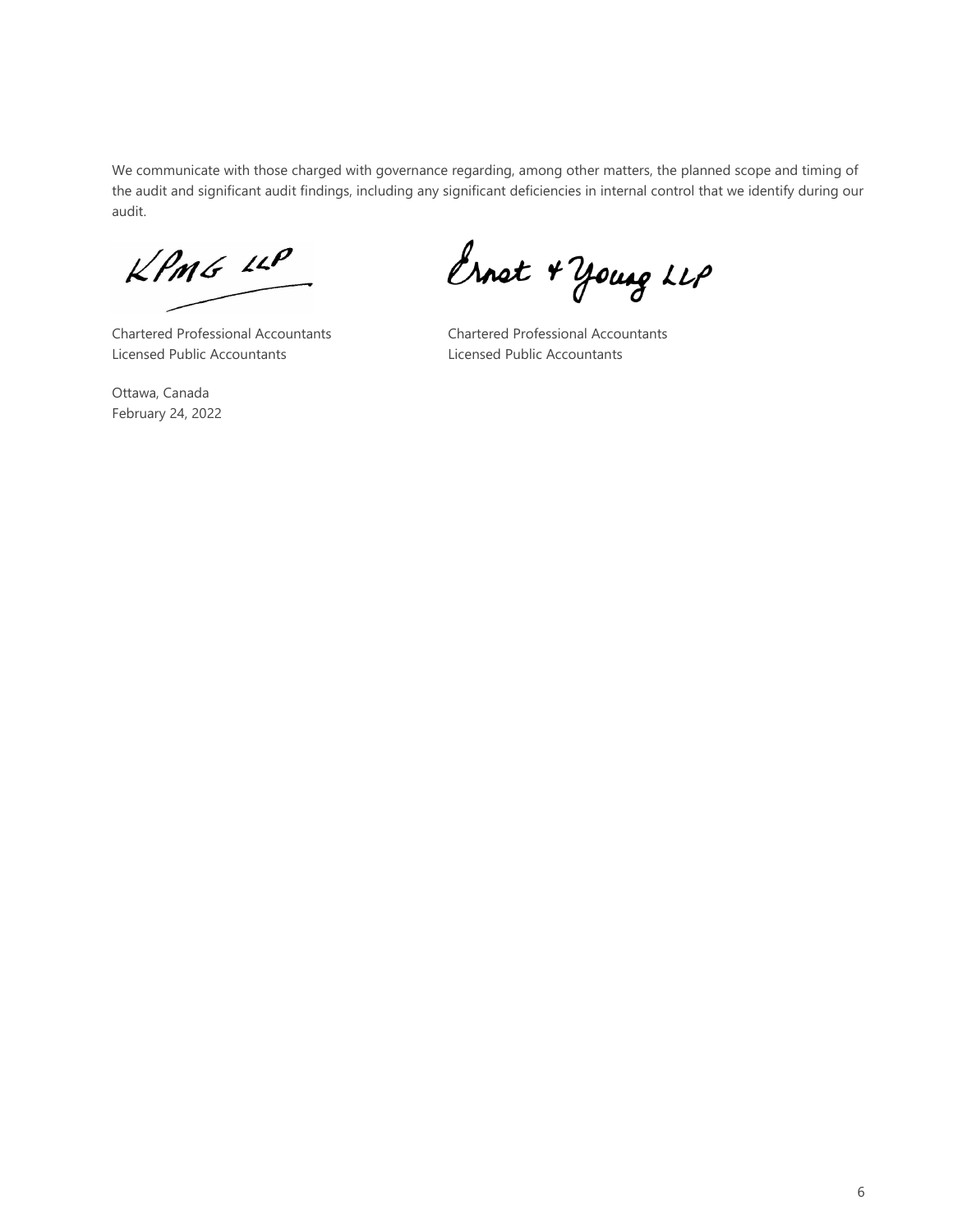### Statement of financial position

As at December 31 (in millions of Canadian dollars)

|                                                                                  | <b>Note</b>  | 2021    | 2020    |
|----------------------------------------------------------------------------------|--------------|---------|---------|
| <b>Assets</b>                                                                    |              |         |         |
| Cash and foreign deposits                                                        | 3, 4, 6      | 7       | 6       |
| Loans and receivables                                                            | 3, 5, 6      |         |         |
| Securities purchased under resale agreements                                     |              | 23,418  | 155,318 |
| Other receivables                                                                |              | 6       | 6       |
|                                                                                  |              | 23,424  | 155,324 |
| Investments                                                                      | 3, 6         |         |         |
| Government of Canada treasury bills                                              |              | 1,331   | 51,750  |
| Government of Canada bonds-carried at amortized cost                             |              | 125,158 | 105,979 |
| Government of Canada bonds-carried at fair value through profit and loss (FVTPL) |              | 280,019 | 202,369 |
| Canada Mortgage Bonds                                                            |              | 9,510   | 9,661   |
| Other bonds                                                                      |              | 14,690  | 14,400  |
| Securities lent or sold under repurchase agreements                              |              | 37,475  | 3,776   |
| Other securities                                                                 |              |         | 3,344   |
| Shares in the Bank for International Settlements (BIS)                           |              | 473     | 486     |
|                                                                                  |              | 468,656 | 391,765 |
| Derivatives-indemnity agreements with the Government of Canada                   | 3, 6         | 6,394   |         |
| Capital assets                                                                   | 7            |         |         |
| Property and equipment                                                           |              | 529     | 568     |
| Intangible assets                                                                |              | 112     | 83      |
| Right-of-use leased assets                                                       |              | 45      | 46      |
|                                                                                  |              | 686     | 697     |
| Other assets                                                                     | 8            | 198     | 41      |
| <b>Total assets</b>                                                              |              | 499,365 | 547,833 |
| <b>Liabilities and equity</b>                                                    |              |         |         |
| <b>Bank notes in circulation</b>                                                 | 3, 6, 9      | 115,155 | 106,925 |
| Deposits                                                                         | 3, 6, 10     |         |         |
| Government of Canada                                                             |              | 70,089  | 80,559  |
| Members of Payments Canada                                                       |              | 267,394 | 345,664 |
| Other deposits                                                                   |              | 9,551   | 9,877   |
|                                                                                  |              | 347,034 | 436,100 |
| Securities sold under repurchase agreements                                      | 3, 6         | 35,560  | 3,001   |
| Derivatives-indemnity agreements with the Government of Canada                   | 3, 6         |         | 29      |
| <b>Other liabilities</b>                                                         | 3, 6, 11, 12 | 1,008   | 1,200   |
| <b>Total liabilities</b>                                                         |              | 498,757 | 547,255 |
| Commitments, contingencies and guarantees                                        | 13           |         |         |
| Equity                                                                           | 14           | 608     | 578     |
| <b>Total liabilities and equity</b>                                              |              | 499,365 | 547,833 |

Tiff Macklem Coralia Bulhoes, CPA, CA<br>
Tiff Macklem Coralia Bulhoes, CPA, CA<br>
Governor Chief Financial Officer and

Anne Whelan Member, Board of Directors, and Chair, Audit and Finance Committee

Chief Financial Officer and Chief Accountant

(See accompanying notes to the financial statements.)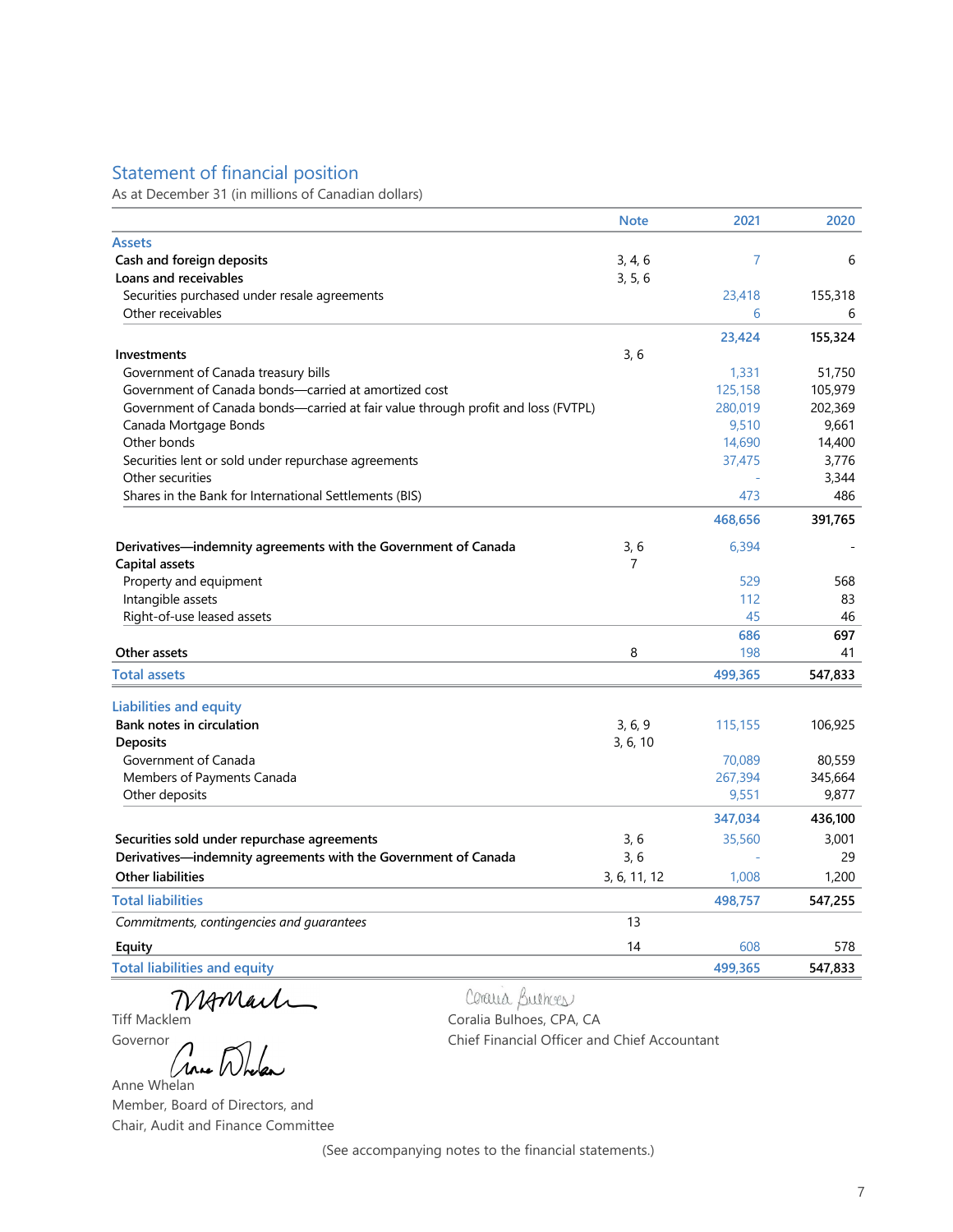### Statement of net income and comprehensive income

For the year ended December 31 (in millions of Canadian dollars)

|                                                                | <b>Note</b> | 2021  | 2020  |
|----------------------------------------------------------------|-------------|-------|-------|
| Income                                                         |             |       |       |
| Interest revenue                                               |             |       |       |
| Investments-carried at amortized cost                          |             | 1,830 | 2,147 |
| Investments-carried at FVTPL                                   |             | 1,905 | 432   |
| Securities purchased under resale agreements                   |             | 287   | 790   |
| Other sources                                                  |             |       | 9     |
|                                                                |             | 4,022 | 3,378 |
| Interest expense                                               |             |       |       |
| Deposits                                                       |             | (889) | (794) |
| Other                                                          |             | (34)  |       |
| Net interest income                                            |             | 3,099 | 2,584 |
| Dividend revenue                                               |             | 9     |       |
| Other revenue                                                  |             | 7     | 6     |
| Net gains and losses on financial instruments carried at FVTPL | 3           |       |       |
| <b>Total income</b>                                            |             | 3,115 | 2,590 |
| <b>Expenses</b>                                                |             |       |       |
| <b>Staff costs</b>                                             |             | 363   | 323   |
| Bank note research, production and processing                  |             | 83    | 51    |
| <b>Premises costs</b>                                          |             | 34    | 31    |
| Technology and telecommunications                              |             | 95    | 89    |
| Depreciation and amortization                                  |             | 67    | 61    |
| Other operating expenses                                       |             | 72    | 71    |
| <b>Total expenses</b>                                          |             | 714   | 626   |
| <b>Net income</b>                                              |             | 2,401 | 1,964 |
| Other comprehensive income (loss)                              |             |       |       |
| Remeasurements of the net defined-benefit liability/asset      | 12          | 422   | (191) |
| Change in fair value of BIS shares                             | 3           | (13)  | 48    |
| Other comprehensive income (loss)                              |             | 409   | (143) |
| <b>Comprehensive income</b>                                    |             | 2,810 | 1,821 |

(See accompanying notes to the financial statements.)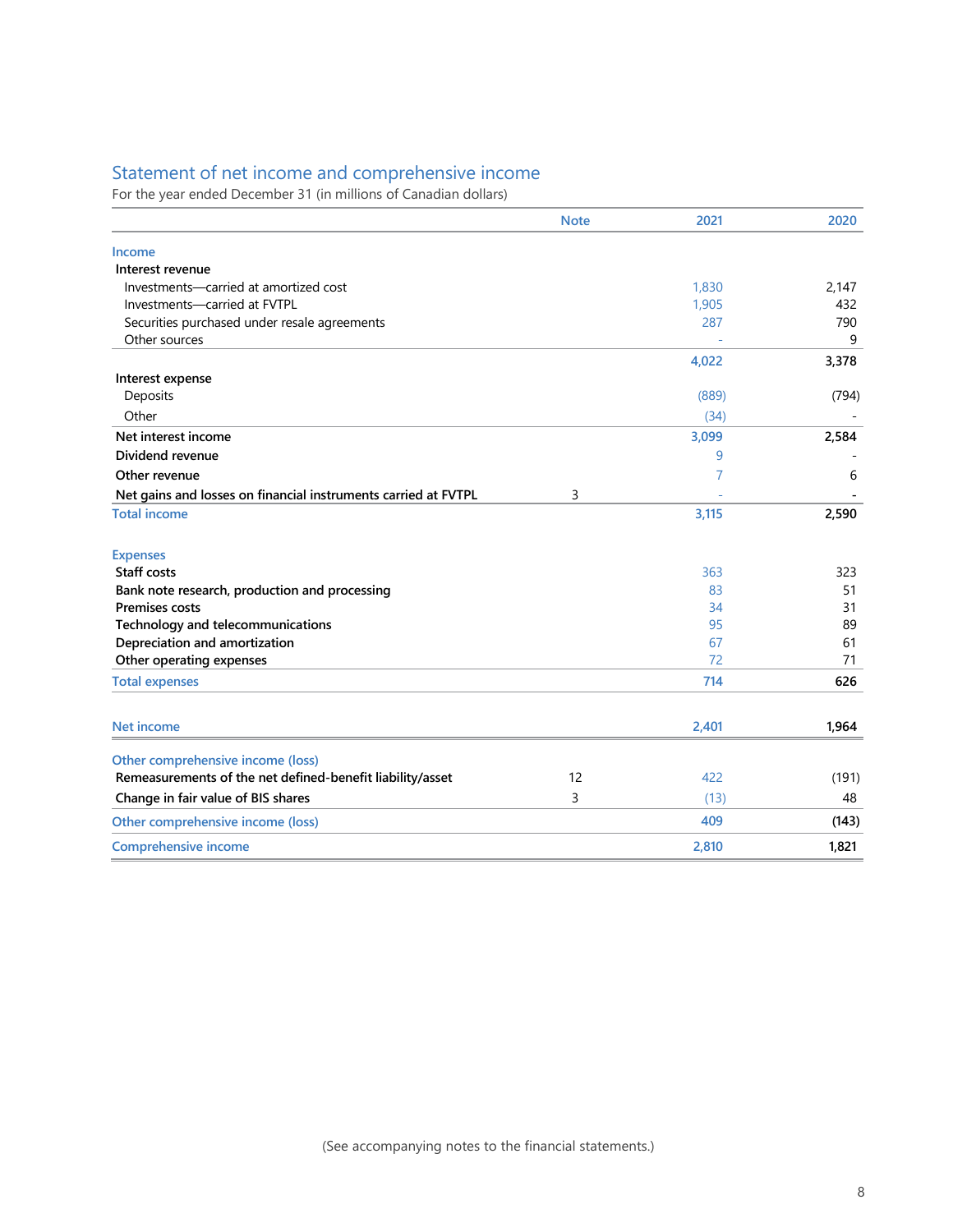### Statement of changes in equity

For the year ended December 31 (in millions of Canadian dollars)

|                                         |             |                          |                  |                | Investment               |                          |                          |              |
|-----------------------------------------|-------------|--------------------------|------------------|----------------|--------------------------|--------------------------|--------------------------|--------------|
|                                         |             | <b>Share</b>             | <b>Statutory</b> | <b>Special</b> | revaluation              | <b>Actuarial gains</b>   | <b>Retained</b>          |              |
|                                         | <b>Note</b> | capital                  | reserve          | reserve        | reserve                  | reserve                  | earnings                 | <b>Total</b> |
| Balance as at December 31, 2019         |             | 5                        | 25               | 100            | 400                      |                          |                          | 530          |
| Comprehensive income for the year       |             |                          |                  |                |                          |                          |                          |              |
| Net income                              |             |                          |                  |                |                          | $\overline{\phantom{a}}$ | 1,964                    | 1,964        |
| Remeasurements of the net defined-      |             |                          |                  |                |                          |                          |                          |              |
| benefit liability/asset                 | 12          |                          |                  |                | $\overline{\phantom{a}}$ |                          | (191)                    | (191)        |
| Change in fair value of BIS shares      | 3           |                          |                  |                | 48                       |                          |                          | 48           |
|                                         |             |                          |                  |                | 48                       |                          | 1,773                    | 1,821        |
| Surplus for the Receiver General        |             |                          |                  |                |                          |                          |                          |              |
| for Canada                              | 11, 14      | $\overline{\phantom{a}}$ |                  |                |                          |                          | (1,773)                  | (1, 773)     |
| Balance as at December 31, 2020         |             | 5.                       | 25               | 100            | 448                      |                          | $\overline{\phantom{a}}$ | 578          |
| Comprehensive income for the year       |             |                          |                  |                |                          |                          |                          |              |
| Net income                              |             |                          |                  |                |                          | ٠                        | 2,401                    | 2,401        |
| Remeasurements of the net defined-      |             |                          |                  |                |                          |                          |                          |              |
| benefit liability/asset                 | 12          |                          |                  |                |                          | 43                       | 379                      | 422          |
| Change in fair value of BIS shares      | 3           |                          |                  |                | (13)                     |                          |                          | (13)         |
|                                         |             |                          |                  |                | (13)                     | 43                       | 2,780                    | 2,810        |
| <b>Surplus for the Receiver General</b> |             |                          |                  |                |                          |                          |                          |              |
| for Canada                              | 11, 14      |                          |                  |                |                          | $\overline{\phantom{a}}$ | (2,780)                  | (2,780)      |
| Balance as at December 31, 2021         |             | 5                        | 25               | 100            | 435                      | 43                       |                          | 608          |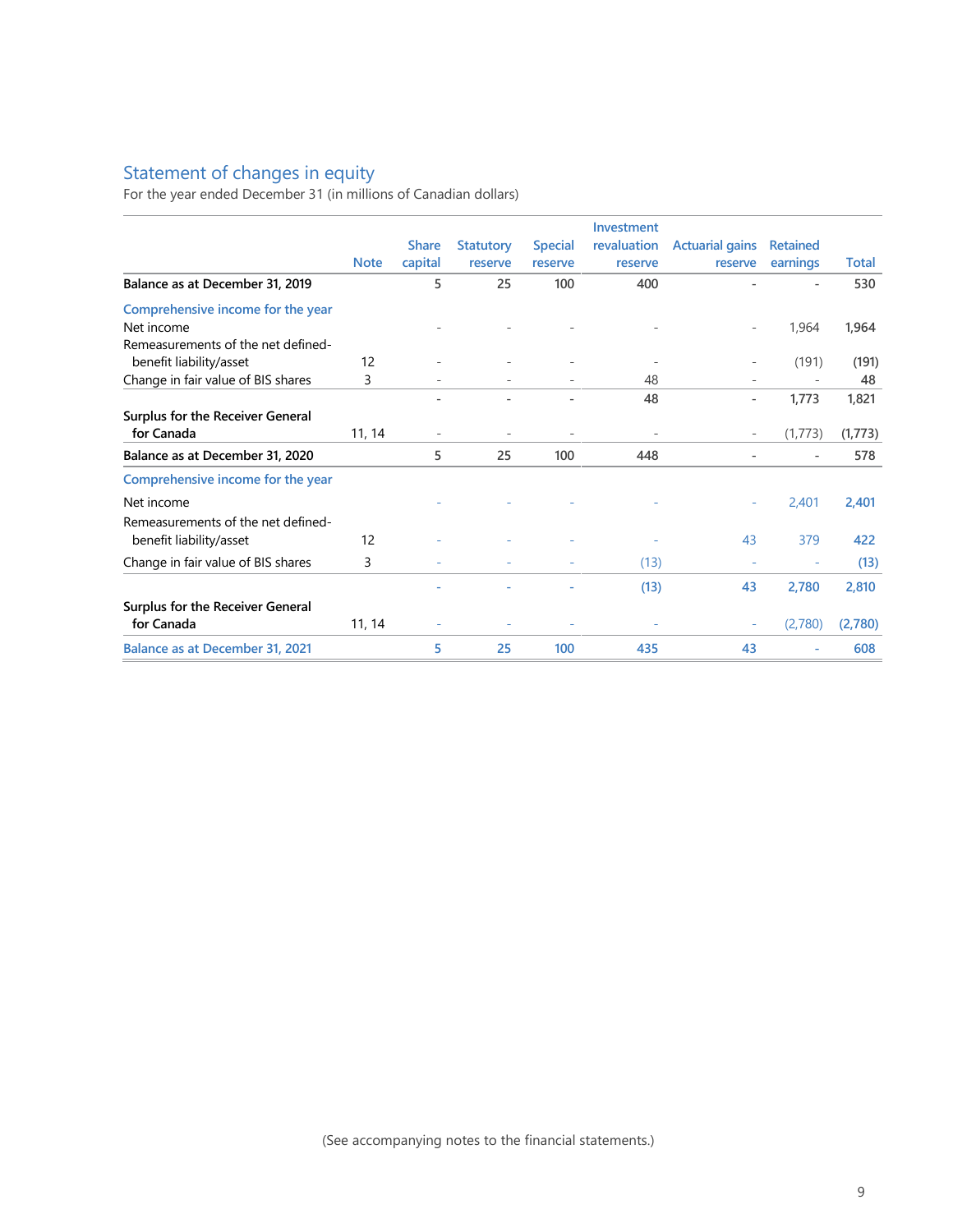### Statement of cash flows

For the year ended December 31 (in millions of Canadian dollars)

|                                                                                  | 2021       | 2020           |
|----------------------------------------------------------------------------------|------------|----------------|
| <b>Cash flows from operating activities</b>                                      |            |                |
| Interest received                                                                | 7,571      | 4,386          |
| Dividends received                                                               | 9          |                |
| Other revenue received                                                           | 7          | $\overline{7}$ |
| Interest paid                                                                    | (923)      | (793)          |
| Payments to or on behalf of employees and to suppliers                           | (604)      | (508)          |
| Net increase (decrease) in deposits                                              | (89,066)   | 410,857        |
| Acquisition of securities purchased under resale agreements                      | (19, 812)  | (272, 368)     |
| Proceeds from maturity of securities purchased under resale agreements           | 151,239    | 117,639        |
| Net proceeds from securities sold under repurchase agreements                    | 32,559     | 3,001          |
| Purchases of Canada Mortgage Bonds                                               |            | (8,741)        |
| Purchases of Government of Canada bonds-carried at FVTPL                         | (140, 190) | (213, 202)     |
| Proceeds from maturity of Government of Canada bonds-carried at FVTPL            | 22,009     | 7,247          |
| Purchases of other bonds                                                         | (4, 491)   | (15, 295)      |
| Proceeds from maturity of other bonds                                            | 2,312      | 28             |
| Proceeds from disposal of other bonds                                            | 10         | 9              |
| Purchase of other securities                                                     |            | (62, 901)      |
| Proceeds from maturity of other securities                                       | 3,337      | 59,564         |
| Net cash provided by (used in) operating activities                              | (36,033)   | 28,930         |
| <b>Cash flows from investing activities</b>                                      |            |                |
| Acquisition of securities purchased under resale agreements-term repo            |            | (33, 229)      |
| Proceeds from maturity of securities purchased under resale agreements-term repo |            | 48,726         |
| Net maturities (purchases) of Government of Canada treasury bills                | 50,843     | (29, 107)      |
| Purchases of Government of Canada bonds                                          | (34, 123)  | (42,760)       |
| Proceeds from maturity of Government of Canada bonds                             | 13,889     | 15,740         |
| Purchases of Canada Mortgage Bonds                                               |            | (500)          |
| Additions of property and equipment                                              | (14)       | (24)           |
| Additions of intangible assets                                                   | (38)       | (34)           |
| Net cash provided by (used in) investing activities                              | 30,557     | (41, 188)      |
| <b>Cash flows from financing activities</b>                                      |            |                |
| Net increase in bank notes in circulation                                        | 8,230      | 13,831         |
| Remittance of surplus to the Receiver General for Canada                         | (2,748)    | (1, 568)       |
| Payments on lease liabilities                                                    | (5)        | (5)            |
| Net cash provided by financing activities                                        | 5,477      | 12,258         |
| Increase in cash and foreign deposits                                            | 1          |                |
| Cash and foreign deposits, beginning of year                                     | 6          | 6              |
| Cash and foreign deposits, end of year                                           | 7          | 6              |
|                                                                                  |            |                |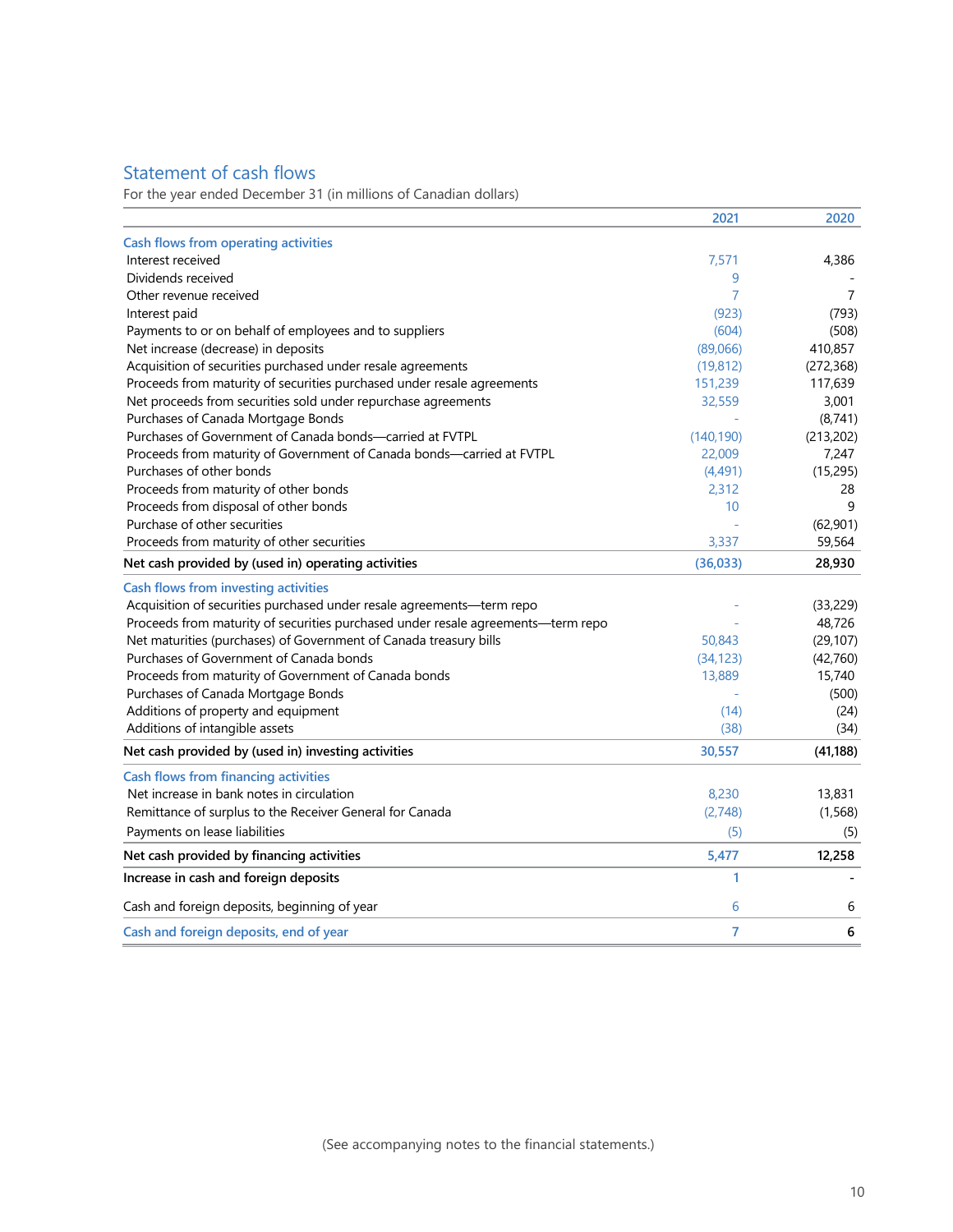# Notes to the financial statements of the Bank of Canada

For the year ended December 31, 2021

### 1. The business of the Bank of Canada

The Bank of Canada (the Bank) is the nation's central bank. The Bank is a corporation established under the *Bank of Canada Act*, is wholly owned by the Minister of Finance on behalf of the Government of Canada and is exempt from income taxes. The Bank does not offer banking services to the public.

The address of the Bank's registered head office is 234 Wellington Street, Ottawa, Ontario.

The Bank conforms to the financial reporting requirements of the *Bank of Canada Act* as prescribed in the Bank's bylaws, which require that the Bank's financial statements be prepared in accordance with generally accepted accounting principles as set out in the *CPA Canada Handbook*, published by the Chartered Professional Accountants of Canada (CPA Canada). Consistent with CPA Canada guidance, the Bank is a government business enterprise as defined by the Canadian Public Sector Accounting Standards and, as such, adheres to the standards applicable to publicly accountable enterprises. In compliance with this requirement, the Bank has developed accounting policies in accordance with International Financial Reporting Standards (IFRS).

The Bank's mandate under the *Bank of Canada Act* is to promote the economic and financial welfare of Canada. The Bank's activities and operations are undertaken in support of this mandate and not with the objective of generating revenue or profits. The Bank's five core areas of responsibility are the following:

- **Monetary policy**: The Bank conducts monetary policy to preserve the value of money by keeping inflation low, stable and predictable.
- **Financial system**: The Bank promotes safe, sound and efficient financial systems, within Canada and internationally, and conducts transactions in financial markets in support of these objectives.
- **Funds management**: The Bank provides funds management services for the Government of Canada, the Bank itself and other clients. The Bank is the fiscal agent for the government, providing treasury-management services and administering and advising on the public debt and foreign exchange reserves.
- **Currency**: The Bank designs, issues and distributes Canada's bank notes, oversees the note distribution system and ensures a supply of quality bank notes that are readily accepted and secure against counterfeiting.
- **Retail payments supervision**: The Bank supervises payment service providers to build confidence in the safety and reliability of their services and protect users from specific risks.

The corporate administration function supports the management of the Bank's human resources, operations and strategic initiatives as well as the stewardship of financial, physical, information and technology assets.

The Bank has the exclusive right to issue Canadian bank notes, and the face value of these bank notes is a significant liability on the Bank's balance sheet. The Bank invests part of the proceeds from issuing bank notes into Government of Canada securities and Canada Mortgage Bonds acquired on a non-competitive basis in the primary market. The Bank also uses part of these proceeds to execute its responsibilities for its monetary policy and financial system functions.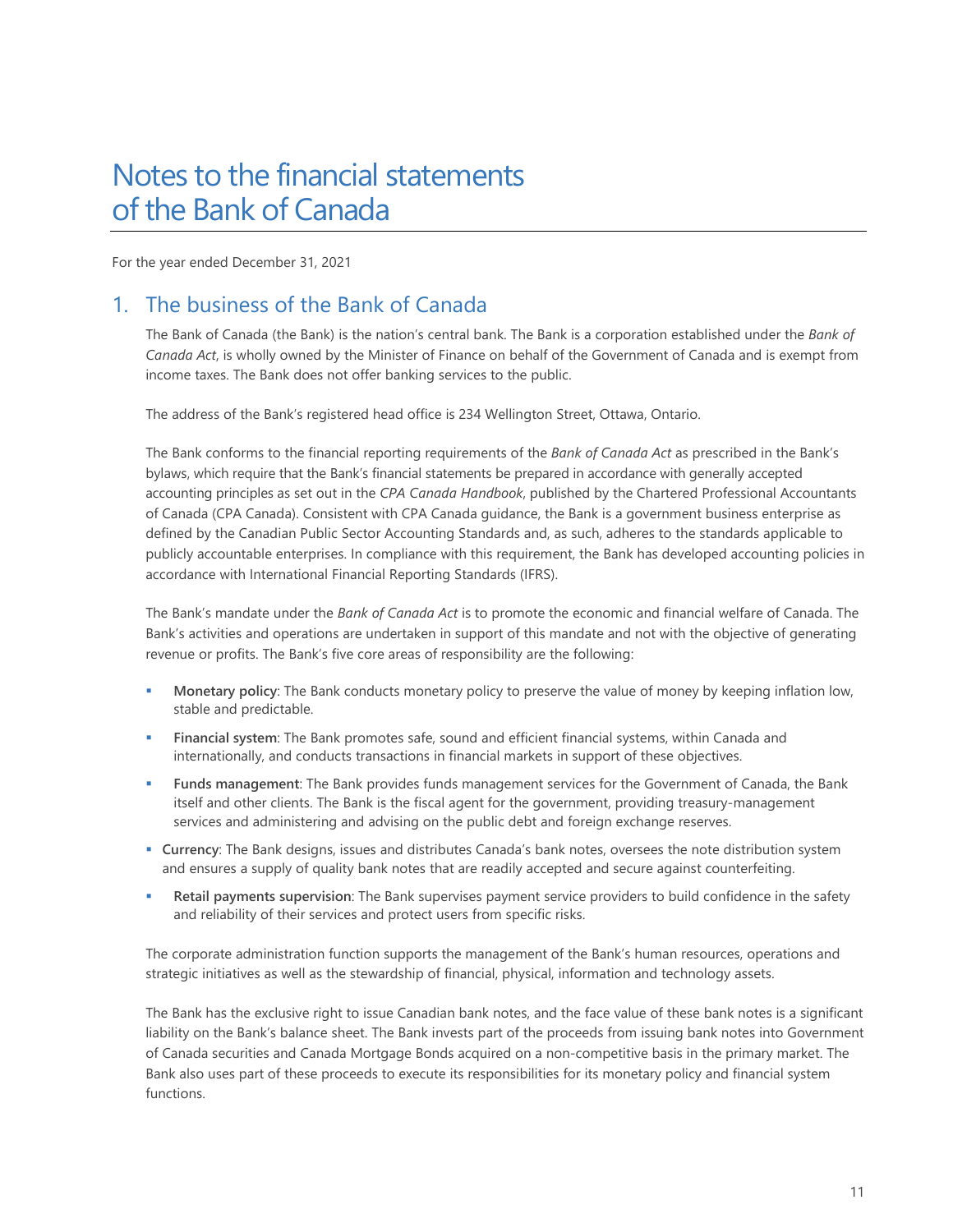The interest income generated from the assets backing the bank notes in circulation (net of bank note production and distribution costs) is referred to as seigniorage. It provides a stable and constant source of reserves and funding for the Bank's operations, which enables the Bank to function independently of government appropriations. Net income is remitted to the Receiver General for Canada in accordance with the requirements of the *Bank of Canada Act*.

### 2. Basis of preparation

### Compliance with International Financial Reporting Standards

These financial statements have been prepared in accordance with IFRS as issued by the International Accounting Standards Board.

The Board of Directors approved the financial statements on February 24, 2022.

### Fiscal agent and custodial activities

Responsibility for the operational management of the Government of Canada's financial assets and liabilities is borne jointly by the Bank (as fiscal agent for the Government of Canada) and the Department of Finance Canada. In its role as fiscal agent, the Bank provides transactional and administrative support to the Government of Canada in certain areas, consistent with the requirements of section 24 of the *Bank of Canada Act*. Also in this role, the Bank does not bear the risks and rewards of the related financial assets and liabilities. These assets, liabilities and related revenues and expenses are not included in the financial statements of the Bank, except for the costs incurred by the Bank to fulfill its fiscal-agent role, as discussed in Note 15.

The Bank provides securities safekeeping and other custodial services to foreign central banks, international organizations and other government-related entities. Under the terms governing these services, the Bank is indemnified against losses. Any assets and income that are managed under these services are excluded from the Bank's financial statements because they are not assets or income of the Bank.

### Measurement base

The financial statements have been prepared on a historical cost basis, except for the following items:

- financial instruments classified (or designated) and measured at fair value through profit or loss (FVTPL);
- the Bank's shares in the Bank for International Settlements (BIS), which are designated and measured at fair value through other comprehensive income (FVOCI); and
- the net defined-benefit liability/asset of employee benefit plans, which is recognized as the net of the fair value of plan assets and the present value of the defined-benefit obligations.

### Functional and presentation currency

The Bank's functional and presentation currency is the Canadian dollar. The amounts in the notes to the financial statements of the Bank are in millions of Canadian dollars, unless otherwise stated.

### Significant accounting policies

This section contains the Bank's accounting policies that relate to the financial statements as a whole. When an accounting policy is applicable to a specific note to the financial statements, the policy and related disclosures are provided within that note.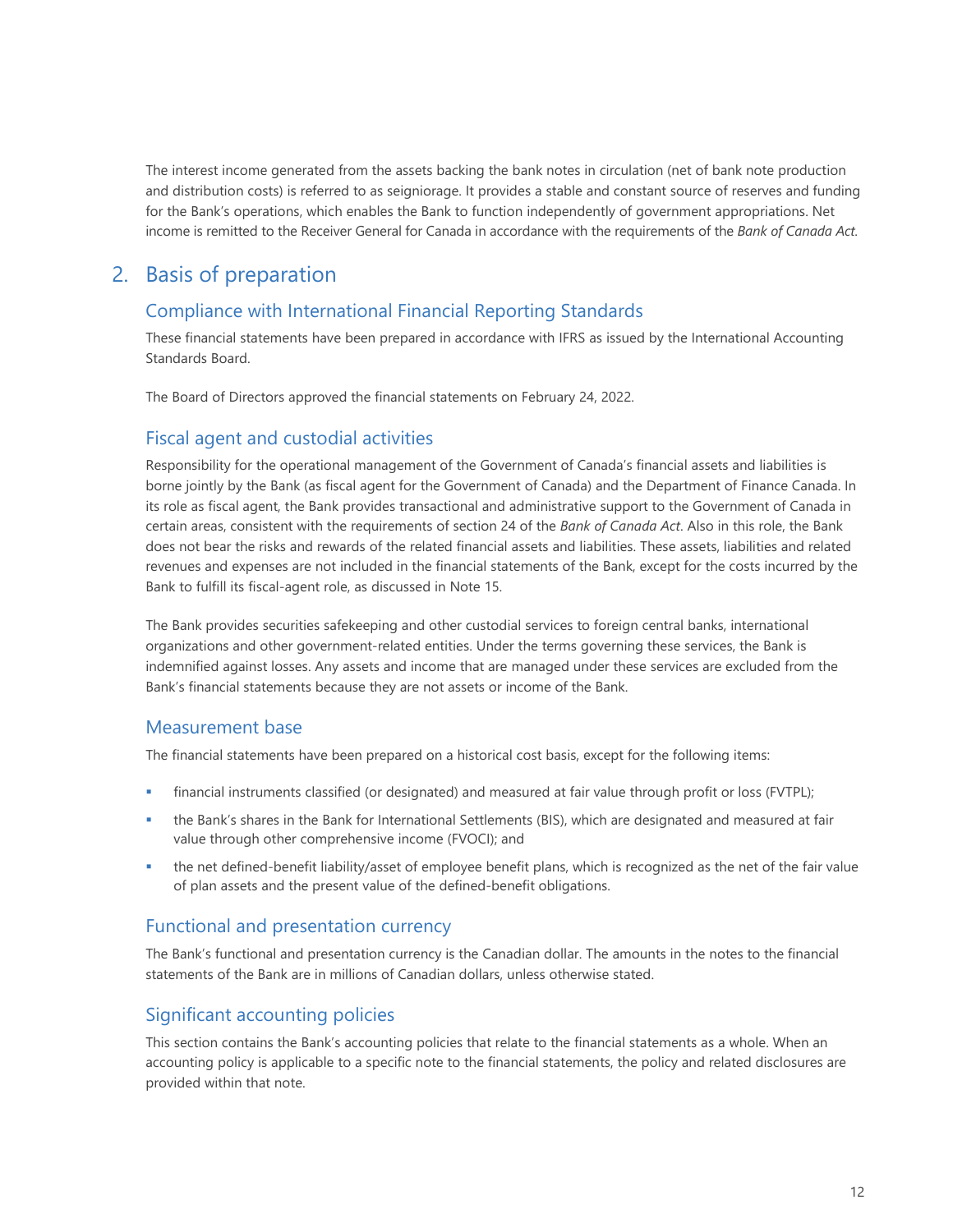#### **Revenue recognition**

- Interest revenue is recognized in net income using the effective interest method.
- Dividend revenue from the Bank's investment in BIS shares is recognized as dividends are declared.
- Other revenue is recognized in net income as it is earned, when it can be reliably measured and when collectibility is probable.

#### **Foreign currencies**

Investment income and expenses denominated in foreign currencies are translated into Canadian dollars at the exchange rate in effect at the dates of the transactions. Monetary assets and liabilities denominated in foreign currencies are translated into Canadian dollars at the exchange rate in effect at the end of the reporting period. The resulting foreign exchange gains and losses are included in *Other revenue*. Gains or losses on equity investments classified as FVOCI, including those related to the exchange rate, are recognized in other comprehensive income.

#### **Impairment of non-financial assets**

Non-financial assets, including *Property and equipment, Intangible assets* and *Right-of-use leased assets* are reviewed annually for indicators of impairment and whenever events or changes in circumstances indicate that the carrying amount exceeds their recoverable amount.

Intangible assets under development are assessed annually for impairment.

### **Key accounting judgments, estimates and assumptions**

The preparation of the financial statements requires management to make judgments, estimates and assumptions that affect the application of accounting policies and the reported amounts of assets, liabilities, income and expenses, and other related information.

The Bank based its assumptions and estimates on the information available when these financial statements were prepared. Assumptions about future developments may change, however, in response to market fluctuations or circumstances that are beyond the control of the Bank. In such cases, the impact will be recognized in the financial statements of a future reporting period.

Judgments, estimates and underlying assumptions are regularly reviewed for appropriateness and consistent application. Revisions to accounting estimates are recognized in the reporting period in which the estimates are revised and in any future reporting periods affected. Significant judgment and estimates are used in the measurement of financial instruments (Note 3B) and employee benefits (Note 12).

#### **Current changes to International Financial Reporting Standards**

No new or amended standards were adopted by the Bank in 2021 that had a significant impact on its financial statements.

#### **Future changes to International Financial Reporting Standards**

Currently, no new or amended standards issued but not yet effective are expected to have a significant impact on the Bank's financial statements.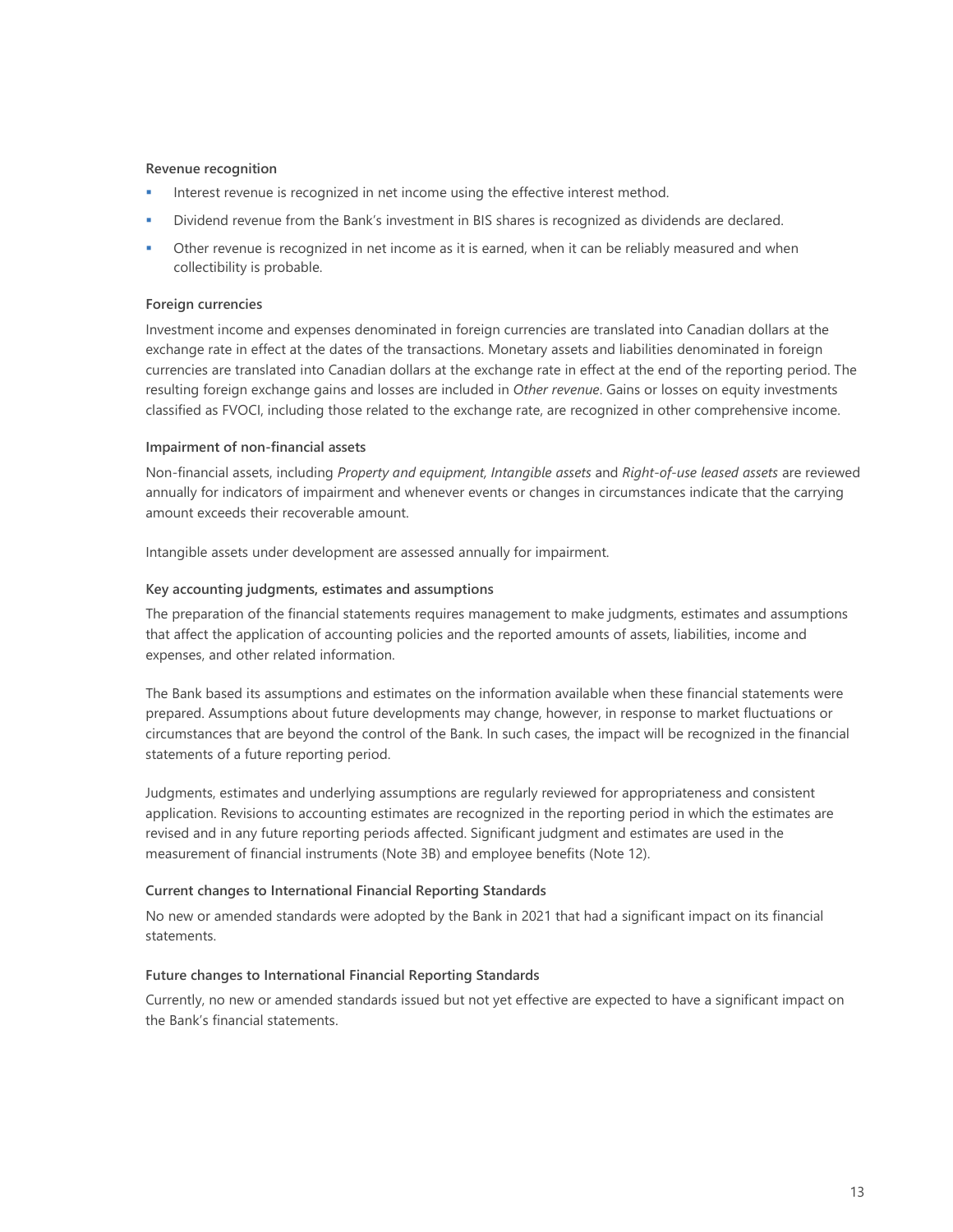### 3. Financial instruments

### A) Accounting policy

### **Recognition and derecognition**

The Bank accounts for all financial instruments using settlement-date accounting. Financial assets and liabilities are recorded when the Bank becomes party to the contractual provisions of the instruments. Financial instruments are initially recognized at fair value plus transaction costs, if any. The Bank derecognizes a financial asset when it considers that substantially all the risks and rewards of the asset have been transferred or when the contractual rights to the cash flows of the financial asset expire. The Bank does not derecognize collateral pledged by the Bank under standard repurchase agreements and securities-lending transactions since the Bank retains substantially all risks and rewards on the basis of the predetermined repurchase price. The Bank derecognizes financial liabilities when the Bank's obligations are discharged, are cancelled or expire.

### **Classification and measurement**

The Bank's financial instruments are classified and subsequently measured as follows:

|                                                                          | <b>Classification and</b> |                       |                   |
|--------------------------------------------------------------------------|---------------------------|-----------------------|-------------------|
| <b>Financial instrument</b>                                              | subsequent measurement    | <b>Carrying value</b> | <b>Fair value</b> |
| <b>Financial assets</b>                                                  |                           |                       |                   |
| Cash and foreign deposits                                                | Amortized cost            | 7                     | $^\star$          |
| Loans and receivables                                                    |                           |                       |                   |
| Securities purchased under resale agreements                             | Amortized cost            | 23,418                |                   |
| Other receivables                                                        | Amortized cost            | 6                     |                   |
|                                                                          |                           | 23,424                | $\star$           |
| <b>Investments</b>                                                       |                           |                       |                   |
| Government of Canada treasury bills                                      | Amortized cost            | 1,331                 | 1,331             |
| Government of Canada bonds-primary market                                | Amortized cost            | 125,158               | 128,229           |
| Government of Canada bonds-secondary market                              |                           |                       |                   |
| Government of Canada bonds                                               | <b>FVTPL</b>              | 274,994               | 274,994           |
| Real return bonds                                                        | <b>FVTPL</b>              | 5,025                 | 5,025             |
|                                                                          |                           | 280,019               | 280,019           |
| Canada Mortgage Bonds                                                    | Amortized cost            | 9,510                 | 9,299             |
| Other bonds                                                              |                           |                       |                   |
| Provincial bonds                                                         | <b>FVTPL</b>              | 14,523                | 14,523            |
| Corporate bonds                                                          | <b>FVTPL</b>              | 167                   | 167               |
|                                                                          |                           | 14,690                | 14,690            |
| Securities lent or sold under repurchase agreements                      |                           |                       |                   |
| Provincial bonds lent                                                    | <b>FVTPL</b>              | 1,855                 | 1,855             |
| Government of Canada treasury bills                                      | Amortized cost            | 163                   | 163               |
| Government of Canada bonds-primary market                                | Amortized cost            | 939                   | 932               |
| Government of Canada bonds-secondary market                              | <b>FVTPL</b>              | 34,518                | 34,518            |
| Shares in the Bank for International Settlements                         | <b>FVOCI</b>              | 37,475<br>473         | 37,468<br>473     |
|                                                                          |                           |                       |                   |
|                                                                          |                           | 468,656               | 471,509           |
| Derivatives-indemnity agreements with the<br><b>Government of Canada</b> | <b>FVTPL</b>              | 6,394                 | 6,394             |
|                                                                          |                           |                       |                   |
| <b>Financial liabilities</b>                                             |                           |                       |                   |
| Bank notes in circulation                                                | Face value                | 115,155               |                   |
| <b>Deposits</b>                                                          | Amortized cost            | 347,034               |                   |
| Securities sold under repurchase agreements                              | Amortized cost            | 35,560                |                   |
| <b>Other financial liabilities</b>                                       | Amortized cost            | 697                   | $\star$           |
| t Approvimator carning value due to their pature or term to maturity     |                           |                       |                   |

Approximates carrying value due to their nature or term to maturity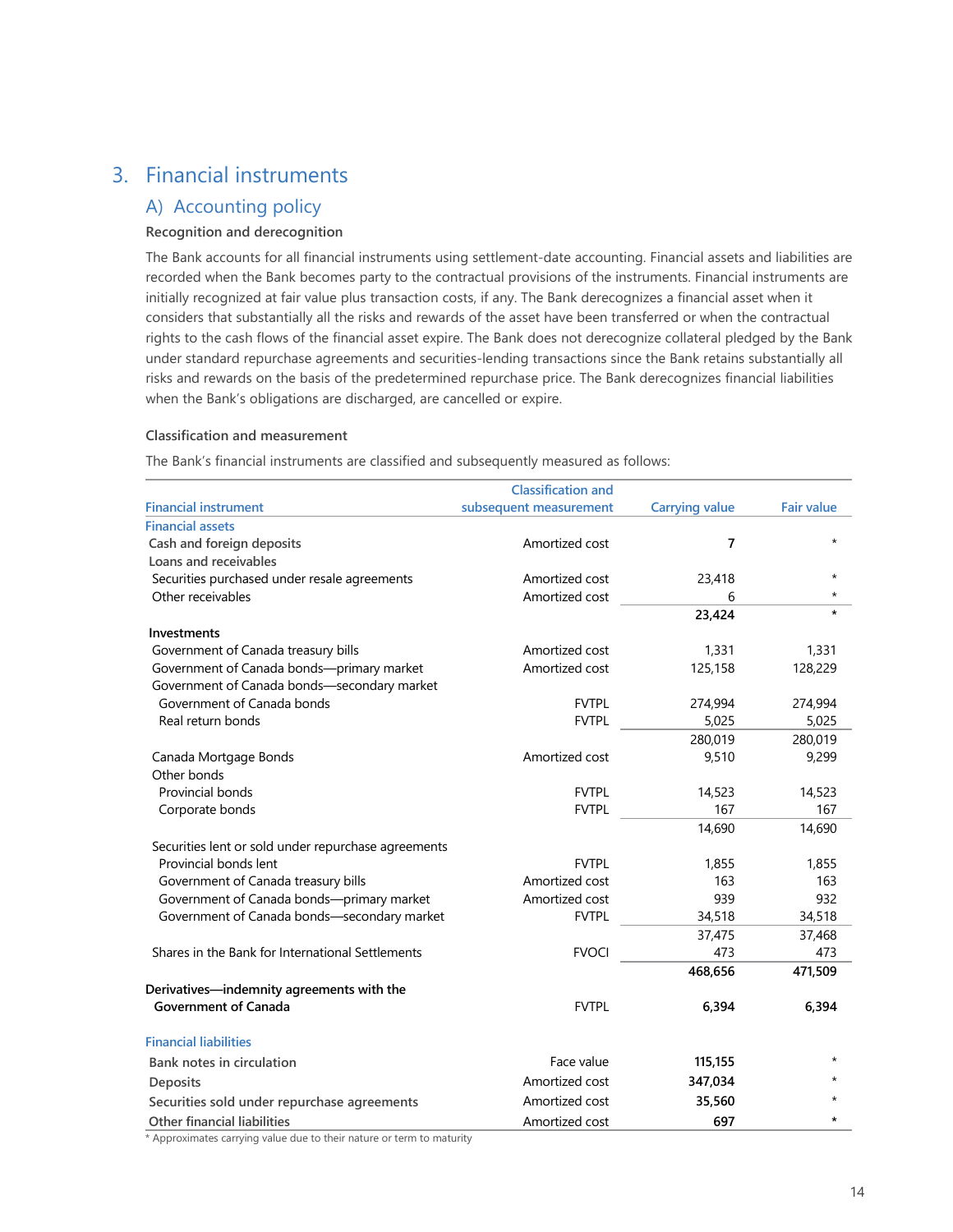### *Financial assets at amortized cost*

The Bank's financial assets at amortized cost are primarily debt instruments with cash flows consisting solely of payments of principal and interest. The Bank's objective is to hold the financial assets in order to collect contractual cash flows. Interest income is calculated by applying the effective interest rate to the gross carrying amount of financial assets, unless a financial asset has become credit-impaired, in which case interest revenue is calculated by applying the effective interest rate to its amortized cost net of the expected credit loss (ECL) provision.

*Cash and foreign deposits* is composed of cash on hand and highly liquid demand deposits in foreign currencies held at other central banks or international financial institutions. They are principally held for cash flow management purposes and are managed by collecting contractual cash flows.

*Securities purchased under resale agreements (SPRAs)*, *advances to members of Payments Canada*, *other receivables*, *Government of Canada treasury bills*, *Government of Canada bonds—primary market, Canada Mortgage Bonds* and *other securities* are debt instruments that are managed by collecting contractual cash flows. They are measured at amortized cost using the effective interest method**[1](#page-14-0)** less any ECLs. Additional disclosure for SPRAs can be found in Note 5.

### *Financial assets designated at FVTPL*

*Government of Canada bonds—secondary market*, *real return bonds*, *provincial bonds* and *corporate bonds* are debt instruments whose business objective is achieved by both collecting contractual cashflows and selling financial assets. The Bank has elected to irrevocably designate these at FVTPL to reduce the accounting mismatch arising from the derivative-related indemnity agreement on each of these instruments. Changes in fair value as well as any gains or losses realized on disposal are recognized in income (loss). Amounts relating to fair value changes and realized gains and losses can be found in Note 3C. The Bank has also elected to present interest income and expense resulting from these instruments separate from net gains and losses. Interest is calculated using the effective interest method.

The Bank operates a securities-lending program for provincial bonds purchased under the Provincial Bond Purchase Program (PBPP). The Bank enters into arrangements to lend securities against non-cash collateral, with the agreement to receive the securities back at a future date, thereby retaining substantially all the risks and rewards of ownership. As a result, the securities do not qualify for derecognition and remain on the statement of financial position.

#### *Derivatives*

*Indemnity agreements with the Government of Canada* consists of agreements that were entered into to address market fluctuations as a result of the Bank's operations under the Government of Canada Bond Purchase program (GBPP), the PBPP and the Corporate Bond Purchase Program (CBPP). Realized losses resulting from the sale of assets within these programs are indemnified by the Government of Canada, whereas realized gains on disposal are remitted. Given that the value of the agreements responds to changes in the underlying prices of the instruments in the programs, the indemnity agreements are considered derivatives. These agreements are initially recognized and carried at their fair value on the statement of financial position with changes in fair value recognized in income (loss). The fair value of these derivatives is calculated as the difference between the fair value of the related instruments and their amortized cost.

### *Financial assets designated at FVOCI*

The Bank holds 9,441 BIS shares (9,441 BIS shares as at December 31, 2020) as part of its functions as a central bank. These shares are long-standing in nature. Ownership of BIS shares is limited to central banks, and new shares can be

<span id="page-14-0"></span>**<sup>1</sup>** The effective interest method uses the rate inherent in a financial instrument that discounts the estimated future cash flows over the expected life of the financial instrument in order to recognize interest on a constant-yield basis.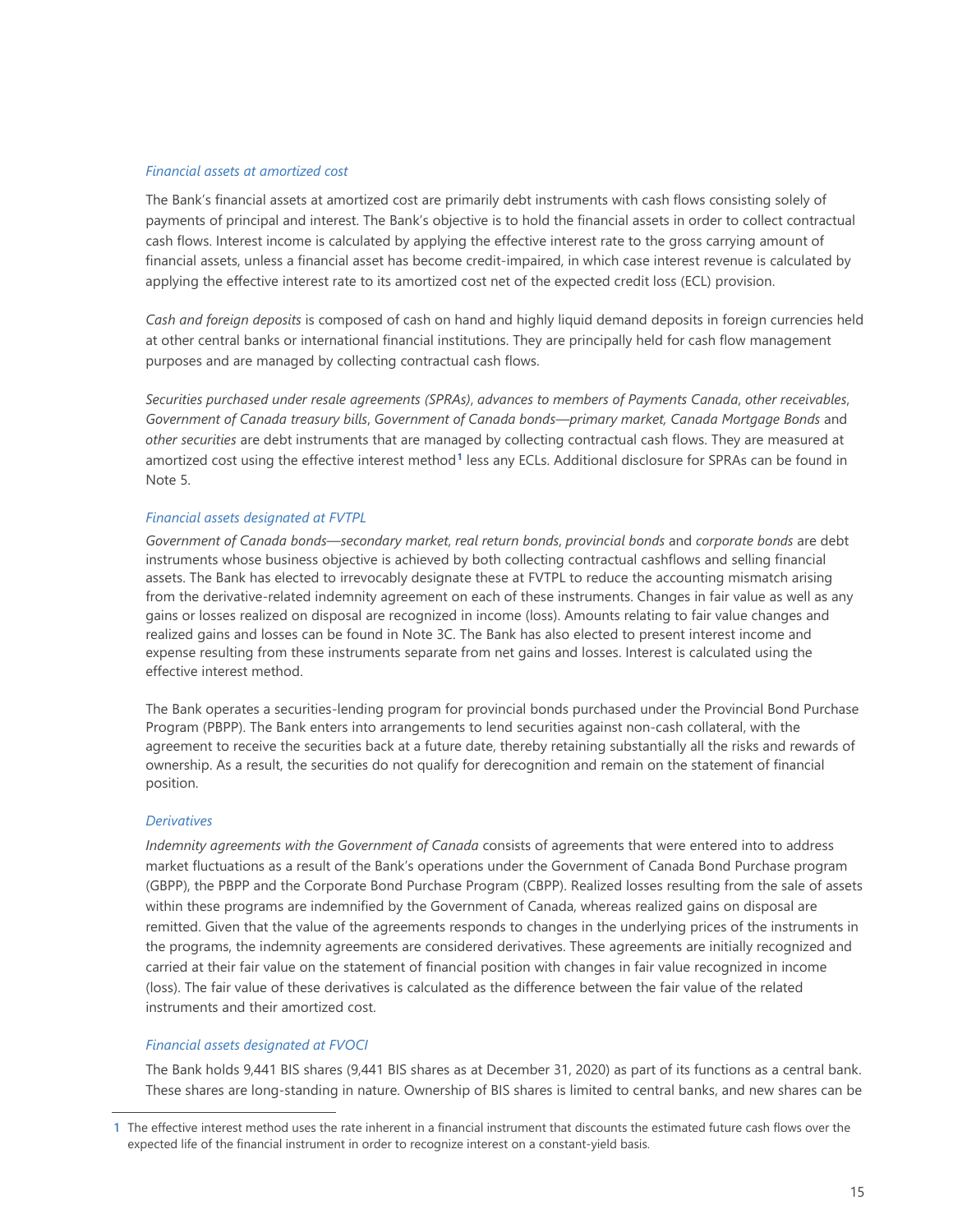acquired only by invitation from the BIS Board of Directors to subscribe. The shares are non-transferable without prior written consent from the BIS. The Bank's business model is to hold these shares to enable its participation as a member of the BIS.

The shares in the BIS are not held for trading. They are managed by collecting dividend payments. Unrealized changes in the fair value are recognized in other comprehensive income and accumulated in the investment revaluation reserve in *Equity*. Dividends are recognized in net income as they represent a return on equity and not a return of invested capital to shareholders.

### *Financial liabilities at face value*

*Bank notes in circulation* represents those bank notes that have been produced and issued for use in the economy. Bank notes in circulation are non-interest-bearing liabilities and are due on demand. They are recorded at face value. The fair value of bank notes in circulation approximates their carrying value.

### *Financial liabilities at amortized cost*

*Deposits* is composed of deposits by the Government of Canada, members of Payments Canada and other financial institutions. It also includes unclaimed balances remitted to the Bank in accordance with governing legislation. The Bank pays interest on the deposits of the Government of Canada, members of Payments Canada and some other financial institutions at short-term market rates. The Bank pays interest on unclaimed balances in accordance with governing legislation. Interest expense on deposits is included in net income. Deposits are managed by paying contractual cash flows and are measured at amortized cost using the effective interest method.

*Securities sold under repurchase agreements* stems from the Bank's Securities Repo Operations program, which was introduced in July 2020 to support liquidity in the securities financing market. Under this program, the Bank enters into sale and repurchase agreements for Government of Canada securities, whereby the securities are sold and repurchased the following day. Under such transactions, the Bank retains substantially all the risks and rewards associated with the assets. Where financial assets are not eligible for derecognition, the transfers are viewed as secured financing transactions, with any consideration received resulting in a corresponding liability measured at amortized cost. The Bank is not entitled to use these financial assets for any other purpose.

*Other financial liabilities* consists of surplus payable to the Receiver General for Canada, accounts payable and accrued liabilities.

#### *Financial guarantee contracts—indemnity agreements with the Government of Canada*

The Bank entered into separate agreements with the Government of Canada that indemnify the Bank in the event that credit losses are incurred on securities purchased under the Provincial Money Market Purchase Program or the Commercial Paper Purchase Program. These agreements are recognized as stand-alone financial guarantee contracts and are accounted for under International Accounting Standard 37. An asset is recognized only when an issuer defaults and the Bank files a reimbursement claim with the government. Securities eligible for these guarantees are classified as other securities. The Bank held no securities eligible for the guarantees as at December 31, 2021.

#### **Impairment and writeoff**

The Bank calculates ECLs on investments in debt instruments that are measured at amortized cost and on foreign currency swap facility commitments. The amount of ECLs is updated at each reporting date to reflect changes in credit risk since initial recognition. The ECL is estimated as the difference between all contractual cash flows that are due to the Bank in accordance with the contract and all the cash flows that the Bank expects to receive, discounted at the original effective interest rate. The ECL model is a function of the probability of default, loss given default, and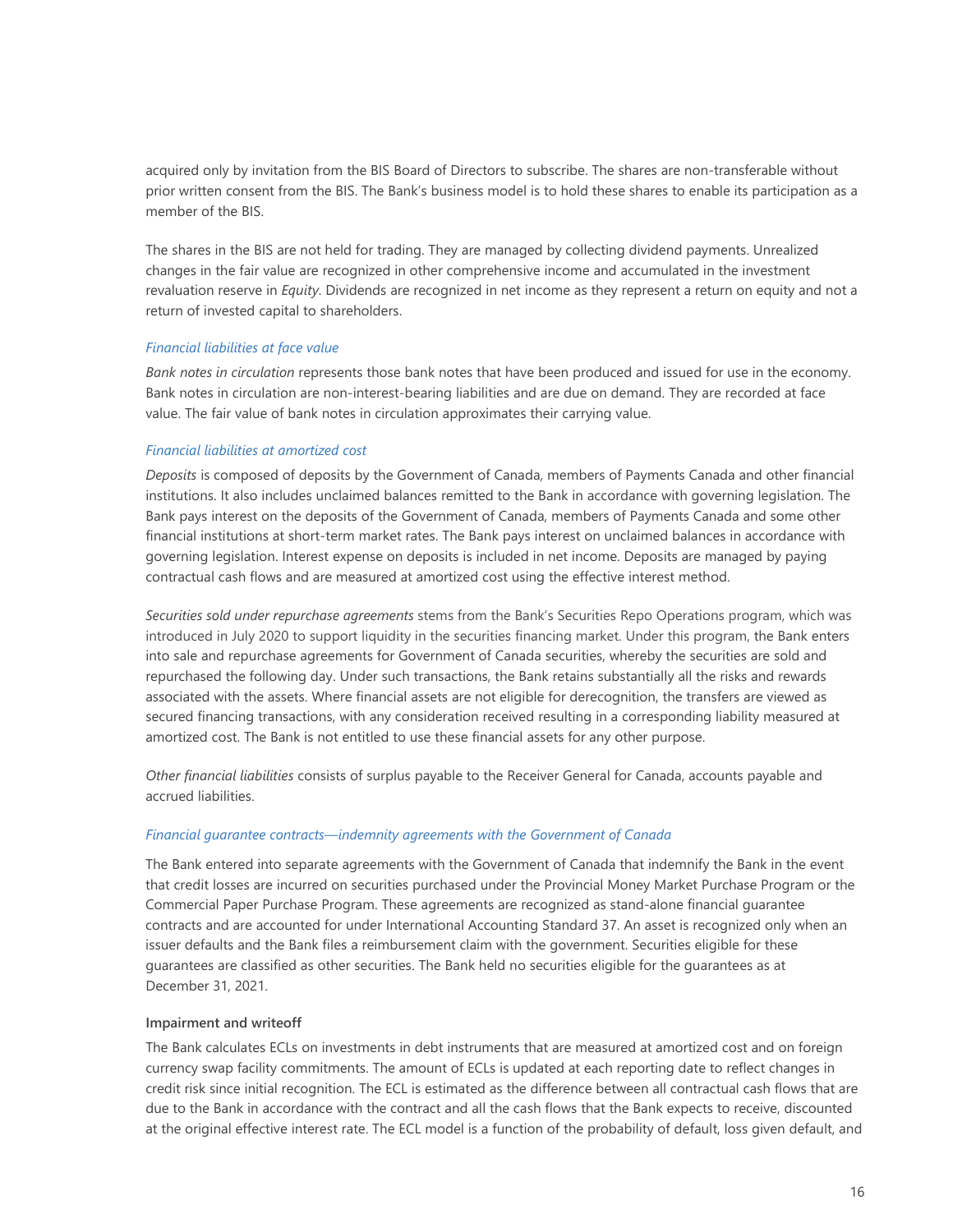exposure at default of an issuer, discounted to the reporting date using the effective interest rate. Instruments are grouped on a collective basis by counterparty and instrument type for evaluation of the ECL.

### *Key concepts*

#### *Probability of default*

The likelihood that a borrower would not be able to meet its scheduled repayments.

#### *Loss given default*

The amount of the loss the Bank would likely incur if a borrower defaulted on a loan, expressed as a percentage of exposure at default.

#### *Low credit risk*

The Bank has applied the practical expedient available under IFRS 9 to applicable low credit risk financial assets. The Bank considers a financial asset to have a low credit risk when the asset's creditworthiness is judged to be "investment grade," which the Bank broadly defines as equivalent to BBB or higher.

#### *Significant increase in credit risk*

In assessing whether the credit risk on a financial asset has increased significantly since initial recognition, the Bank compares the risk of a default occurring on the financial asset as at the reporting date with the risk as at the date of initial recognition. The Bank considers many factors when assessing a financial asset for a significant increase in credit risk, including but not limited to (1) an actual or expected significant deterioration in the financial asset's credit rating; (2) significant deterioration in external market indicators of credit risk for a financial asset; and (3) existing or forecast adverse changes in the business, financial, regulatory, technological or economic environment of the counterparty that result in a significant decrease in the counterparty's ability to meet its debt obligations.

The Bank regularly monitors the effectiveness of the criteria used to identify whether there has been a significant increase in credit risk and revises them as appropriate. The Bank assumes that the credit risk on a financial asset has not increased significantly since initial recognition if the financial asset is determined to have a low credit risk at the reporting date and monitoring activities do not indicate the presence of a trigger event. The Bank corroborates external credit ratings with an internal analysis performed annually, with quarterly updates. The Bank also performs continuous monitoring of relevant economic and financial developments.

#### *Credit-impaired*

A financial asset is deemed credit-impaired when one or more events with a detrimental impact on its estimated future cash flows have occurred. Such events could include but are not limited to (1) significant financial difficulty of the counterparty; (2) a breach of contract, such as a default or past-due event; and (3) the likelihood that the counterparty will enter bankruptcy or other financial reorganization.

#### *Default*

The Bank considers a financial asset to be in default when the borrower is unlikely to pay its credit obligations to the Bank in full, without recourse by the Bank, such as realizing collateral (if held).

The ECL model applies a three-stage approach to measure the allowance for credit losses. Expected credit losses are measured based on the stage assignment of the financial instrument:

#### **Stage 1**

Financial assets are categorized as Stage 1 when first recognized. The Bank records an allowance for 12-month ECLs in profit or loss, and interest revenue is calculated on the gross carrying amount of the asset.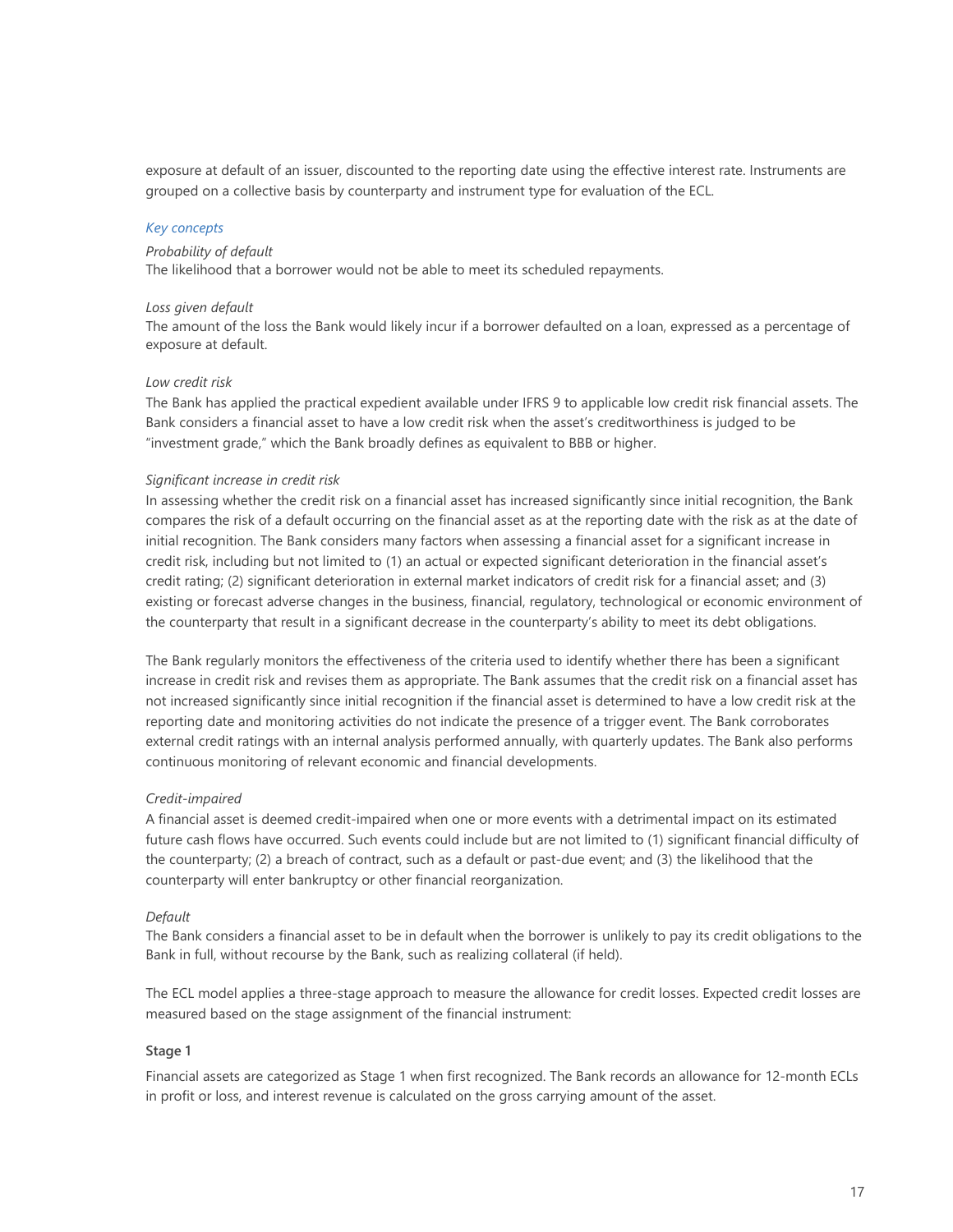### **Stage 2**

Financial assets are categorized as Stage 2 when they have experienced a significant increase in credit risk since initial recognition. The Bank records an allowance for lifetime ECLs, and interest revenue is calculated on the gross carrying amount of the asset.

#### **Stage 3**

Financial assets are categorized as Stage 3 when they are considered credit-impaired. The Bank records an allowance for lifetime ECLs, and interest revenue is calculated based on the net carrying amount of the asset (gross carrying amount less the loss allowance), rather than on its gross carrying amount.

#### **Fair value of financial instruments**

Financial instruments are classified using a fair value hierarchy that reflects the significance of the inputs used in making the measurements:

#### **Level 1**

Unadjusted quoted prices in active markets for identical assets or liabilities, which represent actual and regularly occurring arm's-length market transactions

#### **Level 2**

Inputs other than quoted prices included in Level 1, which are observable for the assets or liabilities either directly (e.g., prices for similar instruments, prices from inactive markets) or indirectly (e.g., interest rates, credit spreads)

#### **Level 3**

Unobservable inputs for the assets or liabilities that are not based on observable market data as a result of inactive markets (e.g., market participant assumptions)

Estimated fair values for financial instruments are designed to approximate amounts for which the instruments could be exchanged in a current arm's-length transaction between knowledgeable, willing parties. The fair value hierarchy requires the use of observable market inputs wherever such inputs exist. In measuring fair value, a financial instrument is classified at the lowest level of the hierarchy for which a significant input has been considered. Transfers may occur between levels of the fair value hierarchy as a result of changes in market activity or the availability of quoted market prices or observable inputs. The Bank's policy is to record transfers of assets and liabilities between the different levels of the fair value hierarchy using the fair values as at the end of each reporting period.

### B) Accounting estimates and judgments

#### **Expected credit losses**

Judgment is required when determining the appropriate amount of ECLs to recognize. The measurement of ECLs reflects an unbiased and probability-weighted amount that is determined by evaluating a range of possible outcomes, the time value of money, and reasonable and supportable information that is available without undue cost or effort at the reporting date regarding past events, current conditions and forecasts of future economic conditions.

In certain cases, the Bank may consider that events result in a significant increase in credit risk as opposed to a true default. In making this assessment, the Bank considers both quantitative and qualitative information that is reasonable and supportable, including historical experience and forward-looking information that is available without undue cost or effort. Forward-looking information considered includes the future prospects of the industries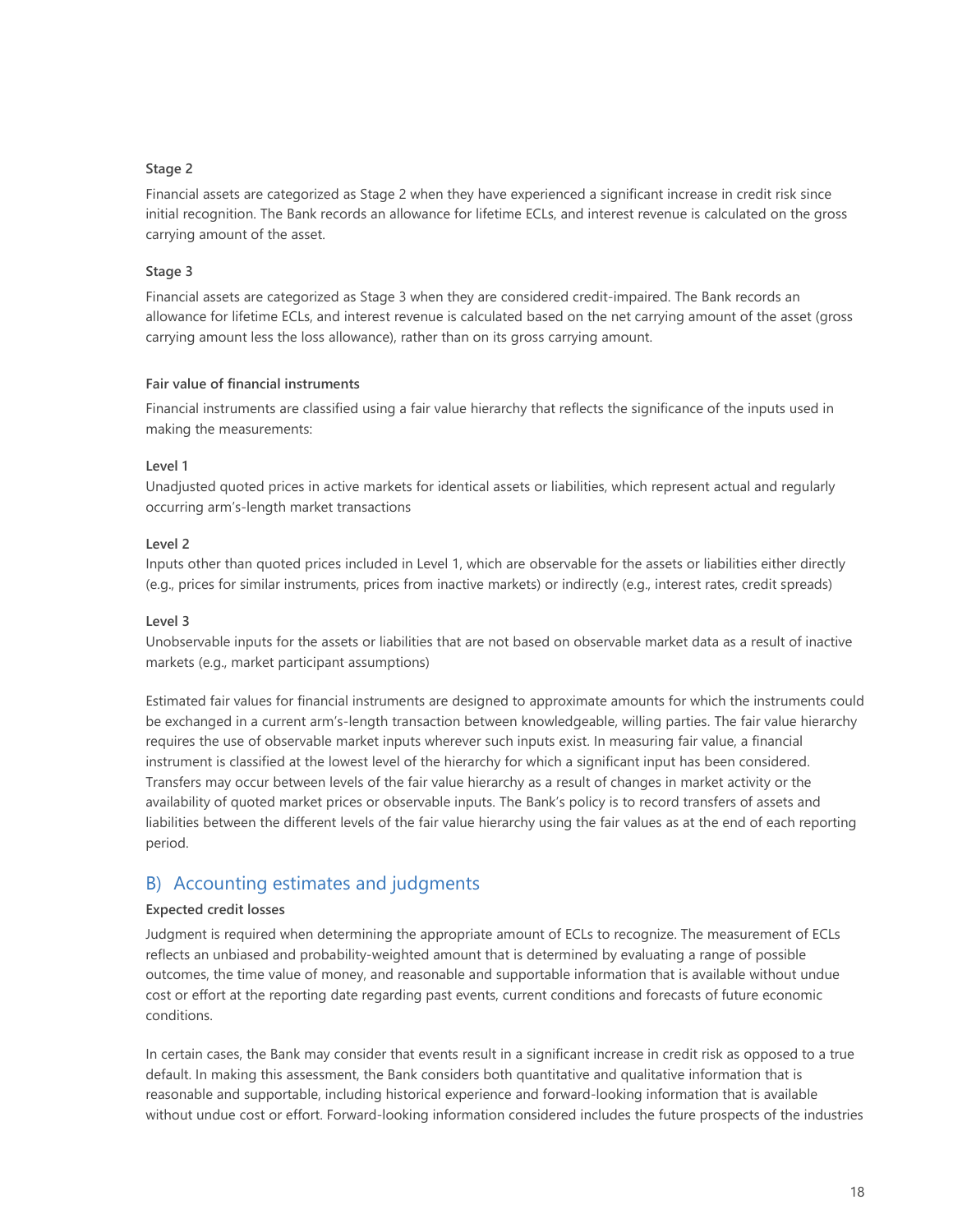in which the Bank's counterparties operate and consideration of various external sources of actual and forecast economic information.

Significant judgments required for measuring ECLs include the following:

- determining criteria for assessing whether a financial asset is considered to have a low credit risk
- determining criteria for assessing what constitutes a significant increase in credit risk
- determining appropriate data inputs for probability of default, loss given default and exposure at default

All of the Bank's financial assets subject to impairment assessments are Stage 1 and considered to have a low credit risk. There were no transfers of financial instruments between stages during the reporting period. The Bank did not record any ECLs on these financial instruments as at December 31, 2021 (\$nil as at December 31, 2020) because the amount was deemed not to be material. By its nature, the ECL estimates are subject to measurement uncertainty. The Bank will continue to review its judgments and assumptions to assess whether the ECL estimate has changed. There are no significant past due or impaired amounts as at December 31, 2021 (\$nil as at December 31, 2020).

### *Loan commitments*

This category includes the Bank's commitments to the Bank's foreign currency swap facility. For commitments made by the Bank that are not currently in use but where there is a clear indication that use can reasonably be expected within the next 12 months, the Bank would assess the commitment for any impairment on a case-by-case basis based on expected drawings.

For undrawn loan commitments, the ECL is the present value of the difference between the contractual cash flows that are paid out by the Bank if the holder of the loan commitment draws down the loan and the cash flows that the Bank expects to recover.

As at December 31, 2021, no ECL had been recorded as none of the Bank's commitments had been drawn upon, nor does the Bank expect that any will be drawn upon within the next 12 months (\$nil as at December 31, 2020).

### **Fair value of financial instruments**

Where observable prices or inputs are not available, judgment is required to determine fair values by assessing other relevant sources of information. The fair value of the BIS shares is determined using significant unobservable inputs (Level 3). It is estimated as 70% of the Bank's interest in the net asset value of the BIS at the reporting date. This is consistent with the methodology applied by the BIS for all share repurchases since the 1970s and was further endorsed in a decision by the International Court at The Hague relating to a share repurchase by the BIS in 2001 (the last share repurchase conducted by the BIS). The Bank expects the value of the BIS shares to fluctuate over time in conjunction with the strength of the BIS balance sheet and exchange rates.

### C) Supporting information

### **Fair value of financial instruments**

Below are the valuation methods used to determine the fair value of each financial instrument and its associated level in the fair value hierarchy. There were no changes to valuation methods during the year.

#### *Derivatives*—*indemnity agreements with the Government of Canada*

Calculated using market prices derived from observable inputs (Level 2)

The fair value of the derivatives amounts to \$6,394 million asset (a \$29 million liability as of December 31, 2020) and is calculated as the difference between the underlying prices of the instruments in the programs and their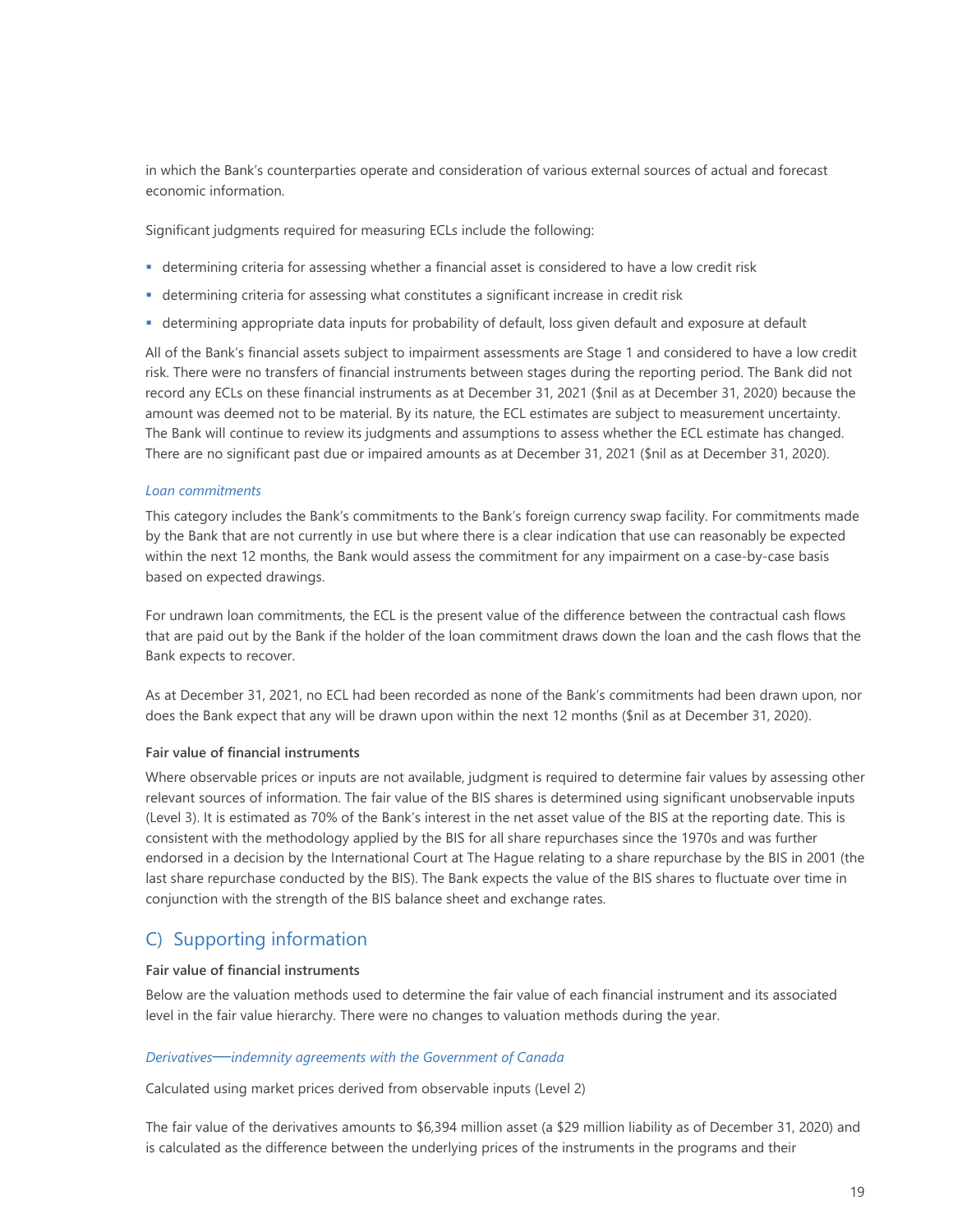underlying amortized cost. The Bank expects the value of the derivatives to fluctuate over time, moving in the opposite direction of the fair value movements of the underlying instruments.

### *Cash and foreign deposits, other receivables, deposits, securities sold under repurchase agreements and other financial liabilities*

Carrying amount (approximation to fair value assumed due to their nature or term to maturity)

### *SPRAs, Government of Canada treasury bills, Government of Canada bonds, real return bonds, Canada Mortgage Bonds, provincial bonds, corporate bonds, securities lent or sold under repurchase agreements and other securities*

Prices observed in active markets (Level 1), or market prices derived from observable inputs (Level 2)

The following table shows the fair value of the Bank's financial assets classified in accordance with the fair value hierarchy described above. Some of the balances in this table do not correspond to the balances in the statement of financial position because certain financial assets are measured at amortized cost.

|                                                     | Level 1 | Level 2 | Level 3                  | <b>Fair value</b> |
|-----------------------------------------------------|---------|---------|--------------------------|-------------------|
| As at December 31, 2021                             |         |         |                          |                   |
| Securities purchased under resale agreements        |         | 23,418  |                          | 23,418            |
| Government of Canada treasury bills                 | 1,331   |         |                          | 1,331             |
| Government of Canada bonds--primary market          | 128,201 | 28      |                          | 128,229           |
| Government of Canada bonds-secondary market         | 274,455 | 539     |                          | 274,994           |
| Real return bonds                                   | 4.225   | 800     |                          | 5,025             |
| Canada Mortgage Bonds                               | 9,299   | ٠       | $\overline{\phantom{a}}$ | 9,299             |
| Provincial bonds                                    | 12,348  | 2.175   |                          | 14,523            |
| Corporate bonds                                     | 21      | 146     |                          | 167               |
| Securities lent or sold under repurchase agreements |         |         |                          |                   |
| Government of Canada treasury bills                 | 163     |         |                          | 163               |
| Government of Canada bonds-primary market           | 932     |         |                          | 932               |
| Government of Canada bonds-secondary market         | 34,518  |         |                          | 34,518            |
| Provincial bonds lent                               | 1,586   | 269     |                          | 1,855             |
| Shares in the Bank for International Settlements    |         |         | 473                      | 473               |
| Total                                               | 467,079 | 27,375  | 473                      | 494,927           |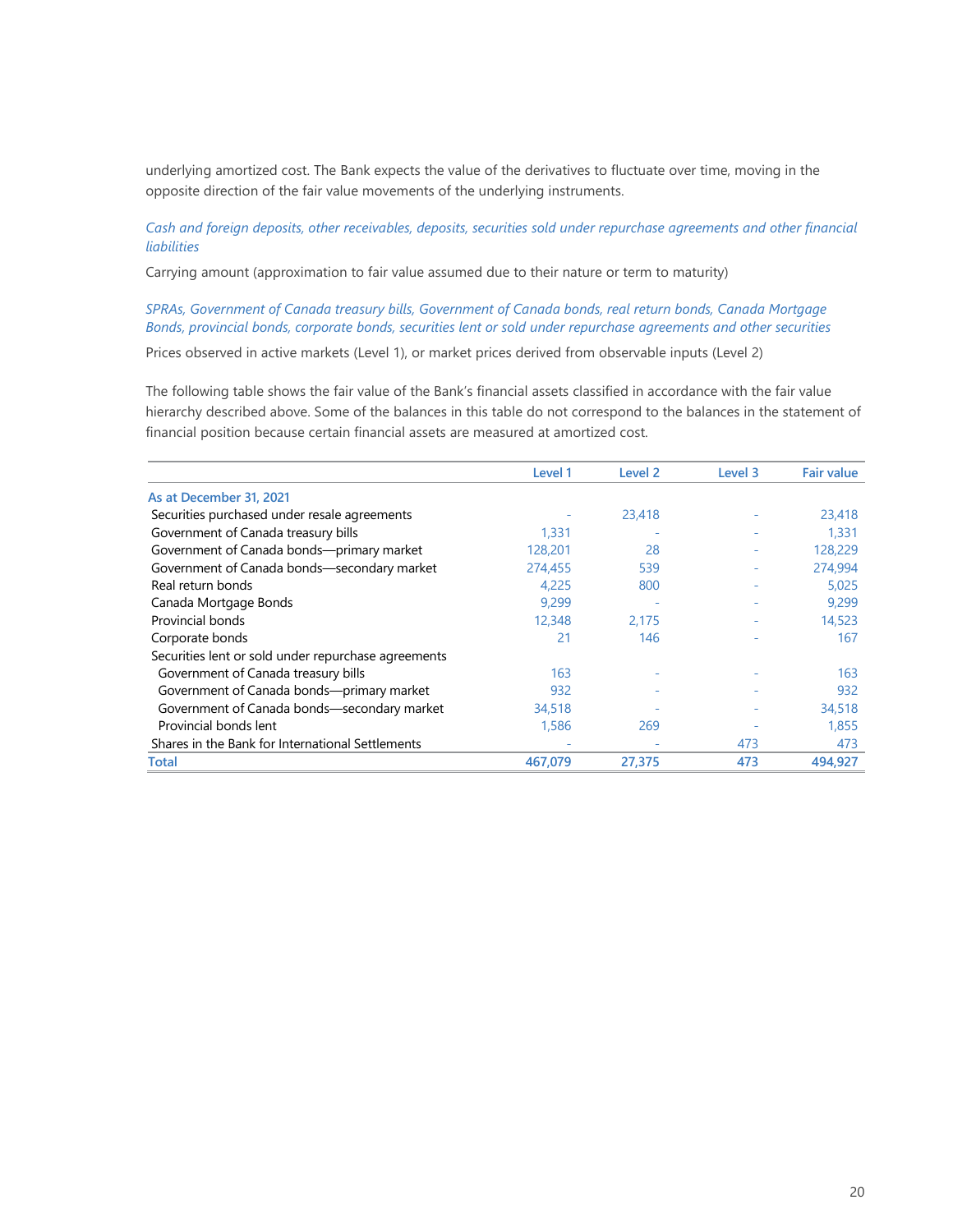The table below presents the comparative fair value as at December 31, 2020.

|                                                     | Level 1 | Level 2 | Level 3 | <b>Fair value</b> |
|-----------------------------------------------------|---------|---------|---------|-------------------|
| As at December 31, 2020                             |         |         |         |                   |
| Securities purchased under resale agreements        |         | 155,459 |         | 155,459           |
| Government of Canada treasury bills                 | 47,725  | 4,056   |         | 51,781            |
| Government of Canada bonds-primary market           | 113,189 | 135     |         | 113,324           |
| Government of Canada bonds-secondary market         | 198,138 | 699     |         | 198,837           |
| Real return bonds                                   | 3,183   | 349     |         | 3,532             |
| Canada Mortgage Bonds                               | 9.776   |         |         | 9,776             |
| Provincial bonds                                    | 11,549  | 2.671   |         | 14,220            |
| Corporate bonds                                     | 14      | 166     |         | 180               |
| Securities lent or sold under repurchase agreements |         |         |         |                   |
| Government of Canada treasury bills                 | 694     |         |         | 694               |
| Government of Canada bonds-secondary market         | 2,310   |         |         | 2,310             |
| Provincial bonds lent                               | 679     | 93      |         | 772               |
| Other securities                                    |         | 3,347   |         | 3,347             |
| Shares in the Bank for International Settlements    |         |         | 486     | 486               |
| Total                                               | 387,257 | 166,975 | 486     | 554,718           |

Transfers of securities measured at fair value may occur between levels of the fair value hierarchy as a result of changes in market activity or the availability of quoted market prices or observable inputs. The Bank's policy is to record transfers of assets between the different levels of the fair value hierarchy using the fair values as at the end of each quarterly reporting period. The following transfers were done during the year:

|                                             | Level 2 to Level 1 | Level 1 to Level 2 |
|---------------------------------------------|--------------------|--------------------|
| Government of Canada bonds-secondary market | 4,952              | 4,852              |
| Real return bonds                           | 1,260              | 1,838              |
| Provincial bonds                            | 1,481              | 1,428              |
| Corporate bonds                             | 31                 | 33                 |
| <b>Total</b>                                | 7.724              | 8,151              |

Transfers during 2020 were as follows:

|                                             | Level 2 to Level 1 | Level 1 to Level 2 |
|---------------------------------------------|--------------------|--------------------|
| Government of Canada bonds—secondary market | 477                |                    |
| Real return bonds                           | -                  | 348                |
| Provincial bonds                            | 4,224              | 356                |
| Corporate bonds                             | 17                 |                    |
| Total*                                      | 4,718              | 708                |

\* The level transfer totals in the December 2020 financial statements included transfers for securities held at amortized cost, which have been excluded in the comparative table above.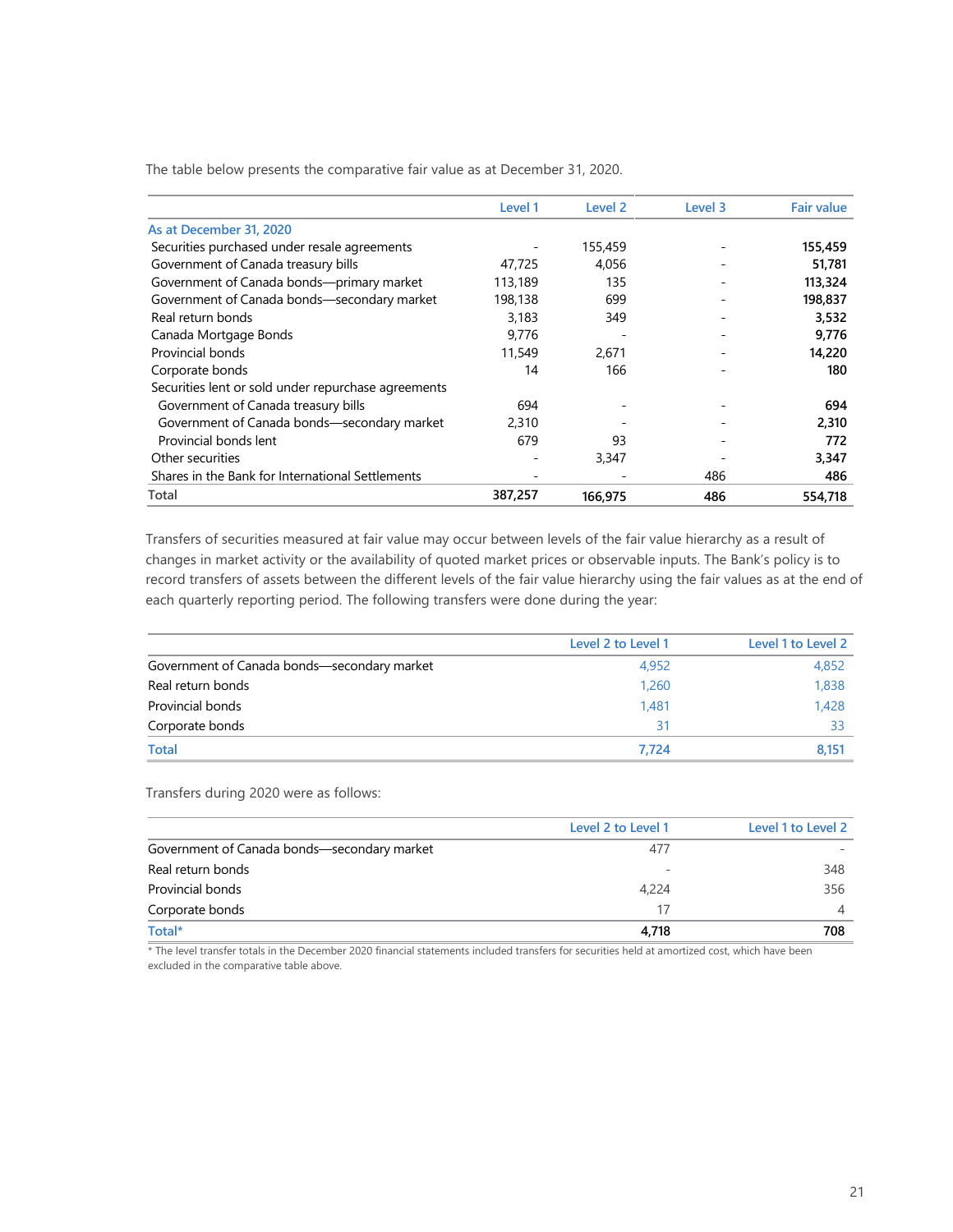#### **BIS shares**

The following table reconciles the opening and closing balances of the BIS shares.

|                                                                            | 2021 | 2020 |
|----------------------------------------------------------------------------|------|------|
| Opening balance at beginning of year                                       | 486  | 438  |
| Change in fair value recorded through other comprehensive income           | 4    | 40   |
| Change due to special drawing rights exchange differences recorded through |      |      |
| other comprehensive income                                                 | (17) |      |
| Closing balance at end of year                                             | 473  | 486  |

**Derivatives—indemnity agreements with the Government of Canada**

|                                 | <b>Related asset</b>  |                   | Derivatives-indemnity<br>agreements with the<br><b>Government of Canada</b> | <b>Derivative</b><br>asset<br>position | <b>Derivative</b><br>liability<br>position |
|---------------------------------|-----------------------|-------------------|-----------------------------------------------------------------------------|----------------------------------------|--------------------------------------------|
|                                 | <b>Amortized cost</b> | <b>Fair value</b> | <b>Fair value</b>                                                           | <b>Fair value</b>                      | <b>Fair value</b>                          |
| Government of Canada bonds-     |                       |                   |                                                                             |                                        |                                            |
| secondary market                | 320,615               | 314,537           | 6,078                                                                       | 6.248                                  | (170)                                      |
| Provincial bonds                | 16,694                | 16,378            | 316                                                                         | 316                                    |                                            |
| Corporate bonds                 | 167                   | 167               | ٠                                                                           |                                        |                                            |
| Balance as at December 31, 2021 | 337,476               | 331,082           | 6.394                                                                       | 6,565                                  | (171)                                      |

The table below presents the comparative values as at December 31, 2020.

|                                 |                       |                   | Derivatives-indemnity<br>agreements with the | <b>Derivative</b><br>asset | <b>Derivative</b><br>liability |
|---------------------------------|-----------------------|-------------------|----------------------------------------------|----------------------------|--------------------------------|
|                                 | <b>Related asset</b>  |                   | <b>Government of Canada</b>                  | position                   | position                       |
|                                 | <b>Amortized cost</b> | <b>Fair value</b> | <b>Fair value</b>                            | <b>Fair value</b>          | <b>Fair value</b>              |
| Government of Canada bonds-     |                       |                   |                                              |                            |                                |
| secondary market                | 204,728               | 204,679           | 49                                           | 367                        | (318)                          |
| Provincial bonds                | 14,916                | 14,991            | (75)                                         |                            | (75)                           |
| Corporate bonds                 | 177                   | 180               | (3)                                          |                            | (3)                            |
| Balance as at December 31, 2020 | 219,821               | 219,850           | (29)                                         | 367                        | (396)                          |

**Net unrealized losses (gains) on financial instruments carried at FVTPL**

| For the year ended December 31              | 2021    | 2020 |
|---------------------------------------------|---------|------|
| Government of Canada bonds-secondary market | 6.029   | 49   |
| <b>Provincial bonds</b>                     | 391     | (75) |
| Corporate bonds                             |         | (3)  |
| Derivatives-indemnity agreements            | (6,423) | 29   |
| <b>Total</b>                                |         |      |

Net gains and losses arising from financial instruments carried at FVTPL during the year are equal to the change in fair value of the derivatives shown in the tables above. The \$6,423 million net losses on the financial assets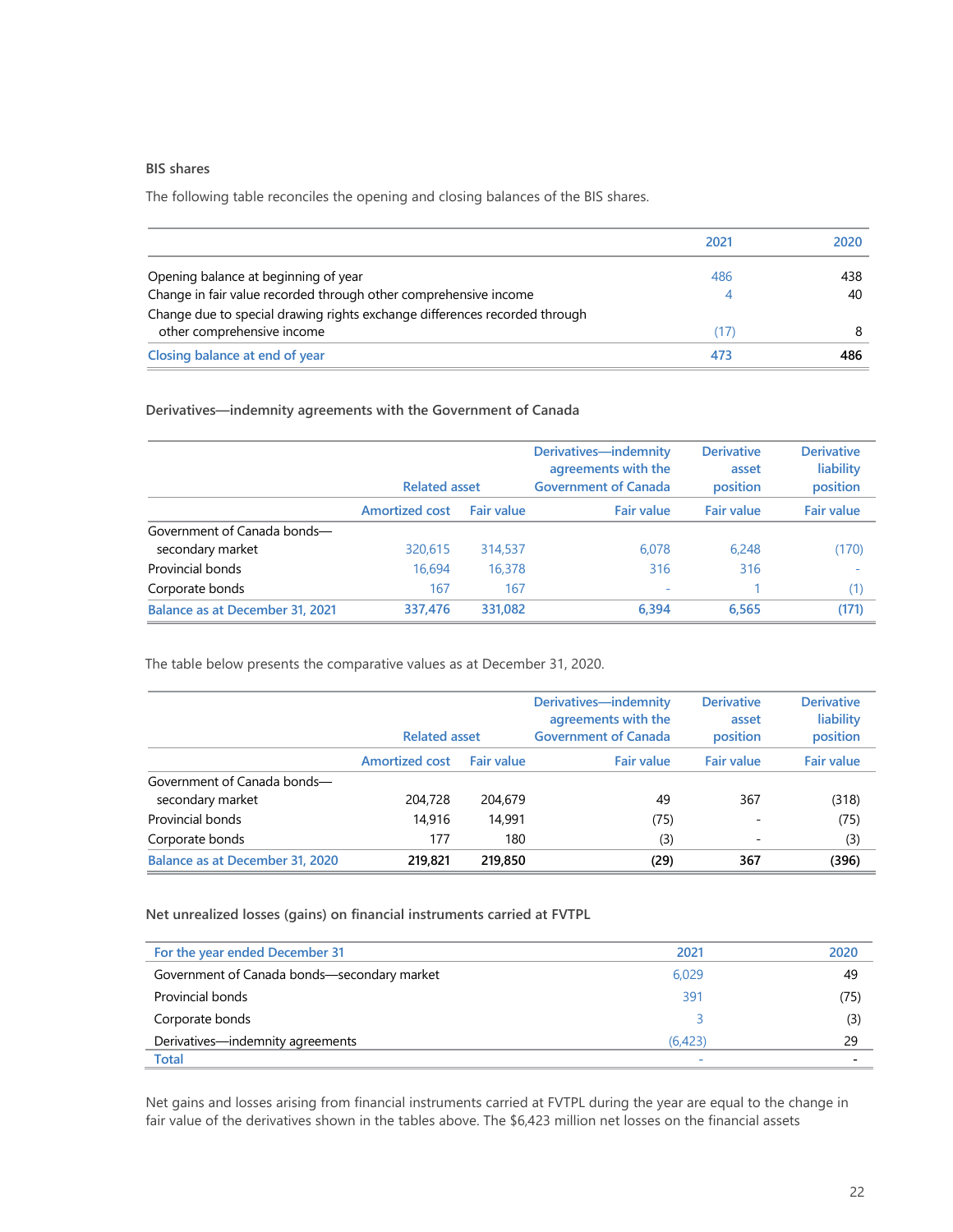(\$29 million gains in 2020) were offset by net gains of \$6,423 million on the derivatives (\$29 million losses in 2020). Realized gains and losses in the year were negligible (\$nil in 2020).

### 4. Cash and foreign deposits

**Composition of cash and foreign deposits**

| As at December 31               | 2021 | 2020 |
|---------------------------------|------|------|
| Cash on hand                    |      |      |
| Foreign deposits                |      |      |
| Total cash and foreign deposits |      |      |

The Bank's policies on classifying and measuring financial instruments are discussed in Note 3A, and related financial risks are discussed in Note 6.

### 5. Loans and receivables

*Loans and receivables* is composed primarily of SPRAs and, if any, advances to members of Payments Canada. These transactions are obligations of Payments Canada members and are fully collateralized in accordance with publicly disclosed collateral eligibility and margin requirements. The remaining amount is composed primarily of trade receivables.

*Securities purchased under resale agreements* is composed of overnight repurchase (repo) operations and term repo operations, in which the Bank purchases securities from designated counterparties with an agreement to sell them back at a predetermined price on an agreed transaction date. The overnight repo matures the next business day and is used to support the effective implementation of monetary policy by withdrawing intraday liquidity, thereby reinforcing the Bank's target for the overnight rate. The term repo matures up to 24 months after issuance and is used to manage the balance sheet and promote the orderly functioning of Canadian financial markets. Balances outstanding as at December 31, 2021, consist of agreements with original terms to maturity ranging from 364 to 724 days (from 168 to 724 days as at December 31, 2020).

The Bank's policies on classifying and measuring financial instruments are discussed in Note 3A, and related financial risks are discussed in Note 6.

### 6. Financial risk management

The Bank maintains a comprehensive risk management and control framework to manage its risks. The Executive Council oversees enterprise risk management and the implementation of sound management processes to safeguard the Bank. The Board of Directors has an oversight role in the Bank's performance of risk management.

The Bank is exposed to financial risks associated with its financial instruments, including credit, market and liquidity risks. The Financial Risk Office monitors and reports on the financial risks related to the Bank's statement of financial position. The following is a description of those risks and how the Bank manages its exposure to them.

### Credit risk

Credit risk is the possibility of loss due to the failure of a counterparty or guarantor to meet payment obligations in accordance with agreed-upon terms.

The Bank is exposed to credit risk through its cash and foreign deposits, investments and advances to members of Payments Canada (if any), and through market transactions in the form of SPRAs and loans of securities. The maximum exposure to credit risk is estimated to be the carrying value of those items. The Bank is also exposed to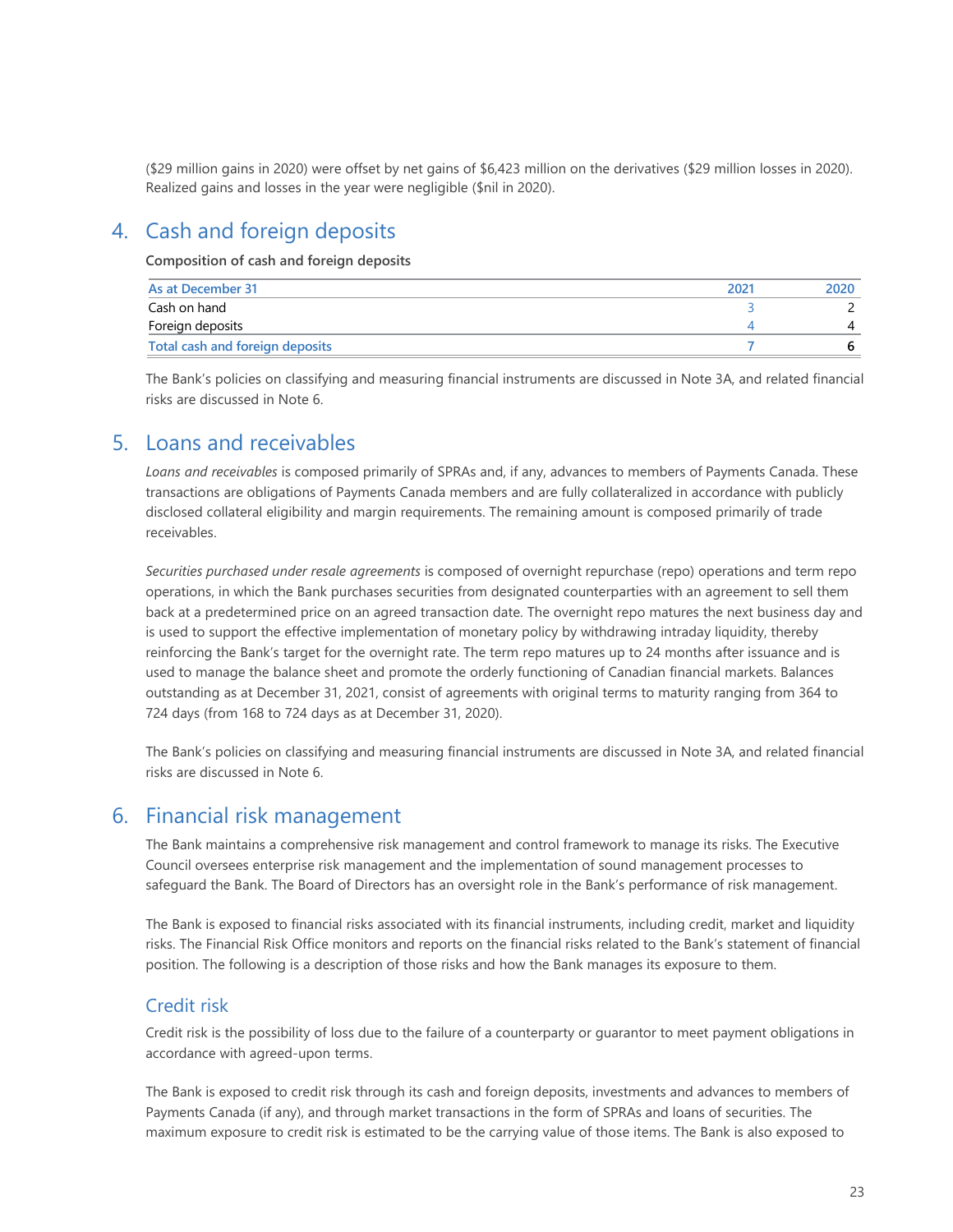credit risk through the execution of foreign currency contracts. The maximum exposure under guarantees and foreign currency contracts is discussed in Note 13. There are no past due or impaired amounts.

### **Concentration of credit risk**

The Bank's investment portfolio represents 94% of the carrying value of its total assets (72% as at December 31, 2020). The credit risk associated with the Bank's investment portfolio is low because the securities held are primarily direct obligations of the Government of Canada or are fully guaranteed by the Government of Canada, which holds a credit rating of AAA with most credit agencies and has no history of default.

SPRAs represent 5% of the carrying value of the Bank's total assets (28% as at December 31, 2020). In the unlikely event of a counterparty default, collateral can be liquidated to offset credit exposure. Collateral is taken in accordance with the Bank's publicly disclosed eligibility criteria and margin requirements, which are accessible on its website. Strict eligibility criteria are set for all collateral, and the credit quality of collateral is managed through a set of restrictions based on asset type, term to maturity and credit attributes, including ratings of the securities pledged. The Bank monitors collateral positions regularly and requires counterparties to pledge additional collateral as risk increases.

| As at December 31                                           |        | 2021 |         | 2020 |  |
|-------------------------------------------------------------|--------|------|---------|------|--|
|                                                             |        | $\%$ |         | %    |  |
| Securities issued or quaranteed by the Government of Canada | 816    | 3    | 4.154   | 3    |  |
| Securities issued or quaranteed by a provincial government  | 2,543  | 10   | 27,856  | 17   |  |
| Securities issued by a municipality                         |        |      | 219     |      |  |
| Other public sector securities                              |        |      | 1,282   |      |  |
| Corporate debt securities                                   | 17.154 | 70   | 113,969 | 70   |  |
| Asset-backed securities                                     | 4,211  | 17   | 15,473  | 9    |  |
| Total fair value of collateral pledged to the Bank          | 24,724 | 100  | 162,953 | 100  |  |
| Carrying value of collateralized securities                 | 23,418 |      | 155,318 |      |  |
| Collateral as a percentage of carrying value                |        | 106  |         | 105  |  |

The fair value of collateral pledged to the Bank against these financial instruments at the end of the reporting period is presented below.

As at December 31, 2021, the Bank's investments included loaned provincial bonds with a fair market value of \$1,855 million (\$772 million as at December 31, 2020). The fair value of collateral held totalled \$1,947 million, representing 105% of fair value of the securities loaned (\$811 million in 2020, representing 105%).

### Market risk

Market risk is the potential for adverse changes in the fair value or future cash flows of a financial instrument due to changes in market variables, such as interest rates, foreign exchange rates and market prices. It is composed of interest rate risk, currency risk and other price risk.

### **Interest rate risk**

Interest rate risk is the risk that the fair value or future cash flows of a financial instrument will fluctuate because of changes in interest rates.

The Bank's exposure to interest rate risk arises from fluctuations in the future flows of cash and foreign deposits held by the Bank and deposits held at the Bank by other institutions because these instruments are subject to variable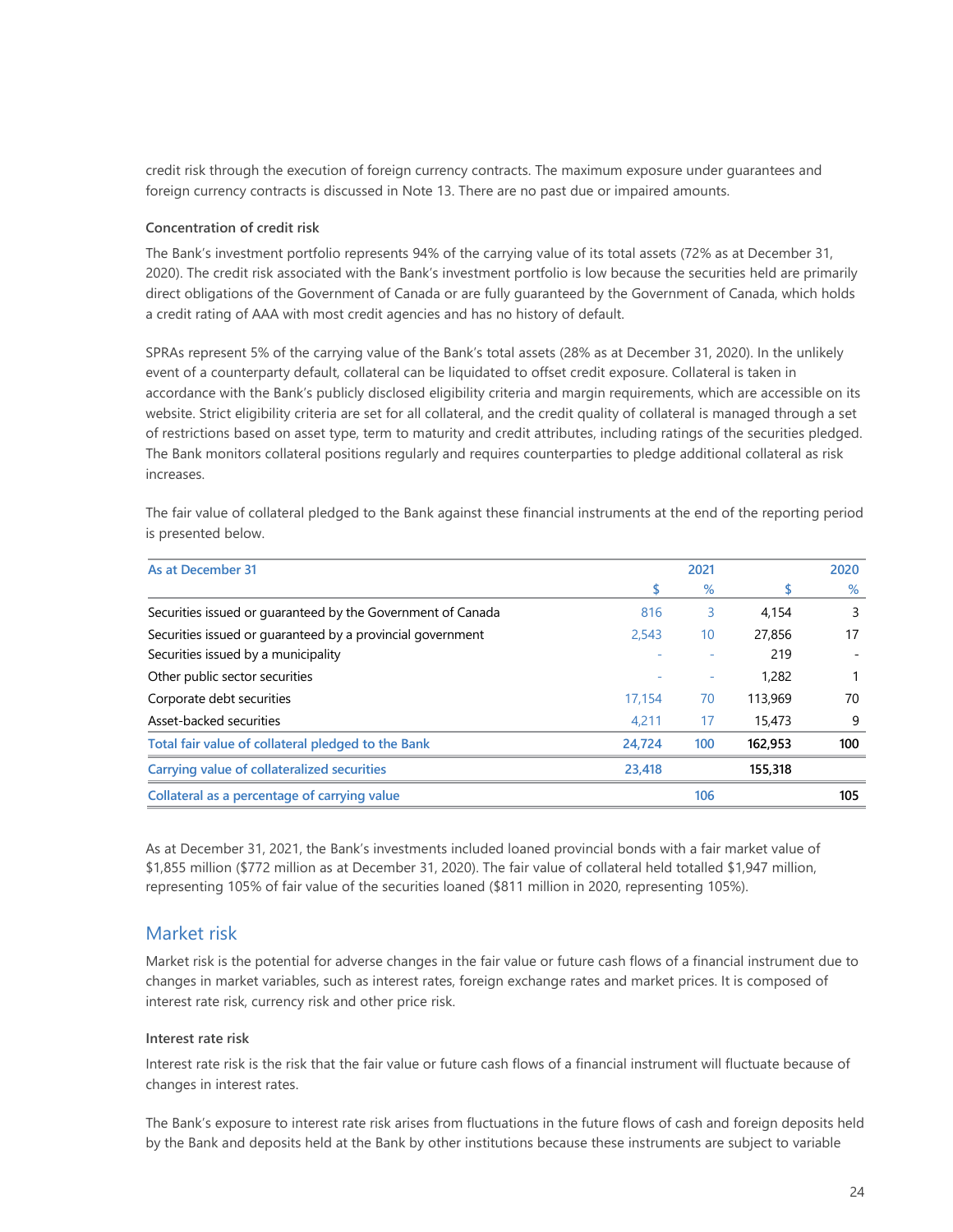interest rates. The Bank also carries interest rate risk associated with fluctuations in future cash flows from real return bonds, which are linked to inflation. The remainder of the Bank's financial assets and liabilities have either fixed interest rates or are non-interest-bearing.

The table below shows the effect of an increase (decrease) in interest rates of 25 basis points on the interest expense or revenue on deposits of the Government of Canada, those of members of Payments Canada, other deposits and real return bonds. This represents substantially all the Bank's interest rate risk exposure.

| For the year ended December 31                          | 2021        | 2020        |
|---------------------------------------------------------|-------------|-------------|
| Interest expense on Government of Canada deposits       | 162 / (162) | 227 / (227) |
| Interest expense on members of Payments Canada deposits | 749 / (749) | 513 / (513) |
| Interest expense on other deposits                      | 24 / (24)   | 20 / (20)   |
| Interest revenue on real return bonds                   | 9/ (9)      | 3/(3)       |

### **Currency risk**

Currency risk is the risk that the fair value or future cash flows of a financial instrument will fluctuate because of changes in foreign exchange rates. The currency risk is not considered to be significant because the Bank's net foreign currency exposure relative to its total assets is small.

The Bank is exposed to currency risk primarily by holding shares in the BIS. These shares are denominated in special drawing rights (SDRs). The SDR serves as the unit of account for the International Monetary Fund, and its value is based on a basket of five major currencies: the euro, the US dollar, the British pound, the Japanese yen and the Chinese renminbi. SDRs are translated into Canadian-dollar equivalents at the rates prevailing on the date when the fair value is determined.

#### **Other price risk**

Other price risk is the risk that the fair value or future cash flows of a financial instrument will fluctuate because of changes in market prices (other than those arising from changes in interest and exchange rates).

The Bank is exposed to other price risk through its investment in the BIS. As discussed in Note 3B, the fair value of these shares is estimated based on the net asset value of the BIS, less a discount of 30%. Accordingly, the fair value fluctuations of these shares reflect movements in the net asset value of the BIS and exchange rates.

The securities held at FVTPL expose the Bank to fluctuations in market prices. However, all these securities are fully indemnified for gains and losses beyond amortized cost. Fluctuations in market prices for the FVTPL instruments are offset by equivalent fair value fluctuations of the derivatives. Therefore, the Bank bears no net price risk related to the securities.

### Liquidity risk

Liquidity risk is the potential for loss if the Bank is unable to meet its financial obligations as they become due. Liabilities due on demand include bank notes in circulation and Government of Canada deposits, with the remaining liabilities (deposits of members of Payments Canada, securities sold under repurchase agreements [if any] and other financial liabilities) due within 90 days.

Historical experience has shown that bank notes in circulation provide a stable source of long-term funding for the Bank. In the event of an unexpected redemption of bank notes or a significant withdrawal from deposits of the Government of Canada or members of Payments Canada, the Bank can settle the obligation by means of several tools, including the sale of highly liquid investments backing those liabilities.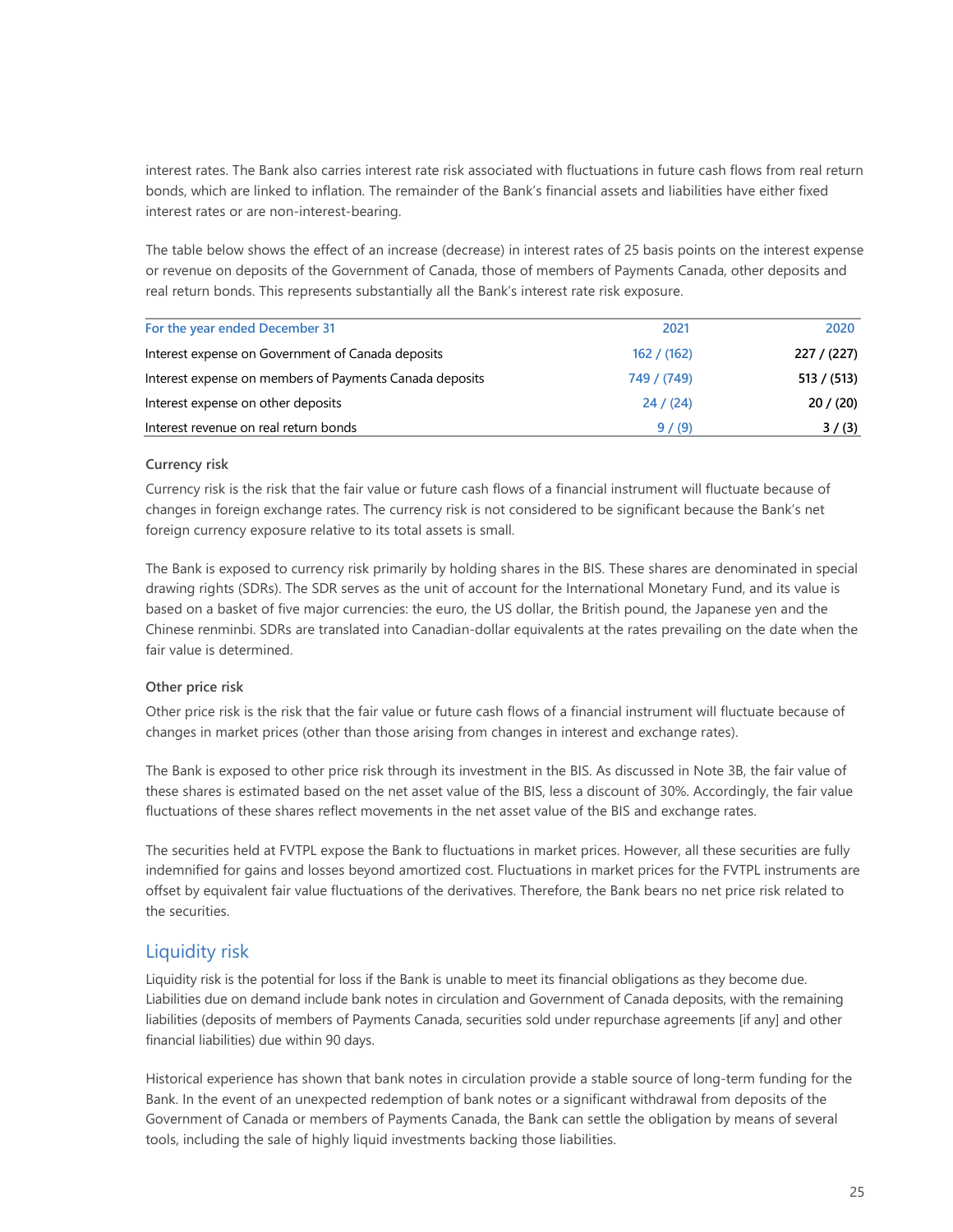The Bank is the ultimate source of liquid funds to the Canadian financial system and has the power and operational ability to create Canadian-dollar liquidity in unlimited amounts at any time. This power is exercised within the Bank's commitment to keeping inflation low, stable and predictable.

The following table presents a maturity analysis of the Bank's financial assets and liabilities. The balances in this table do not correspond to the balances in the statement of financial position because the table presents all cash flows on an undiscounted basis. When the amount payable is not fixed, the amount disclosed is determined by reference to the conditions existing at the end of the reporting period.

|                                     | Due on     | Within     | Within 4 to | <b>Within 1 to</b> | In more              |              |
|-------------------------------------|------------|------------|-------------|--------------------|----------------------|--------------|
| As at December 31, 2021             | demand     | 90 days    | 12 months   |                    | 5 years than 5 years | <b>Total</b> |
| <b>Financial assets</b>             |            |            |             |                    |                      |              |
| Cash and foreign deposits           | 7          |            |             |                    |                      | 7            |
| Loans and receivables               |            | 7,843      | 15,604      |                    |                      | 23,447       |
| Investments                         |            |            |             |                    |                      |              |
| Government of Canada treasury bills |            | 1,144      | 350         |                    |                      | 1,494        |
| Government of Canada bonds at       |            |            |             |                    |                      |              |
| amortized cost                      |            | 4,516      | 18,583      | 63,792             | 54,859               | 141,750      |
| Government of Canada bonds at       |            |            |             |                    |                      |              |
| <b>FVTPL</b>                        |            | 10,076     | 43,248      | 168,723            | 115,112              | 337,159      |
| Real return bonds                   |            |            | 100         | 1,120              | 3,631                | 4,851        |
| Canada Mortgage Bonds               |            | 32         | 1,463       | 4,130              | 4,275                | 9,900        |
| Provincial bonds                    |            | 1,601      | 3,102       | 6,730              | 5,951                | 17,384       |
| Corporate bonds                     |            | 7          | 33          | 132                |                      | 172          |
| Shares in BIS*                      | 473        |            |             |                    |                      | 473          |
|                                     | 480        | 25,219     | 82,483      | 244,627            | 183,828              | 536,637      |
| <b>Financial liabilities</b>        |            |            |             |                    |                      |              |
| <b>Bank notes in circulation</b>    | 115,155    |            |             |                    |                      | 115,155      |
| Deposits                            |            |            |             |                    |                      |              |
| Government of Canada                | 70,089     |            |             |                    |                      | 70,089       |
| Members of Payments Canada          |            | 267,394    |             |                    |                      | 267,394      |
| Other deposits                      | 9,551      |            |             |                    |                      | 9,551        |
| Securities sold under repurchase    |            |            |             |                    |                      |              |
| agreements                          |            | 35,560     |             |                    |                      | 35,560       |
| <b>Other financial liabilities</b>  |            | 697        |             |                    |                      | 697          |
|                                     | 194,795    | 303,651    |             |                    |                      | 498,446      |
| <b>Net maturity difference</b>      | (194, 315) | (278, 432) | 82,483      | 244,627            | 183,828              | 38,191       |

\* The Bank's investment in BIS shares has no fixed maturity.

Cash flows associated with the indemnity agreements are settled monthly after disposition of related securities. Where securities are held to maturity, no cash flows are associated with the indemnity agreements. As at December 31, 2021, the Bank had not disposed of any securities related to the indemnity agreements that had not been settled, and, therefore, no indemnity agreement cash flows are presented above (\$nil as at December 31, 2020).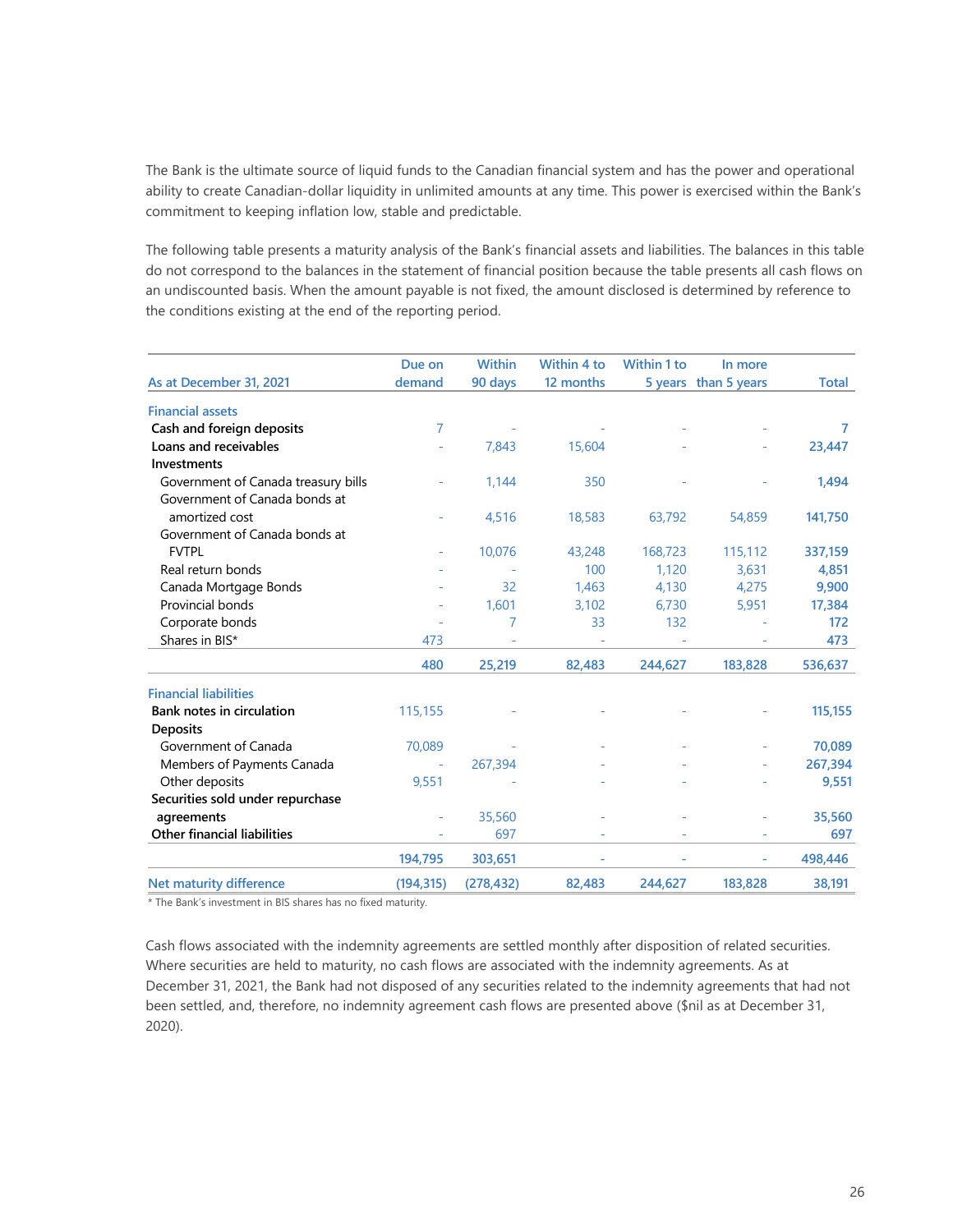The table below presents the comparative maturity analysis as at December 31, 2020.

|                                     | Due on     | <b>Within</b> | Within 4 to              | Within 1 to | In more than             |              |
|-------------------------------------|------------|---------------|--------------------------|-------------|--------------------------|--------------|
| As at December 31, 2020             | demand     | 90 days       | 12 months                | 5 years     | 5 years                  | <b>Total</b> |
| <b>Financial assets</b>             |            |               |                          |             |                          |              |
| Cash and foreign deposits           | 6          |               |                          |             |                          | 6            |
| Loans and receivables               |            | 42,139        | 91,526                   | 21,965      |                          | 155,630      |
| Investments                         |            |               |                          |             |                          |              |
| Government of Canada treasury bills |            | 15,260        | 37,235                   |             |                          | 52,495       |
| Government of Canada bonds at       |            |               |                          |             |                          |              |
| amortized cost                      |            | 5,474         | 10,075                   | 60,495      | 43,066                   | 119,110      |
| Government of Canada bonds at       |            |               |                          |             |                          |              |
| <b>FVTPL</b>                        |            | 6,175         | 18,390                   | 121,043     | 64,649                   | 210,257      |
| Real return bonds                   |            |               | 406                      | 245         | 2,687                    | 3,338        |
| Canada Mortgage Bonds               |            | 32            | 208                      | 5,183       | 4,717                    | 10.140       |
| Provincial bonds                    |            | 91            | 2,362                    | 7,723       | 5,398                    | 15,574       |
| Corporate bonds                     |            | 28            | 35                       | 121         |                          | 184          |
| Other securities                    |            | 1,208         | 2,140                    |             |                          | 3,348        |
| BIS shares*                         | 486        |               |                          |             |                          | 486          |
|                                     | 492        | 70,407        | 162,377                  | 216,775     | 120,517                  | 570,568      |
| <b>Financial liabilities</b>        |            |               |                          |             |                          |              |
| Bank notes in circulation           | 106,925    |               |                          |             |                          | 106,925      |
| <b>Deposits</b>                     |            |               |                          |             |                          |              |
| Government of Canada                | 80,559     |               |                          |             |                          | 80,559       |
| Members of Payments Canada          |            | 345,664       |                          |             |                          | 345,664      |
| Other deposits                      | 9,877      |               |                          |             |                          | 9,877        |
| Securities sold under repurchase    |            |               |                          |             |                          |              |
| agreements                          |            | 3,001         |                          |             |                          | 3,001        |
| <b>Other financial liabilities</b>  |            | 705           |                          |             |                          | 705          |
|                                     | 197,361    | 349,370       | $\overline{\phantom{a}}$ |             | $\overline{\phantom{a}}$ | 546,731      |
| <b>Net maturity difference</b>      | (196, 869) | (278, 963)    | 162,377                  | 216,775     | 120,517                  | 23,837       |
|                                     |            |               |                          |             |                          |              |

\* The Bank's investment in BIS shares has no fixed maturity.

### 7. Capital assets

*Capital assets* consists of property and equipment, intangible assets and right-of-use leased assets.

### Accounting policy

*Property and equipment* consists of land, buildings, computer equipment and other equipment. It is measured at cost less accumulated depreciation—except for land, which is not depreciated—and is net of any related impairment losses. Projects in progress are measured at cost but are not depreciated until the asset is available for use. Cost includes expenditures that are directly attributable to the acquisition or construction of the asset. When major components of an item of property and equipment have different useful lives, they are accounted for as separate items. Upon replacing a significant part of an item of property and equipment, the carrying amount of the replaced part is derecognized and any gain or loss is recognized in depreciation. Depreciation is calculated using the straightline method and is applied over the estimated useful life of the assets. The estimated useful life and the depreciation method are reviewed at the end of each annual reporting period, with the effect of any changes in estimate being accounted for on a prospective basis.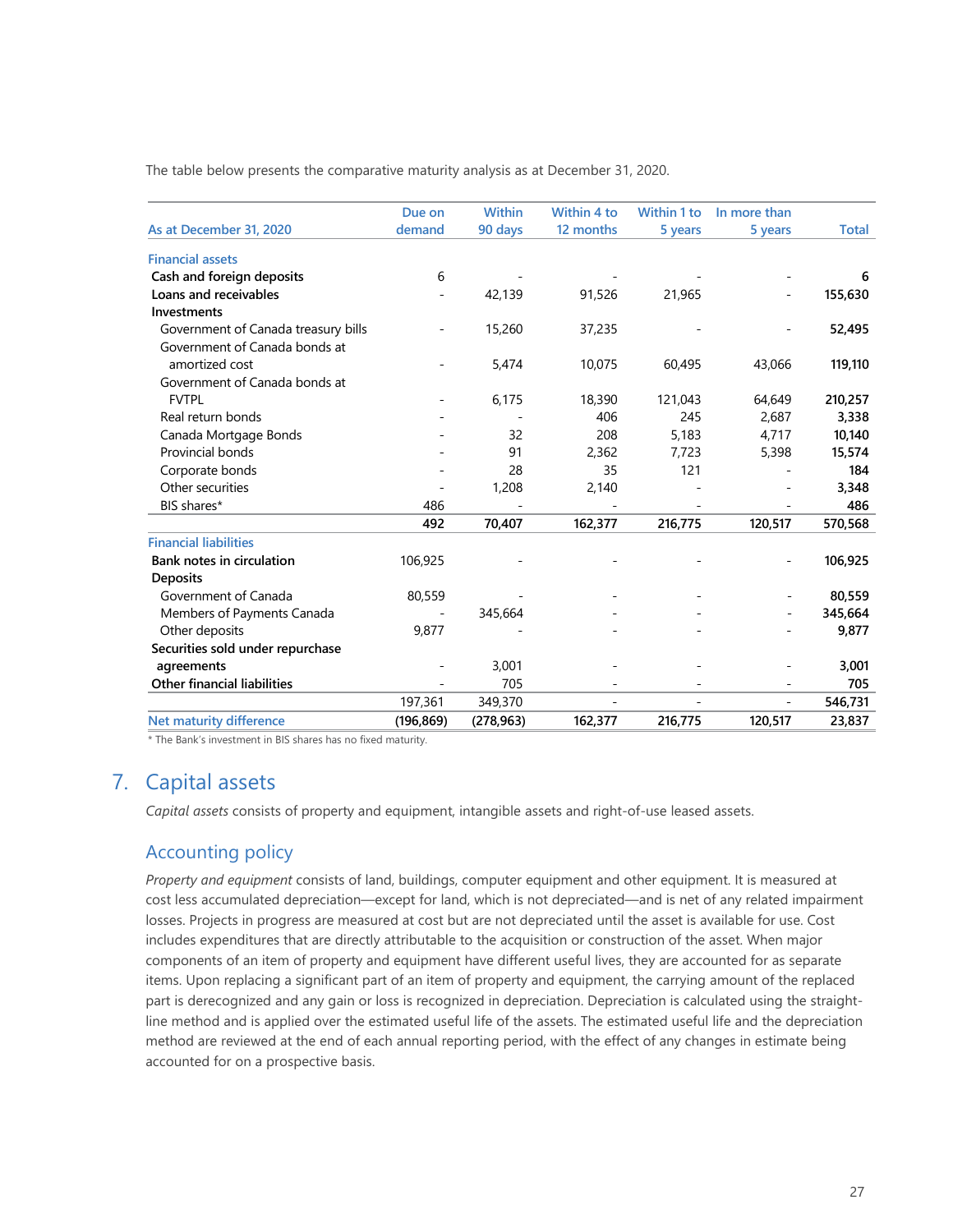The estimated useful life for major asset classes is as follows:

| <b>Buildings</b>   | from 15 to 65 years |
|--------------------|---------------------|
| Computer equipment | from 3 to 10 years  |
| Other equipment    | from 5 to 20 years  |

Leasehold improvements are depreciated over the lesser of their useful life or the term of the lease.

*Intangible assets* are identifiable non-monetary assets without physical substance that represent future economic benefits and are controlled by the Bank. They consist of computer software that has been developed internally or acquired externally. Costs that are directly associated with the internal development of identifiable software are recognized as intangible assets if, in management's best estimate, the asset can technically be completed and will provide a future economic benefit to the Bank. Subsequent expenditure is capitalized only when it increases the future economic benefits in the specific asset. Computer software assets that are acquired by the Bank and have a finite useful life are measured at cost less accumulated amortization and impairment losses. Amortization is calculated using the straight-line method and is applied over the estimated useful life of the assets, which may vary from 3 to 15 years. The estimated useful life and amortization method are reviewed at the end of each annual reporting period, with the effect of any changes in the estimate being accounted for on a prospective basis.

*Right-of-use leased assets* is composed of leases for data centre facilities in support of the Bank's business resilience posture and rental of office space for regional offices (Halifax, Montréal, Toronto, Calgary and Vancouver). At the inception of a contract, the Bank assesses whether a contract is, or contains, a lease based on whether the contract conveys the right to control the use of an identified asset for a period of time in exchange for consideration. Rightof-use leased assets are depreciated over the lesser of the end of the useful life of the right-of-use leased asset or the lease term on a straight-line basis. The lease term includes periods covered by an option to extend if the Bank is reasonably certain to exercise that option. The right-of-use leased asset may be reassessed from time to time to reflect certain remeasurements in the related lease liability and impairment losses, if any. Management has elected to apply the practical expedient not to recognize right-of-use leased assets and lease liabilities for short-term leases that have a term of 12 months or less and leases of low-value assets. The payments associated with these leases are recognized as an expense on a straight-line basis over the lease term.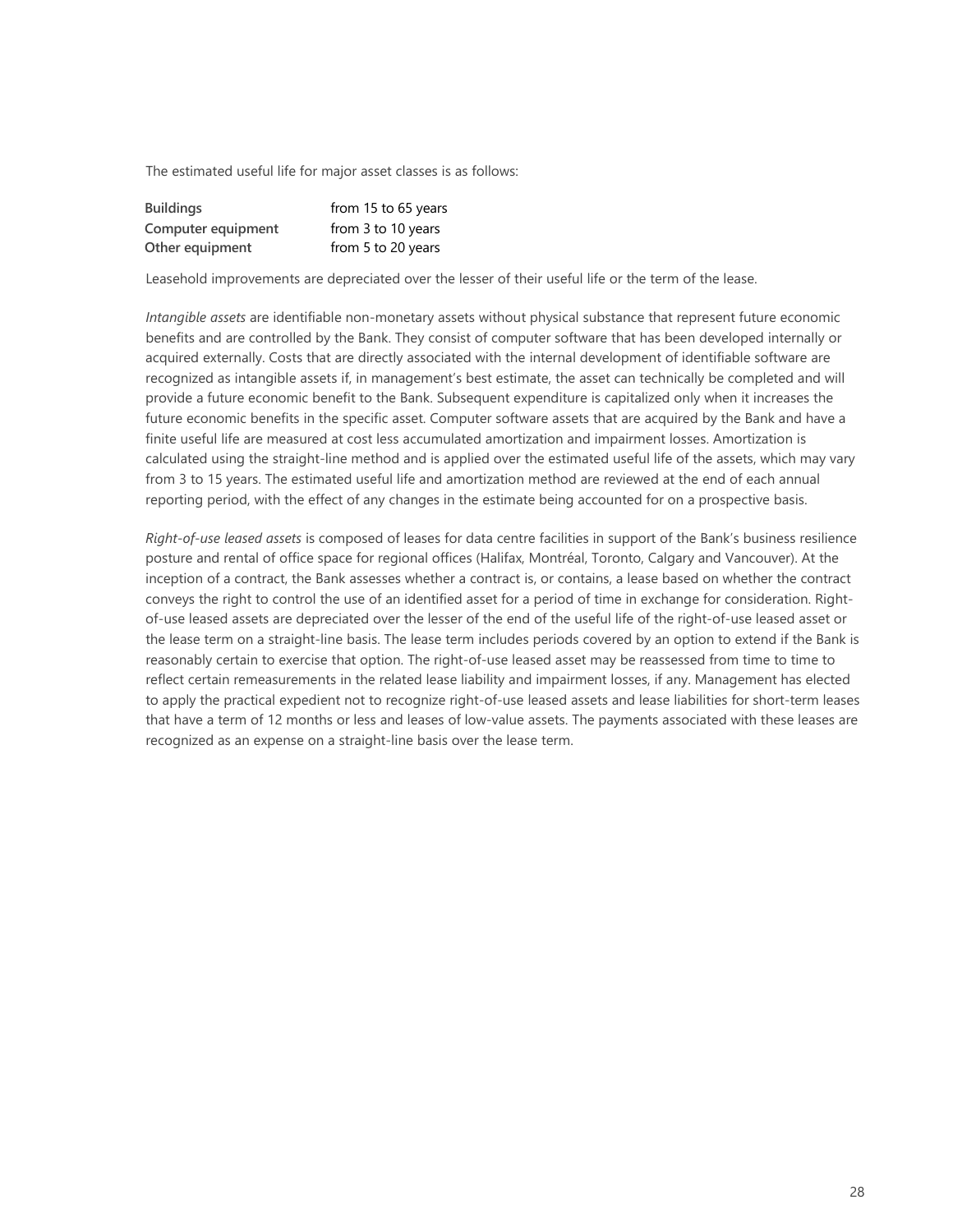### Supporting information

|                                                |                          |                |                               |                | Intangible | <b>Right-of-use</b>      |                |
|------------------------------------------------|--------------------------|----------------|-------------------------------|----------------|------------|--------------------------|----------------|
|                                                |                          |                | <b>Property and equipment</b> |                | assets     | leased assets            | <b>Total</b>   |
|                                                | <b>Land and</b>          | Computer       | Other                         |                |            |                          |                |
|                                                | buildings                | equipment      | equipment                     | <b>Total</b>   |            |                          |                |
| Cost                                           |                          |                |                               |                |            |                          |                |
| Balances as at December 31, 2019               | 576                      | 164            | 85                            | 825            | 170        | 56                       | 1,051          |
| Additions                                      | 3                        | 16             | 5                             | 24             | 34         |                          | 58             |
| Disposals                                      | (2)                      | (8)            | $\overline{\phantom{a}}$      | (10)           | (55)       | (1)                      | (66)           |
| Balances as at December 31, 2020               | 577                      | 172            | 90                            | 839            | 149        | 55                       | 1,043          |
| Additions                                      | $\overline{4}$           | 5              | 5                             | 14             | 38         | 4                        | 56             |
| Disposals                                      | (19)                     | (13)           | (1)                           | (33)           | (3)        | $\sim$                   | (36)           |
| Transfers to other asset categories            |                          | (6)            | $\overline{\phantom{a}}$      | (6)            | 6          |                          |                |
| Balances as at December 31, 2021               | 562                      | 158            | 94                            | 814            | 190        | 59                       | 1,063          |
| <b>Accumulated depreciation / amortization</b> |                          |                |                               |                |            |                          |                |
| Balances as at December 31, 2019               | (140)                    | (62)           | (32)                          | (234)          | (111)      | (4)                      | (349)          |
| Depreciation expense                           | (18)                     | (23)           | (6)                           | (47)           | (10)       | (5)                      | (62)           |
| Disposals                                      | 2                        | 8              | $\overline{a}$                | 10             | 55         |                          | 65             |
| Balances as at December 31, 2020               | (156)                    | (77)           | (38)                          | (271)          | (66)       | (9)                      | (346)          |
| Depreciation expense                           | (18)                     | (25)           | (6)                           | (49)           | (13)       | (5)                      | (67)           |
| Disposals                                      | 19                       | 13             | 1                             | 33             | 3          |                          | 36             |
| Transfers to other asset categories            | $\overline{\phantom{a}}$ | $\overline{c}$ | $\overline{\phantom{a}}$      | $\overline{c}$ | (2)        | $\overline{\phantom{a}}$ | $\blacksquare$ |
| Balances as at December 31, 2021               | (155)                    | (87)           | (43)                          | (285)          | (78)       | (14)                     | (377)          |
| <b>Carrying amounts</b>                        |                          |                |                               |                |            |                          |                |
| Balances as at December 31, 2020               | 421                      | 95             | 52                            | 568            | 83         | 46                       | 697            |
| <b>Balances as at December 31, 2021</b>        | 407                      | 71             | 51                            | 529            | 112        | 45                       | 686            |
| Projects in progress                           |                          |                |                               |                |            |                          |                |
| Included in Carrying amounts at                |                          |                |                               |                |            |                          |                |
| December 31, 2020                              |                          | 12             | 6                             | 18             | 35         |                          | 53             |
| Commitments at December 31, 2020               | 3                        | 5              | 3                             | 11             | 9          |                          | 20             |
| Included in Carrying amounts at                |                          |                |                               |                |            |                          |                |
| December 31, 2021                              |                          | 1              | 11                            | 12             | 34         |                          | 46             |
| Commitments at December 31, 2021               | 22                       | 10             | 3                             | 35             | 11         |                          | 46             |

### 8. Other assets

*Other assets* is composed of bank note inventory (production materials, including the polymer substrate and ink); any net defined-benefit asset related to the Bank of Canada Pension Plan (Pension Plan); and all other non-financial assets, which are primarily prepaid expenses.

### Accounting policy

Bank note inventory is measured at the lesser of the cost or the net realizable value. The cost to produce finished bank notes is expensed as incurred. Prepaid expenses are recorded at cost and expensed in the period which the services are received.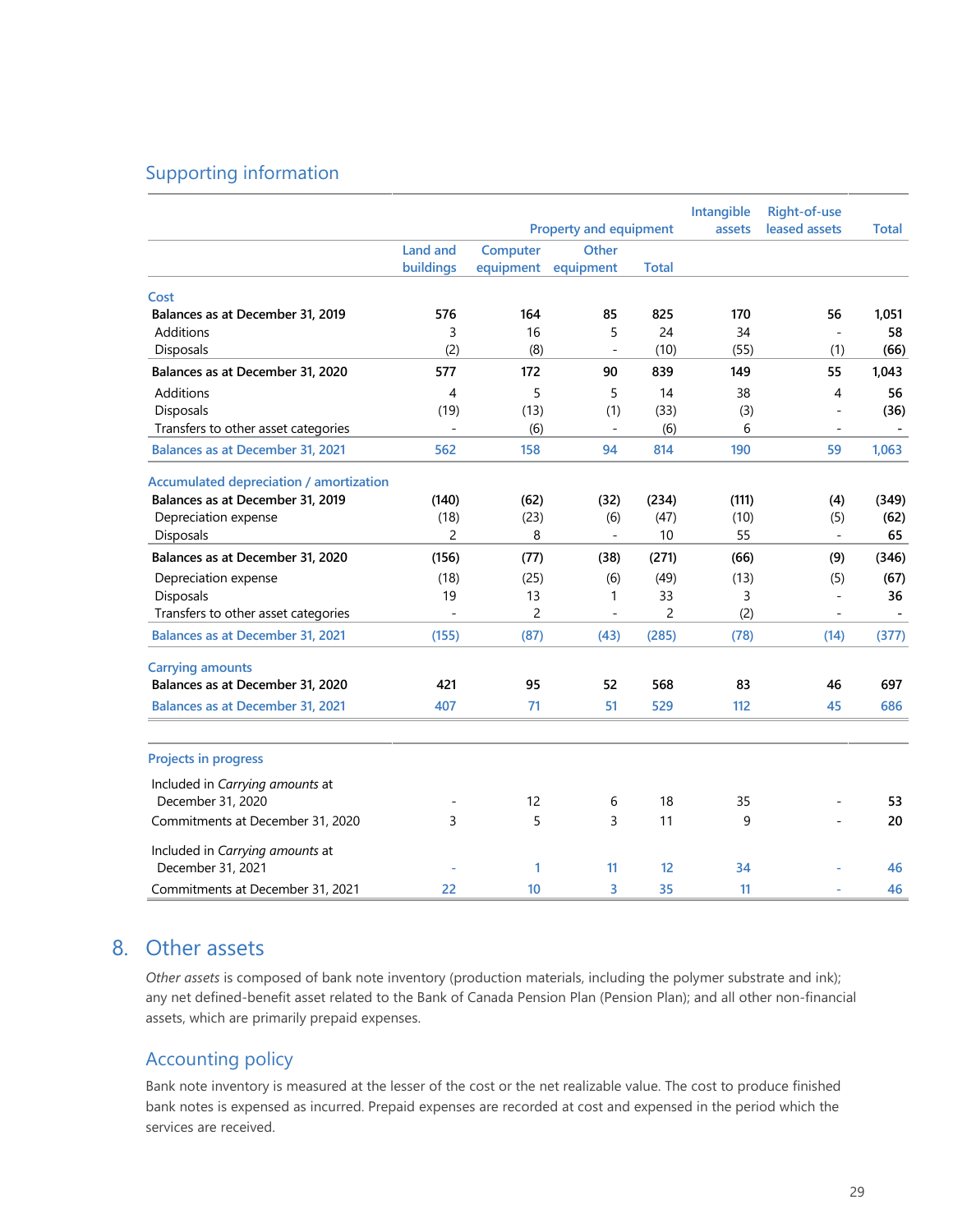The accounting policy for the net defined-benefit asset related to the Bank of Canada Pension Plan is discussed in Note 12.

### Supporting information

#### **Composition of other assets**

| <b>Note</b> | 2021 | 2020 |
|-------------|------|------|
|             |      | 15   |
|             | 153  |      |
|             |      | 26   |
|             | 198  | 41   |
|             |      |      |

### 9. Bank notes in circulation

*Bank notes in circulation* represents those bank notes that have been produced and issued for use in the economy. They are non-interest-bearing liabilities and are due on demand.

### Accounting policy

Bank notes in circulation are recorded at face value. The fair value of bank notes in circulation approximates their carrying value. The Bank's assessment of related financial risks is discussed in Note 6.

### Supporting information

In accordance with the *Bank of Canada Act*, the Bank has the sole authority to issue bank notes for circulation in Canada. Currently, bank notes are issued in denominations of \$5, \$10, \$20, \$50 and \$100. Other bank notes, as described in the table below, are denominations that are still in circulation but no longer issued.

The face value of notes in circulation, presented by denomination, is as follows:

| As at December 31 | 2021    | 2020    |
|-------------------|---------|---------|
| \$5               | 1,686   | 1,513   |
| \$10              | 1,693   | 1,727   |
| \$20              | 21,098  | 20,917  |
| \$50              | 20,858  | 20,784  |
| \$100             | 68,932  | 61,014  |
| Other bank notes  | 888     | 970     |
| <b>Total</b>      | 115,155 | 106,925 |

### 10. Deposits

*Deposits* is composed of deposits by the Government of Canada, members of Payments Canada and others.

Deposits from the Government of Canada consist of \$50,089 million for operational balances and \$20,000 million held for the prudential liquidity-management plan (\$60,559 million and \$20,000 million, respectively, as at December 31, 2020). *Other deposits* is composed of deposits from financial market infrastructure institutions, other central banks, government institutions and foreign official institutions as well as unclaimed balances. Some of the deposits are interest-bearing, depending on the agreement between the Bank and the depositor. All balances are due on demand.

The Bank's policies on classifying and measuring financial instruments are discussed in Note 3A, and related financial risks are discussed in Note 6.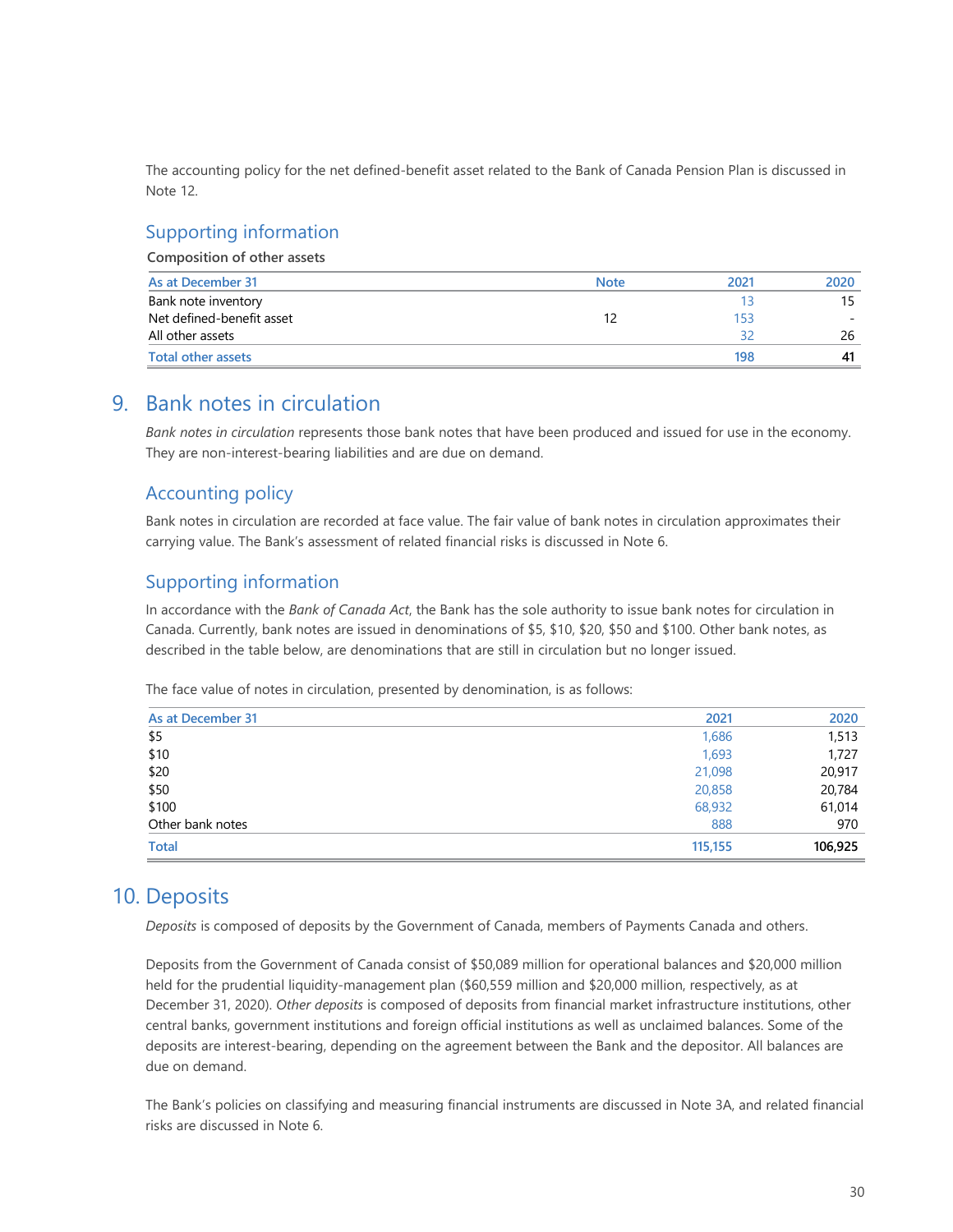### 11. Other liabilities

*Other liabilities* consists of surplus payable to the Receiver General for Canada, the net defined-benefit liability for both the pension benefit plans and other employee benefit plans, lease liabilities, accounts payable, accrued liabilities and provisions.

### Accounting policy

The Bank's policies on classifying and measuring financial instruments (accounts payable and accrued liabilities, within the context of *Other liabilities*) are discussed in Note 3A, and related financial risks are discussed in Note 6. The Bank's accounting policy for the net defined-benefit liability of the Bank of Canada Pension Supplementary Arrangement and other employee benefit plans is discussed in Note 12. The Bank's accounting policy for the lease liabilities is discussed in Note 7.

A provision is recognized if, as a result of a past event, the Bank has a present legal or constructive obligation that can be estimated reliably as at the date of the statement of financial position and it is probable that an outflow of economic benefits will be required to settle the obligation.

### Supporting information

### **Composition of other liabilities**

| As at December 31                                  | <b>Note</b> | 2021  | 2020  |
|----------------------------------------------------|-------------|-------|-------|
| Surplus payable to the Receiver General for Canada |             | 605   | 573   |
| Net defined-benefit liability                      | 12          |       |       |
| Pension benefit plans                              |             | 62    | 284   |
| Other benefit plans                                |             | 203   | 211   |
| Lease liabilities                                  |             | 46    | 46    |
| All other liabilities                              |             | 92    | 86    |
| <b>Total other liabilities</b>                     |             | 1.008 | 1.200 |

### **Surplus payable to the Receiver General for Canada**

The following table reconciles the opening and closing balances of the *Surplus payable to the Receiver General for Canada*, which is based on the requirements of section 27 of the *Bank of Canada Act* and the Bank's remittance agreement with the Minister of Finance, as discussed in Note 14.

| As at December 31                                        | 2021    | 2020    |
|----------------------------------------------------------|---------|---------|
| Opening balance at beginning of year                     | 573     | 368     |
| Surplus for the Receiver General for Canada              | 2.780   | 1,773   |
| Remittance of surplus to the Receiver General for Canada | (2.748) | (1,568) |
| Closing balance at end of year                           | 605     | 573     |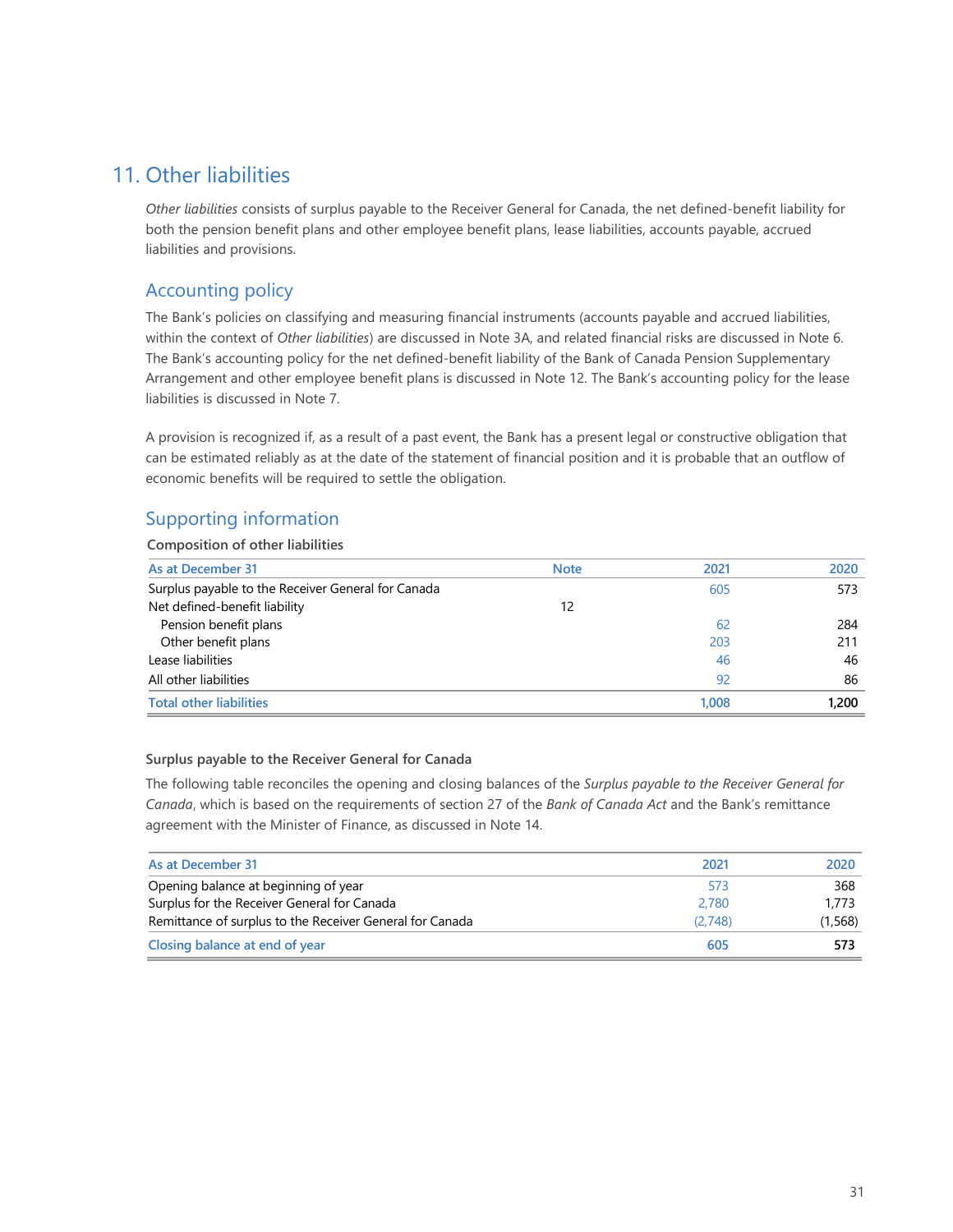**Carrying amount of lease liabilities**

|                                  | Data centres | <b>Offices</b> | <b>Other</b> | <b>Total</b> |
|----------------------------------|--------------|----------------|--------------|--------------|
| Balances as at December 31, 2019 | 34           | 16             |              | 51           |
| Finance charges                  |              |                |              |              |
| New lease liabilities            |              |                |              |              |
| Lease payments                   | (4)          | (1)            |              | (5)          |
| Other adjustments                |              | (T)            |              | (1)          |
| Balance as at December 31, 2020  | 31           | 14             |              | 46           |
| Finance charges                  |              |                |              |              |
| New lease liabilities            |              |                |              |              |
| Lease payments                   | (4)          |                |              | (5)          |
| Other adjustments                |              |                |              |              |
| Balance as at December 31, 2021  | 28           | 17             |              | 46           |

During the year, the Bank recognized a negligible amount in expenses related to leases of low-value assets for which the recognition exemption has been applied. The Bank does not have any short-term leases for which the recognition exemption has been applied.

#### **Maturity analysis for lease liabilities (undiscounted)**

| As at December 31, 2021 | Data centres             | <b>Offices</b> | Other | Total |
|-------------------------|--------------------------|----------------|-------|-------|
| Less than 5 years       |                          |                |       | 23    |
| Between 5 and 10 years  |                          |                |       | 19    |
| Between 10 and 15 years |                          |                |       |       |
| More than 15 years      | $\overline{\phantom{a}}$ |                |       |       |
| <b>Total</b>            |                          |                |       |       |

### 12. Employee benefits

The Bank provides employees with several employee benefit plans, consisting of short-term and long-term employee benefits, post-employment benefits and termination benefits. The Bank of Canada Pension Plan (Pension Plan) was established under the provisions of the *Bank of Canada Act*, 1934, and has remained in accordance with the *Bank of Canada Act* as subsequently amended. The Pension Plan is a registered pension plan as defined in the *Income Tax Act* and, consequently, is not subject to income taxes. The Bank of Canada Supplementary Pension Arrangement (SPA) was created to pay pension benefits to Bank employees with annual earnings above the amount covered by the Pension Plan, as provided under the *Income Tax Act*. The Supplementary Trust Fund, which holds and invests the funds of the SPA, is a retirement compensation arrangement as defined in the *Income Tax Act*.

The Bank is the administrator of the pension plans. The Bank's Board of Directors has established a Pension Committee and delegated to it the responsibility for carrying out the Bank's duties as administrator of the plans. These duties include adherence to the guidelines established in the Statement of Investment Policy and Procedures (SIPP) for each plan, which are approved annually by the Board. A separate trust fund has been established for each plan to receive and invest contributions and pay benefits due under the plans. The assets cannot be used for any purpose other than payment of pension benefits and related administration fees.

The Bank also sponsors other benefit plans provided to employees, specifically the unfunded post-employment defined-benefit plans for life insurance and eligible health and dental benefits, the unfunded long-service benefit program for employees hired before January 1, 2003, and the long-term disability program.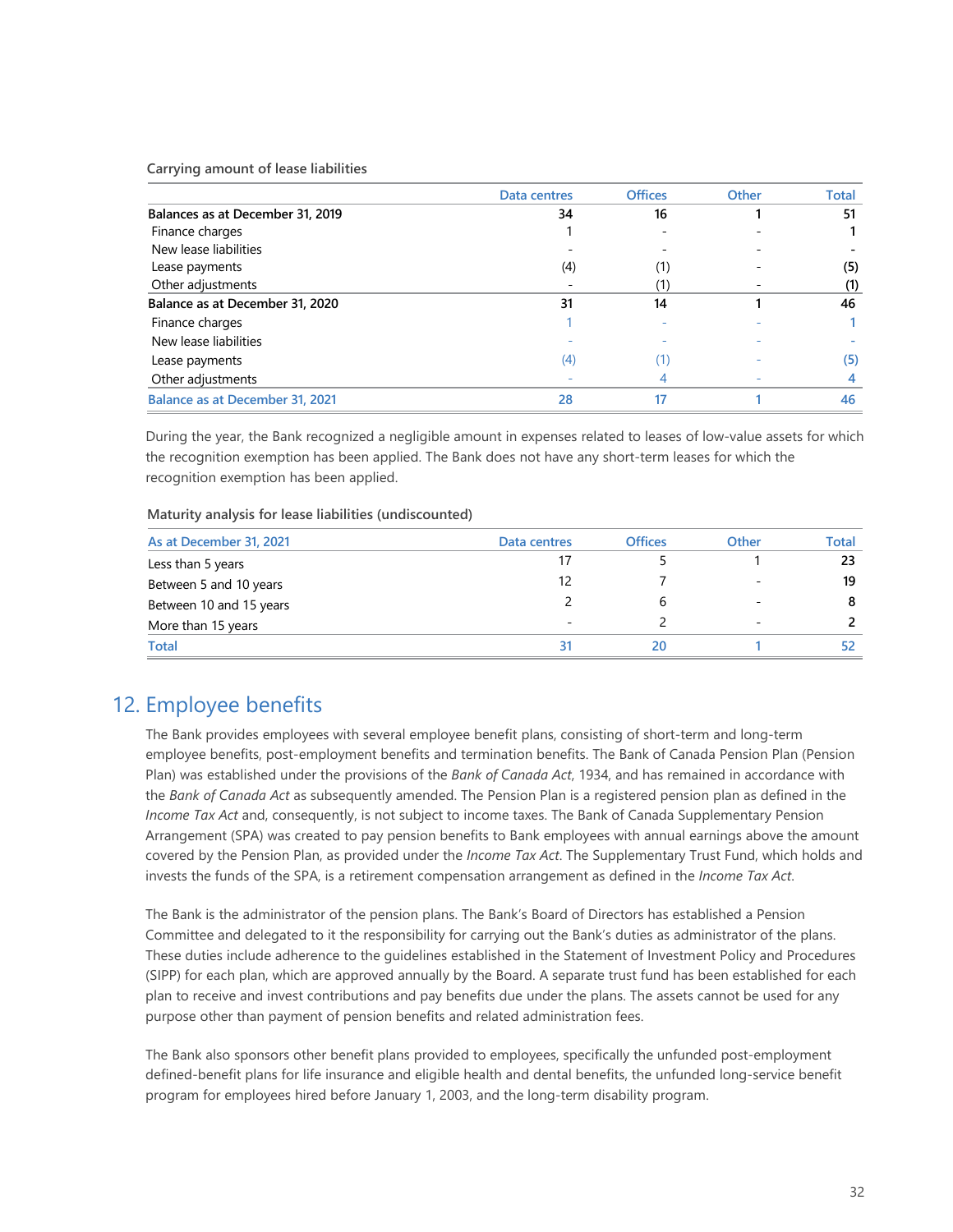### Accounting policy

Employee benefits refer to all forms of consideration given by an entity in exchange for services rendered by employees or for the termination of employment. These benefits are described in the following table.

| Category                           | <b>Description</b>                                                                                                                          | <b>Measurement and recognition</b>                                                                                                                                                                                                                                                                                                                                                                                                                                                                                                                                                                      |
|------------------------------------|---------------------------------------------------------------------------------------------------------------------------------------------|---------------------------------------------------------------------------------------------------------------------------------------------------------------------------------------------------------------------------------------------------------------------------------------------------------------------------------------------------------------------------------------------------------------------------------------------------------------------------------------------------------------------------------------------------------------------------------------------------------|
| Short-term<br>employee<br>benefits | Benefits expected to settle wholly<br>within 12 months of when the<br>service was rendered.                                                 | The liability and related expense are recognized in the reporting<br>period in which they occur and are measured on an undiscounted<br>basis.                                                                                                                                                                                                                                                                                                                                                                                                                                                           |
|                                    | Refers to salary, bonus, annual<br>leave, health benefits, dental care<br>and statutory benefits.                                           |                                                                                                                                                                                                                                                                                                                                                                                                                                                                                                                                                                                                         |
| Post-<br>employment<br>benefits    | Benefits payable after the<br>completion of employment<br>(pension plans and other benefits).                                               | The net asset or liability recognized is composed of the present value<br>of the defined-benefit obligation less the fair value of plan assets,<br>when applicable.                                                                                                                                                                                                                                                                                                                                                                                                                                     |
|                                    | Refers to the Pension Plan,<br>the SPA, life insurance and eligible<br>health and dental benefits, and<br>the long-service benefit program. | The defined-benefit obligation is calculated by discounting estimated<br>future cash flows using an appropriate interest rate.* The plan assets<br>of funded benefit plans are measured at their fair value at the end of<br>the reporting period.                                                                                                                                                                                                                                                                                                                                                      |
|                                    |                                                                                                                                             | The expense recognized in net income for the reporting period<br>consists of current service costs, past service costs, net interest on the<br>net defined-benefit liability/asset, gains or losses arising on<br>settlement (if applicable) and administrative costs. Net interest is<br>calculated by applying the discount rate to the net defined-benefit<br>liability/asset.                                                                                                                                                                                                                       |
|                                    |                                                                                                                                             | Remeasurements <sup>†</sup> are recognized immediately in other<br>comprehensive income in the reporting period in which they occur<br>and are accumulated in Equity. Remeasurements comprise actuarial<br>gains and losses, the return on plan assets and the effect of the asset<br>ceiling (if applicable). They exclude amounts included in net interest<br>on the net defined-benefit liability/asset. Past service costs are<br>recognized at the earlier of when the plan amendment or curtailment<br>occurs or when the Bank recognizes related restructuring costs or<br>termination benefits. |
| Long-term<br>employee<br>benefits  | Refers to the long-term disability<br>program.                                                                                              | The liability recognized is the present value of the defined-benefit<br>obligation, calculated by discounting estimated future cash flows<br>using an appropriate interest rate.                                                                                                                                                                                                                                                                                                                                                                                                                        |
|                                    |                                                                                                                                             | The expense recognized in net income for the reporting period<br>consists of current service costs, interest costs, remeasurement gains<br>and losses, and past service costs. The current service costs and the<br>benefit obligations of the plan are actuarially determined on an event-<br>driven accounting basis.                                                                                                                                                                                                                                                                                 |
| Termination<br>benefits            | Benefits provided in exchange for<br>termination.                                                                                           | The liability and related expense is recognized in net income at the<br>earlier of when the Bank can no longer withdraw the offer of the<br>termination benefit or when the Bank recognizes any related<br>restructuring costs.                                                                                                                                                                                                                                                                                                                                                                         |

\* The interest rate used is based on those of AA-rated Canadian corporate bonds with terms to maturity approximating the estimated duration of the obligation.

† The current service costs and the benefit obligations of the plans are actuarially determined using the projected unit credit method.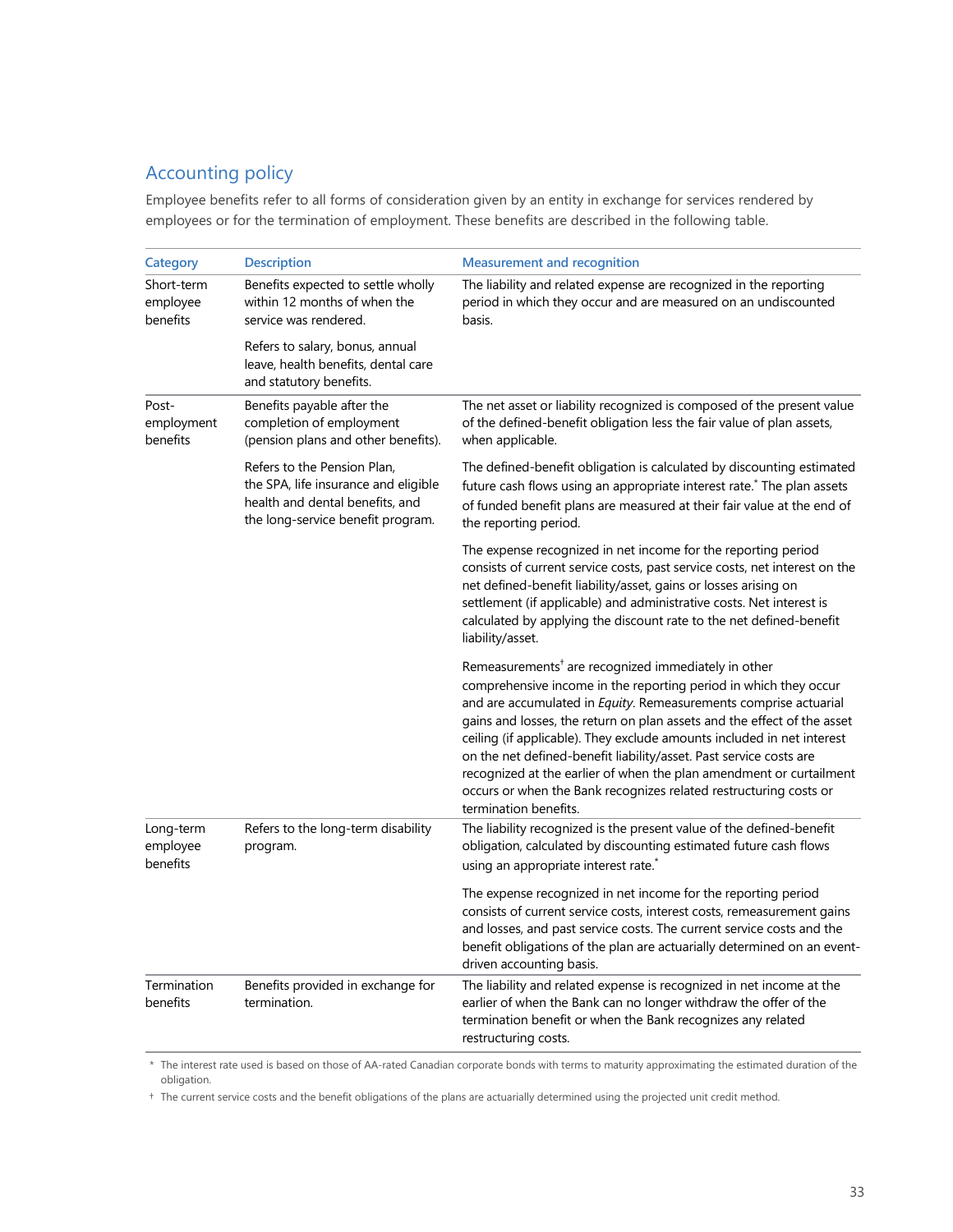### Accounting estimates and judgments

The cost of the defined-benefit pension plans, the cost of other benefit plans and the present value of the benefit obligations are determined using actuarial valuations. An actuarial valuation involves using various assumptions determined by management and reviewed annually by the actuary. These assumptions may differ from future developments. The significant assumptions used are as follows (on a weighted-average basis):

|                                                    |               | <b>Pension benefit plans</b> | Other benefit plans |               |
|----------------------------------------------------|---------------|------------------------------|---------------------|---------------|
| As at December 31                                  | 2021          | 2020                         | 2021                | 2020          |
| Defined-benefit obligation                         |               |                              |                     |               |
| Discount rate*                                     | 3.10%         | 2.60%                        | 3.04%               | 2.53%         |
| Inflation rate <sup>+</sup>                        | 2.00%         | 2.00%                        | n.a.                | n.a.          |
| Rate of compensation increase                      | 2.75%         | 2.75%                        | 2.75%               | 2.75%         |
|                                                    | + merit       | + merit                      | + merit             | + merit       |
| Mortality table <sup>#</sup>                       | CPM2014Publ   | CPM2014Publ                  | CPM2014Publ         | CPM2014Publ   |
|                                                    | (scale CPM-B) | (scale CPM-B)                | (scale CPM-B)       | (scale CPM-B) |
| Benefit plan expense                               |               |                              |                     |               |
| Discount rate*                                     | 2.60%         | 3.20%                        | 2.53%               | 3.15%         |
| Inflation rate <sup>+</sup>                        | 2.00%         | 2.00%                        | n.a.                | n.a.          |
| Rate of compensation increase                      | 2.75%         | 2.75%                        | 2.75%               | 2.75%         |
|                                                    | + merit       | + merit                      | + merit             | + merit       |
| Assumed medical cost trend                         |               |                              |                     |               |
| Initial medical cost trend rate                    | n.a.          | n.a.                         | 4.90%               | 4.94%         |
| Ultimate medical cost trend rate                   | n.a.          | n.a.                         | 4.00%               | 4.00%         |
| Year that the rate reaches the ultimate trend rate | n.a.          | n.a.                         | 2040                | 2040          |

\* The parameter most subject to change is the discount rate, which is determined by reference to Canadian AA-rated corporate bonds with terms to maturity approximating the duration of the obligation. The weighted-average duration of the defined-benefit obligation is approximately from 19 to 20 years for the pension benefit plans (from 20 to 21 years in 2020) and from 5 to 25 years for the other benefit plans (from 5 to 25 years in 2020).

† *Other benefit plans* does not include an inflation rate adjustment since the adjustment is a component of the assumed medical cost trend.

‡ In 2021, the assumption for life expectancy for the plan valuations assumes that a male member reaching 60 will live for approximately 28 years (28 years in 2020) and a female member approximately 30 years (30 years in 2020).

The mortality assumptions used in the plan valuations are based on tables issued by the Canadian Institute of Actuaries. Actuarial adjustments to the tables are applied when recommended by the plan's actuaries.

The most recent actuarial valuation for the purposes of funding the Pension Plan was done as at January 1, 2021, and the next valuation will be as at January 1, 2022. Benefits are based on years of service and the average full-time salary for the best five consecutive years. They are indexed to reflect changes in the consumer price index on the date payments begin and each January 1 thereafter.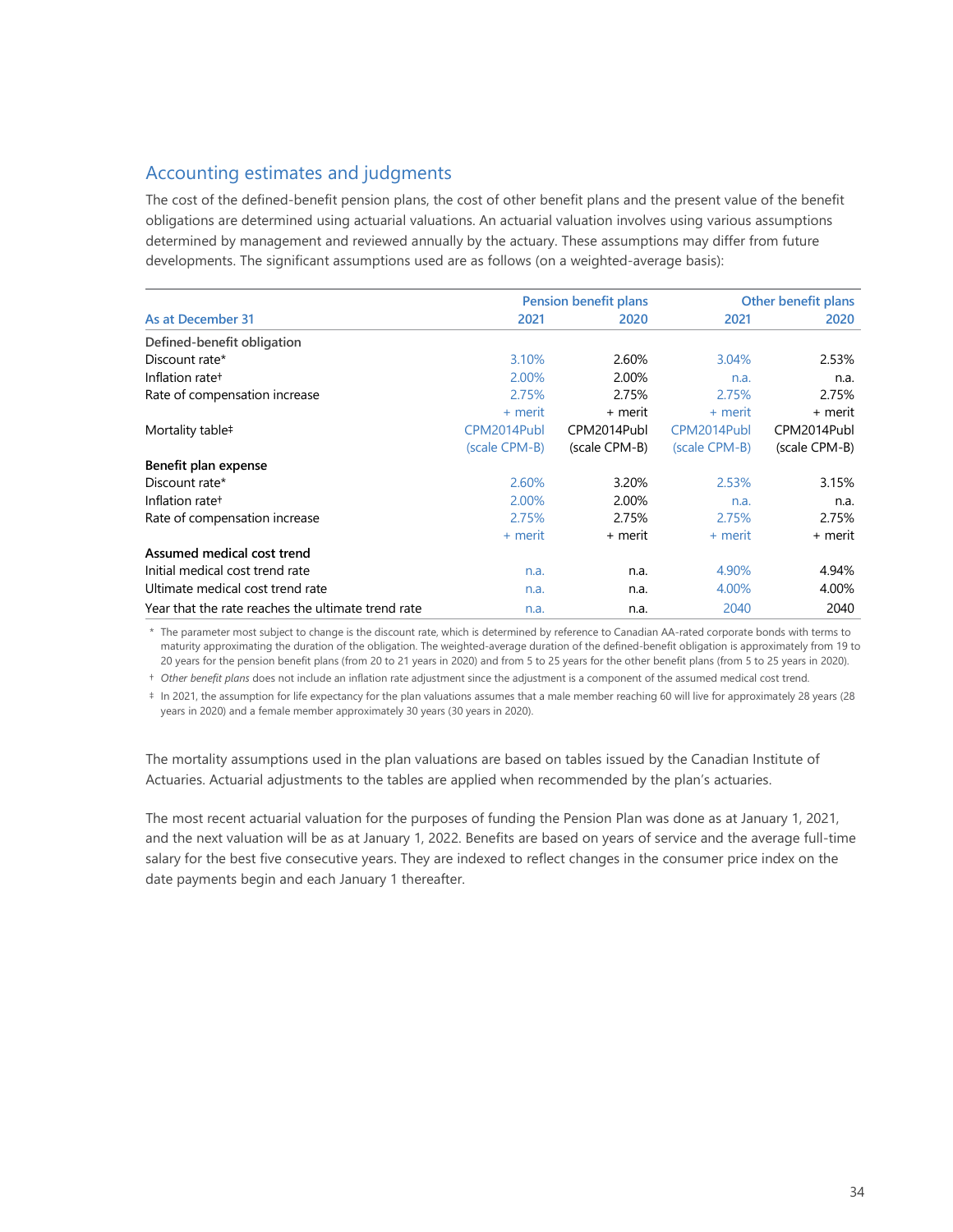### **Sensitivity analysis**

Due to the complexities involved in the valuation and its long-term nature, a defined-benefit obligation is highly sensitive to changes in these assumptions.

The following table outlines the potential impact of changes in certain key assumptions used in measuring the defined-benefit obligations and benefit costs.

|                               | Increase (decrease) in obligation* |                     |  |
|-------------------------------|------------------------------------|---------------------|--|
|                               | <b>Pension benefit plans</b>       | Other benefit plans |  |
| Discount rate                 |                                    |                     |  |
| Impact of 0.10% increase      | (42)                               | (4)                 |  |
| Impact of 0.10% decrease      | 43                                 | 4                   |  |
| Rate of compensation increase |                                    |                     |  |
| Impact of 0.10% increase      | 10                                 |                     |  |
| Impact of 0.10% decrease      | (10)                               |                     |  |
| Mortality rate                |                                    |                     |  |
| Impact of 10.00% increase     | (53)                               | (3)                 |  |
| Impact of 10.00% decrease     | 60                                 | 4                   |  |
| Inflation rate                |                                    |                     |  |
| Impact of 0.10% increase      | 38                                 | n.a.                |  |
| Impact of 0.10% decrease      | (37)                               | n.a.                |  |
| Medical cost trend rates      |                                    |                     |  |
| Impact of 1.00% increase      | n.a.                               | 35                  |  |
| Impact of 1.00% decrease      | n.a.                               | (27)                |  |

\* The sensitivity analysis presented in this table is hypothetical and should be used with caution. The analysis is based on a change in assumptions while holding all other assumptions constant. In practice, this is unlikely to occur, and changes in some of the assumptions may be correlated. The method and types of assumptions used in preparing the sensitivity analysis did not change compared with the previous year.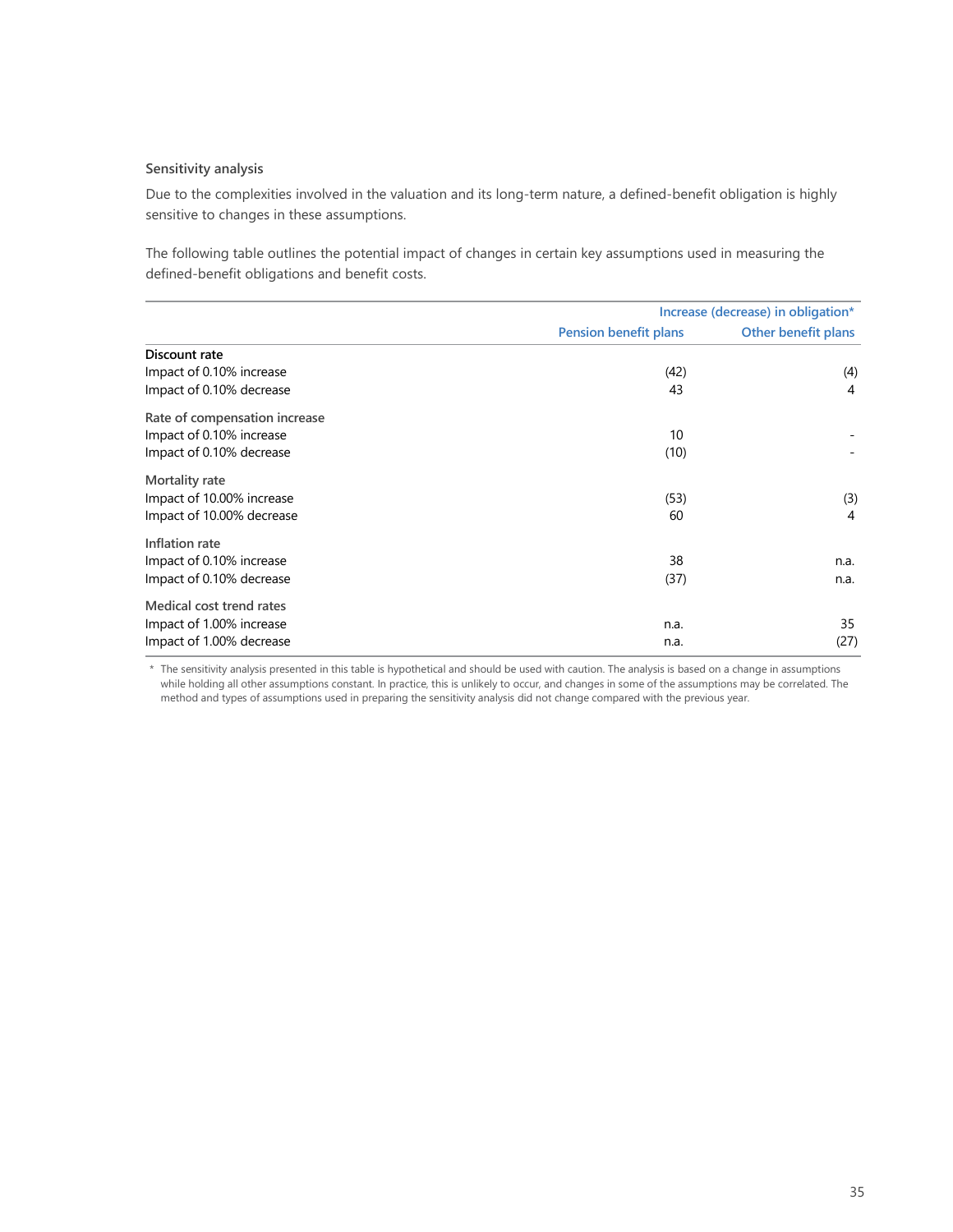### Supporting information

The changes to the net defined-benefit asset (liability) for the year are as follows:

|                                                  | <b>Pension benefit plans</b> |       | Other benefit plans |       |
|--------------------------------------------------|------------------------------|-------|---------------------|-------|
|                                                  | 2021                         | 2020  | 2021                | 2020  |
| Fair value of plan assets                        |                              |       |                     |       |
| Fair value of plan assets as at January 1        | 2,201                        | 2,039 |                     |       |
| Interest income                                  | 57                           | 65    |                     |       |
| Remeasurement gains (losses)                     |                              |       |                     |       |
| Return on plan assets*                           | 171                          | 115   |                     |       |
| <b>Bank contributions</b>                        | 61                           | 25    |                     |       |
| Employee contributions                           | 23                           | 22    |                     |       |
| Benefit payments and transfers                   | (71)                         | (62)  |                     |       |
| Administration costs                             | (3)                          | (3)   |                     |       |
| Fair value of plan assets as at December 31      | 2,439                        | 2,201 |                     |       |
| <b>Defined-benefit obligation</b>                |                              |       |                     |       |
| Benefit obligation as at January 1               | 2,485                        | 2,102 | 211                 | 191   |
| Current service cost                             | 86                           | 65    | 6                   | 6     |
| Interest cost                                    | 66                           | 70    | 5                   | 6     |
| Past service cost                                |                              |       |                     |       |
| Employee contributions                           | 23                           | 22    |                     |       |
| Remeasurement (gains) losses                     |                              |       |                     |       |
| Arising from changes in demographic and economic |                              |       |                     |       |
| assumptions                                      | 12                           | 19    |                     |       |
| Arising from changes in experience               | (21)                         | 5     |                     |       |
| Arising from changes in financial assumptions    | (232)                        | 264   | (11)                | 18    |
| Benefit payments and transfers                   | (71)                         | (62)  | (8)                 | (10)  |
| Defined-benefit obligation as at December 31     | 2,348                        | 2,485 | 203                 | 211   |
|                                                  |                              |       |                     |       |
| Net defined-benefit asset (liability)            | 91                           | (284) | (203)               | (211) |
| Net defined-benefit asset                        | 153                          |       |                     |       |
| Net defined-benefit liability                    | (62)                         | (284) | (203)               | (211) |
| Net defined-benefit asset (liability)            | 91                           | (284) | (203)               | (211) |
| Benefit plan expenses recognized in net income   | 98                           | 72    | 11                  | 12    |
| Remeasurement losses (gains) recognized in other |                              |       |                     |       |
| comprehensive income                             | (412)                        | 173   | (10)                | 18    |

\* The return on plan assets excludes interest income and includes a \$10 million unrealized loss (\$3 million unrealized gain in 2020) due to changes in foreign exchange rates.

The defined-benefit obligation, presented by membership category, is as follows:

|                                         | <b>Pension benefit plans</b> | Other benefit plans |      |      |
|-----------------------------------------|------------------------------|---------------------|------|------|
| As at December 31                       | 2021                         | 2020                | 2021 | 2020 |
| <b>Membership category</b>              |                              |                     |      |      |
| Active members                          | 1.053                        | 1,130               | 100  | 106  |
| Pensioners                              | 1.170                        | 1,217               | 103  | 105  |
| Deferred members                        | 125                          | 138                 | ۰    |      |
| <b>Total defined-benefit obligation</b> | 2.348                        | 2.485               | 203  | 211  |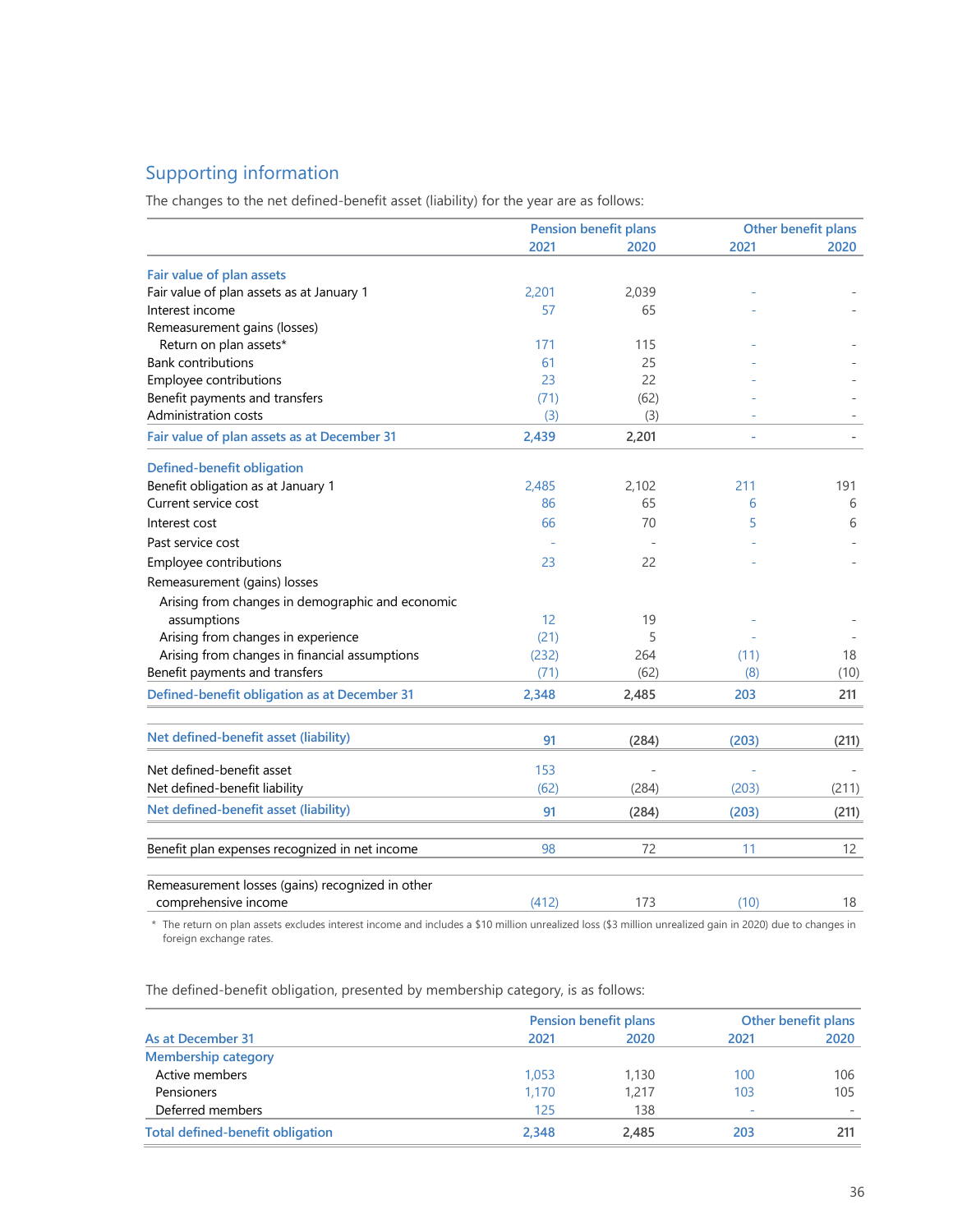The cumulative remeasurement losses recognized in other comprehensive income are as follows:

|                                                         | <b>Pension benefit plans</b> |       | Other benefit plans |      |
|---------------------------------------------------------|------------------------------|-------|---------------------|------|
| As at December 31                                       | 2021                         | 2020  | 2021                | 2020 |
|                                                         |                              |       |                     |      |
| Cumulative remeasurement losses, beginning of year      | (460)                        | (287) | (39)                | (21) |
| Remeasurement gains (losses) recognized in current year | 412                          | (173) | 10                  | (18) |
| Cumulative remeasurement losses, end of year            | (48)                         | (460) | (29                 | (39) |

### **Pension benefit plans asset mix**

The pension plans' SIPPs require that investments be held in a diversified mix of asset types and set out requirements for investment eligibility. The diversification of assets serves to decrease the variations in the expected return performance of the portfolio. For the Pension Plan, the current practice is to conduct an asset-liability modelling (ALM) study every four years. The ALM assists the Pension Committee in establishing an asset allocation that is consistent with the Pension Plan's objectives and the Bank's risk tolerance. The latest ALM report was prepared and presented to the Pension Committee in September 2018.

The pension plans' investments are subject to credit, liquidity and market risks, the latter being the most significant risk due to the volatility of the assets. The pension plans' liabilities are calculated using a discount rate determined by reference to Canadian AA-rated corporate bonds; a rate of return on plan assets inferior to the discount rate would result in a deficit. Requirements for asset diversification and investment eligibility serve as basic risk management tools for the investment portfolio.

|                                    |       |                 |       | 2021 |                          |                 |              | 2020           |
|------------------------------------|-------|-----------------|-------|------|--------------------------|-----------------|--------------|----------------|
| As at December 31                  |       | Quoted Unquoted | Total | %    | Quoted                   | <b>Unquoted</b> | <b>Total</b> | %              |
| Money market instruments           | 26    | ٠               | 26    |      | 17                       |                 | 17           |                |
| <b>Equity instruments</b>          |       |                 |       |      |                          |                 |              |                |
| Canadian equity funds              | 453   | ٠               | 453   | 19   | 410                      |                 | 410          | 19             |
| Foreign equity funds               | 637   | ٠               | 637   | 26   | 592                      |                 | 592          | 27             |
| Debt instruments <sup>*</sup>      |       |                 |       |      |                          |                 |              |                |
| Securities issued or guaranteed by |       |                 |       |      |                          |                 |              |                |
| the Government of Canada           | 178   | ۰               | 178   |      | 154                      |                 | 154          |                |
| Securities issued or guaranteed by |       |                 |       |      |                          |                 |              |                |
| a provincial government            | 85    | ۰               | 85    | 4    | 145                      |                 | 145          |                |
| Fixed-income funds                 | 599   | ٠               | 599   | 25   | 468                      |                 | 468          | 21             |
| Other securities                   | 3     | ۰               | 3     | ۰    | 5                        |                 | 5            |                |
| Real estate funds                  | ÷     | 399             | 399   | 16   | $\overline{\phantom{0}}$ | 358             | 358          | 16             |
| SPA statutory deposit              | ۰     | 59              | 59    | 2    | $\overline{\phantom{a}}$ | 52              | 52           | $\overline{c}$ |
| <b>Total</b>                       | 1,981 | 458             | 2,439 | 100  | 1,791                    | 410             | 2,201        | 100            |

The assets of the pension plans consist of the following:

\* *Debt instruments* consist of fixed-income securities and inflation-linked assets.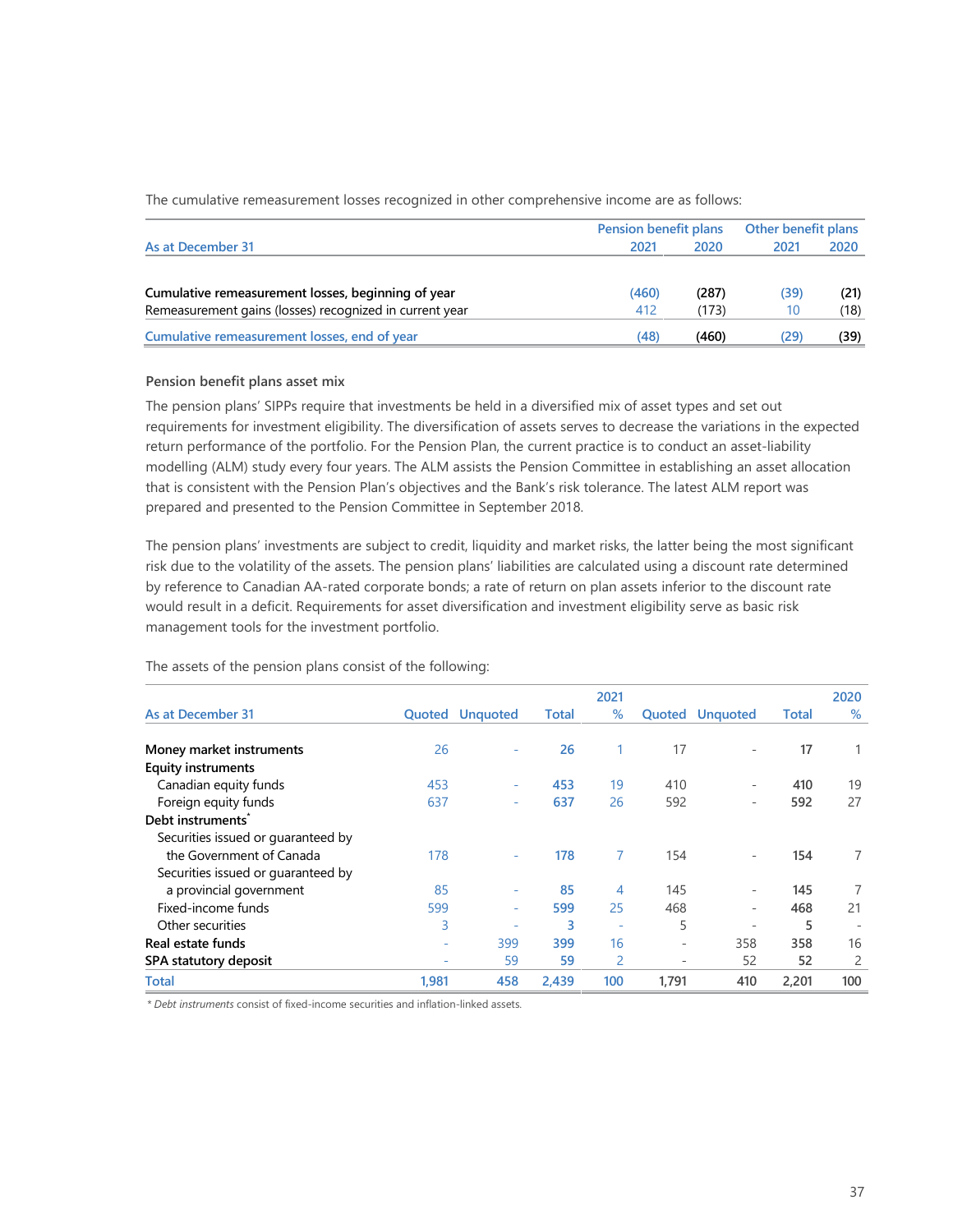#### **Total cash payments**

Regulations governing registered pension plans establish certain solvency requirements calculated under the assumption that the plans are terminated at the valuation date. In addition, actuarial valuations for funding purposes are required annually under the *Pension Benefits Standards Act*. The actuarial valuations of the Pension Plan completed as at January 1, 2021, reflect the Pension Plan's performance in 2020.

On a solvency basis (which assesses the Pension Plan on the assumption that it would be terminated on the date of the valuation), the funding status of the Pension Plan had a solvency ratio of 94% (107% as at January 1, 2020). The valuation reported a solvency deficit of \$123 million and a three-year average solvency surplus of \$57 million (\$122 million surplus and \$152 million surplus, respectively, for the valuation completed at January 1, 2020). On a going-concern basis (which assesses the Pension Plan over the long term on the assumption that it will operate indefinitely), the Pension Plan had a funding ratio of 132% (135% as at January 1, 2020). The valuation reported a going-concern surplus of \$475 million (\$480 million for the valuation completed at January 1, 2020).

The funding requirements of the Pension Plan are determined by the going-concern and solvency valuation results. Bank contributions to the Pension Plan resumed in 2021. The next actuarial valuation is scheduled for January 1, 2022. Contributions in 2022 will be based on the actuarial valuation as at January 1, 2022, and are expected to be at \$36 million. The SPA is funded through both employer and employee contributions. Employer contributions are based on the actuarial determination of the Bank's accounting expense for the Plan. Since January 1, 2020, the SPA's employer contribution is determined according to a going-concern valuation, which is the sum of the employer's share of the going-concern current service cost and the special payments necessary to amortize any deficit on the going-concern basis. Employer contributions to the SPA in 2022 are expected to be \$26 million.

### 13. Commitments, contingencies and guarantees

### **Commitments**

A commitment is an enforceable, legally binding agreement to make a payment in the future for the purchase of goods or services. These amounts are not recorded in the statement of financial position because the Bank has not yet received the goods or services from the supplier. The amounts below are what the Bank has committed to pay based on current expected contract prices.

Commitments related to *Property and equipment* and *Intangible assets* are discussed in Note 7. Those related to *Lease liabilities* are discussed in Note 11.

The Bank has a long-term contract with an outside service provider for retail debt services. The Bank signed an amended agreement effective November 1, 2019, until December 31, 2023. As at December 31, 2021, payments totalling \$33 million remained. The contract is modular, with a flexible pricing framework.

The Bank has long-term contracts with outside service providers for business recovery and data centre services. These contracts expire between 2022 and 2026. As at December 31, 2021, fixed payments totalling \$11 million remained.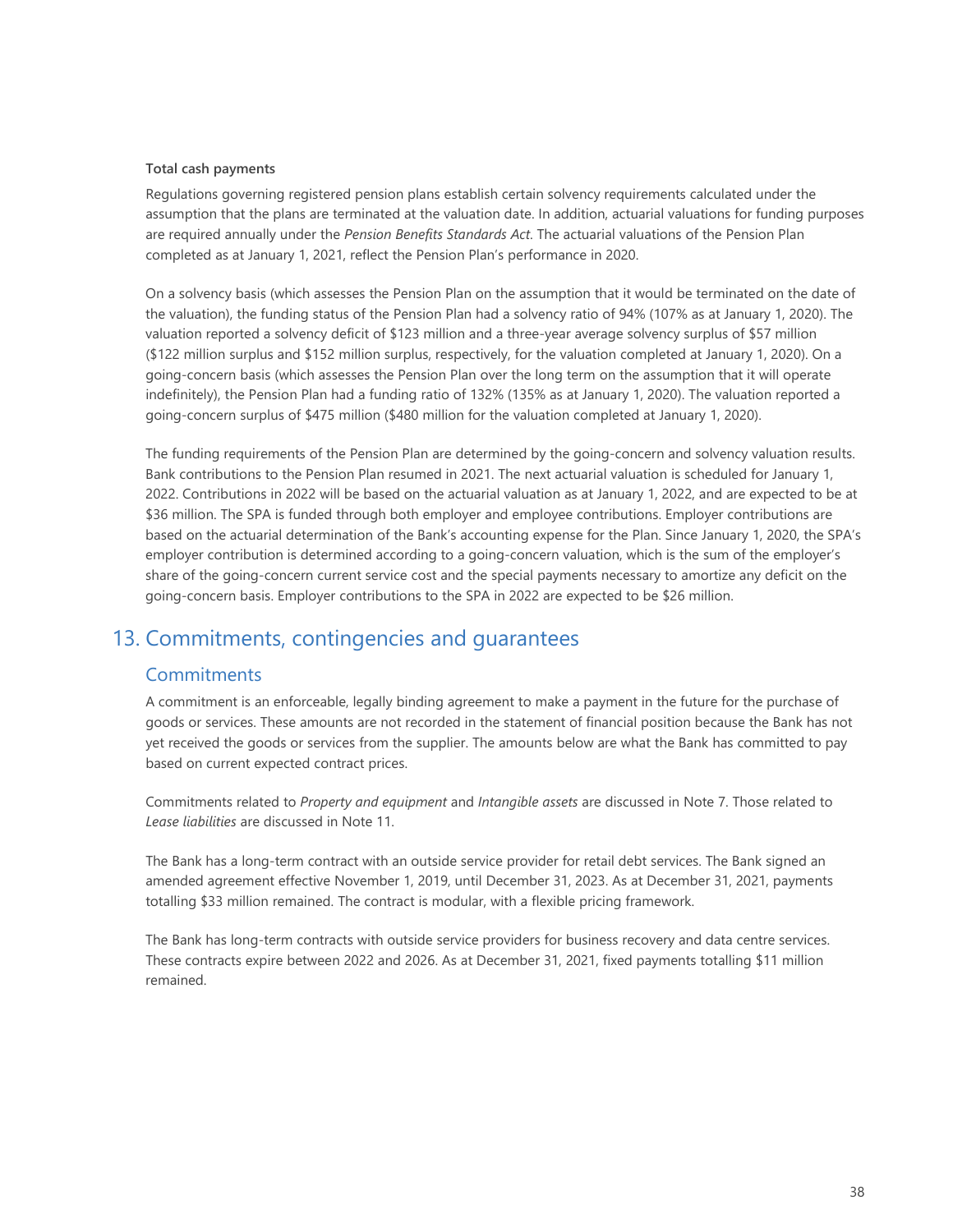As at December 31, 2021, the total minimum payments for long-term contracts, other than right-of-use leased assets, property and equipment, and intangible assets, were as follows:

| Due within one year             | 74              |
|---------------------------------|-----------------|
| Due between one to three years  | 50              |
| Due between three to five years | 10 <sup>°</sup> |
| Thereafter                      | 17              |
| <b>Total minimum payments</b>   | 151             |
|                                 |                 |

#### **Foreign currency swap facilities**

The Bank is a counterparty to several foreign currency swap facilities as follows:

| As at December 31, 2021                                                | Denominated in   | <b>Expiry date</b> |           |
|------------------------------------------------------------------------|------------------|--------------------|-----------|
| <b>Bilateral liquidity swap facilities</b><br>with other central banks |                  |                    |           |
| Bank of England                                                        | British pounds   | No expiry          | Unlimited |
| Bank of Japan                                                          | Japanese yen     | No expiry          | Unlimited |
| Bank of Korea                                                          | South Korean won | No expiry          | Unlimited |
| European Central Bank                                                  | euros            | No expiry          | Unlimited |
| Federal Reserve Bank of New York                                       | US dollars       | No expiry          | Unlimited |
| Swiss National Bank                                                    | Swiss francs     | No expiry          | Unlimited |
| People's Bank of China                                                 | Chinese renminbi | January 7, 2026    | 200,000.0 |
| Other swap facilities                                                  |                  |                    |           |
| Exchange Fund Account of Canada                                        | Canadian dollars | No expiry          | Unlimited |
| Federal Reserve Bank of New York                                       | US dollars       | December 12, 2022  | 2,000     |
| <b>Bank of Mexico</b>                                                  | Canadian dollars | December 12, 2022  | 1,000     |
| <b>Bank for International Settlements</b>                              | Canadian dollars | No expiry          | 100       |

#### *Bilateral liquidity swap facilities with other central banks*

The bilateral liquidity swap facilities were established to provide liquidity in each jurisdiction in any of their currencies, should market conditions warrant.

These facilities can be structured as either a Canadian-dollar liquidity swap or a foreign-currency liquidity swap arrangement and can be initiated by either party. The exchange rate applicable to the swap facilities is based on the prevailing market spot exchange rate as mutually agreed upon by the parties.

#### *Other swap facilities*

The other swap facilities established with the Federal Reserve Bank of New York and with the Bank of Mexico expire on December 12, 2022, and are subject to annual renewal.

The Bank is party to a standing foreign currency swap facility with the Exchange Fund Account of Canada. There is no stated maximum amount under this agreement.

The Bank is also party to a swap facility with the BIS for operational purposes. Transactions executed under this agreement generally have a duration of one business day. The BIS swap facility, other liquidity and other swaps were not accessed, by either party, in 2021 (the BIS swap was accessed in 2020). No related commitments existed as at December 31, 2021 (\$nil as at December 31, 2020).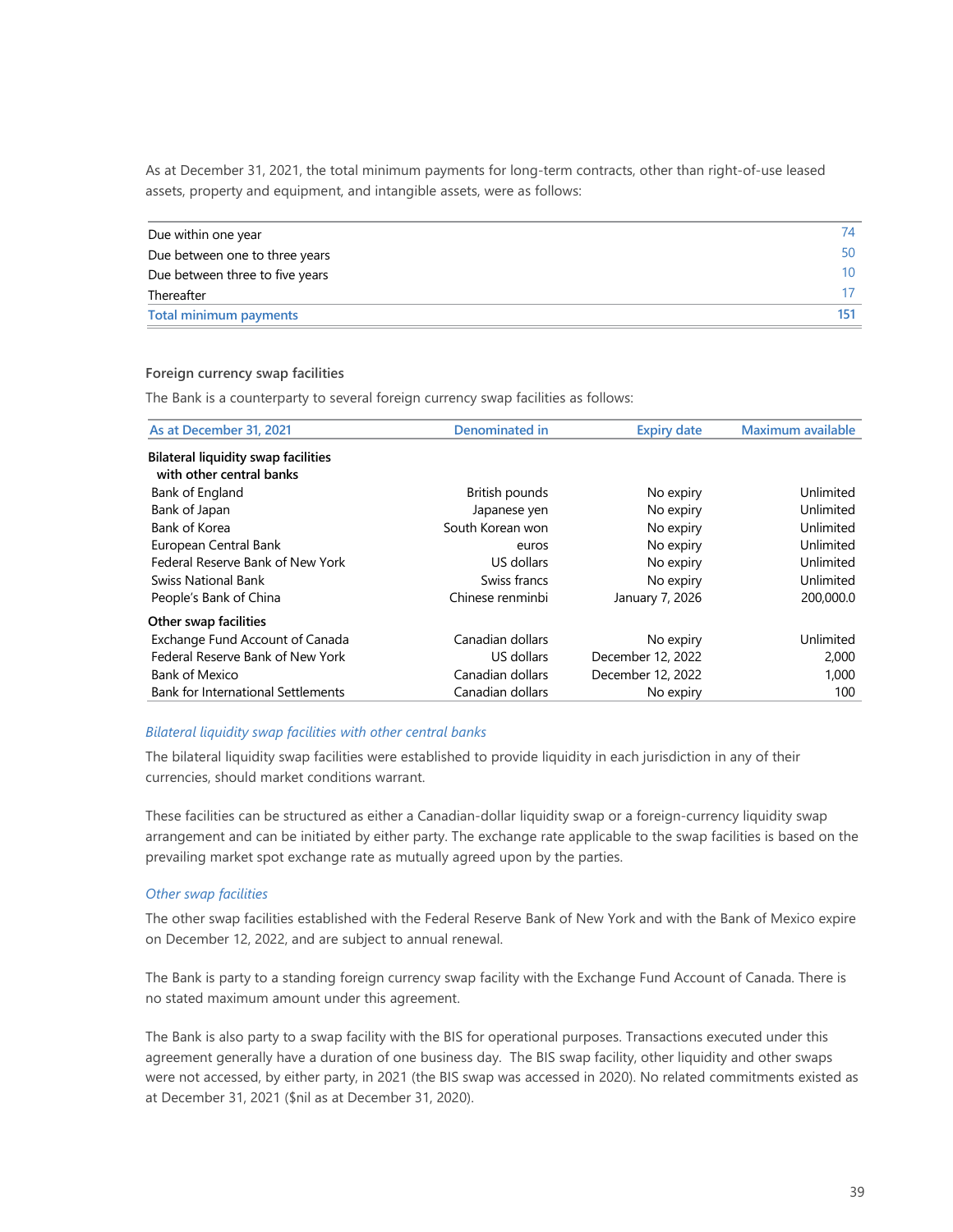### **Contingencies**

Contingent liabilities are possible obligations that could result from uncertain future events outside the Bank's control, or present obligations not recognized because the amount cannot be adequately measured or payment is not probable. Contingent liabilities are not recognized in the financial statements but are disclosed if significant.

### **BIS shares**

The 9,441 shares in the BIS have a nominal value of SDR5,000 per share, of which 25% (i.e., SDR1,250) is paid up. The balance of SDR3,750 is callable at three months' notice by a decision of the BIS Board of Directors. The Canadian equivalent of this contingent liability was \$63 million as at December 31, 2021 (\$65 million as at December 31, 2020), based on prevailing exchange rates.

### Guarantees

### **Indemnification agreements**

In the normal course of operations, the Bank includes indemnification clauses within agreements with various counterparties in transactions such as service agreements, software licences, leases and purchases of goods. Under these agreements, the Bank agrees to indemnify the counterparty against loss or liability arising from acts or omissions of the Bank in relation to the agreement. The nature of the indemnification agreements prevents the Bank from making a reasonable estimate of the maximum potential amount that the Bank would be required to pay. No indemnification amount has ever been paid under such agreements.

### **Insurance**

The Bank does not normally insure against direct risks of loss to the Bank, except for potential liabilities to third parties and when there is a legal or contractual obligation to carry insurance.

Any costs arising from risks not insured are recognized in the financial statements if, due to a past event, the Bank has a present legal or constructive obligation that can be estimated reliably as at the reporting date and it is probable that an outflow of economic benefits will be required to settle the obligation.

### 14. Equity

The Bank manages its capital to ensure compliance with the *Bank of Canada Act*. There were no other externally imposed capital requirements at the end of the reporting year.

| As at December 31<br>2021<br>Share capital<br>Statutory reserve<br>25<br>Special reserve<br>100<br>Investment revaluation reserve<br>435<br>Actuarial gains reserve<br>43<br>Retained earnings<br>٠<br><b>Total equity</b><br>608 |  |      |
|-----------------------------------------------------------------------------------------------------------------------------------------------------------------------------------------------------------------------------------|--|------|
|                                                                                                                                                                                                                                   |  | 2020 |
|                                                                                                                                                                                                                                   |  |      |
|                                                                                                                                                                                                                                   |  | 25   |
|                                                                                                                                                                                                                                   |  | 100  |
|                                                                                                                                                                                                                                   |  | 448  |
|                                                                                                                                                                                                                                   |  |      |
|                                                                                                                                                                                                                                   |  |      |
|                                                                                                                                                                                                                                   |  | 578  |

The Bank's equity is composed of the following elements:

### Share capital

The authorized capital of the Bank is \$5 million divided into 100,000 shares with a par value of \$50 each. The shares are fully paid and have been issued to the Minister of Finance, who holds them on behalf of the Government of Canada.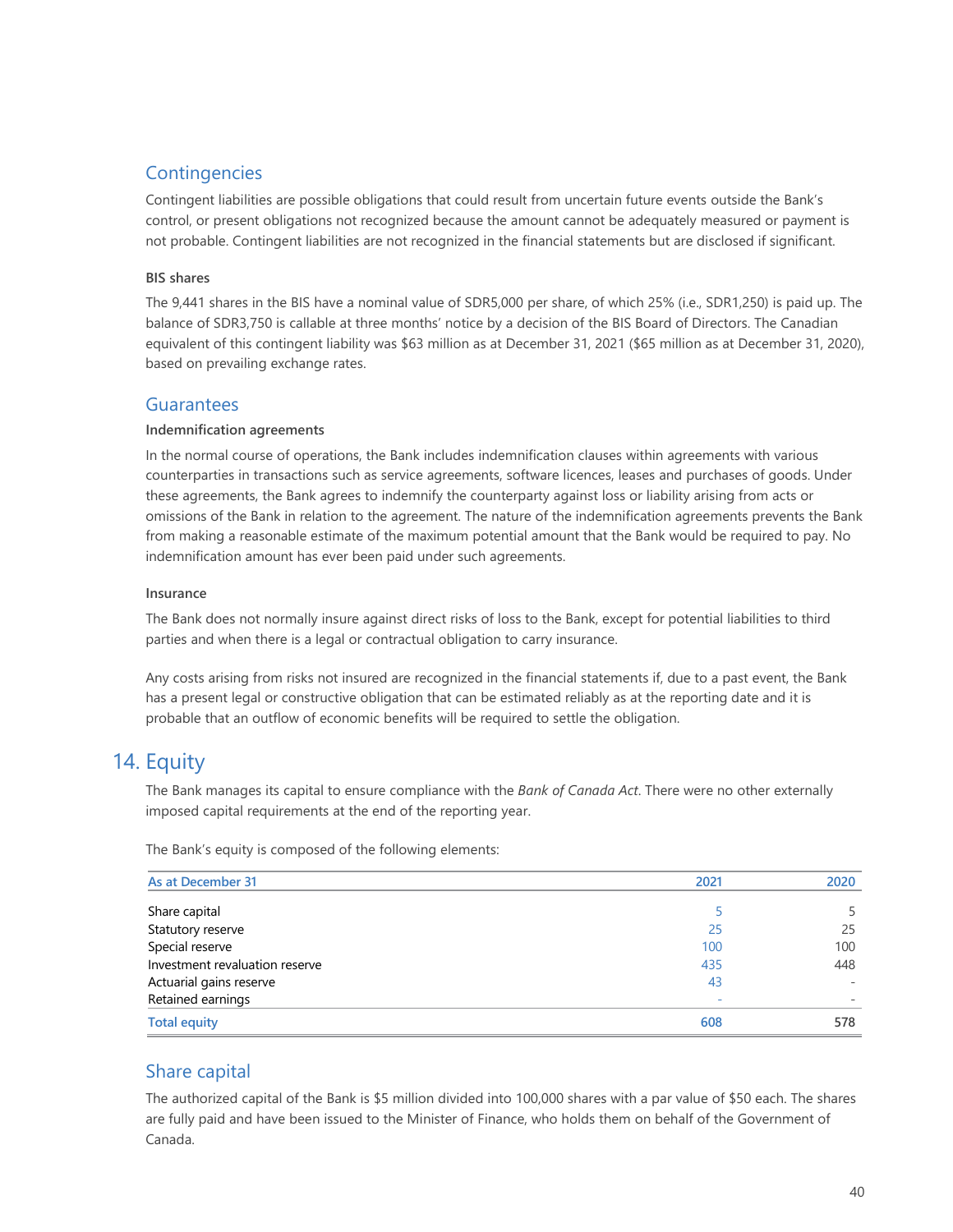### Statutory reserve

The statutory reserve was accumulated out of net income until it reached the stipulated maximum amount of \$25 million in 1955, consistent with the requirement of section 27 of the *Bank of Canada Act*.

### Special reserve

Following an amendment to section 27.1 of the *Bank of Canada Act*, the special reserve was created in 2007 to offset potential unrealized valuation losses due to changes in the fair value of the Bank's investment portfolio. An initial amount of \$100 million was established at that time, and the reserve is subject to a ceiling of \$400 million.

The amount held in the special reserve is reviewed regularly for appropriateness using value-at-risk analysis and scenario-based stress tests and may be amended, pursuant to a resolution passed by the Board of Directors.

### Investment revaluation reserve

The investment revaluation reserve represents the net unrealized fair value gains of the Bank's financial assets classified and measured at FVOCI, which consist solely of the Bank's investment in the BIS.

### Actuarial gains reserve

The actuarial gains reserve was established in 2010 upon the Bank's transition to IFRS and accumulates the net actuarial gains and losses recognized on the Bank's post-employment defined benefit plans subsequent to transition. As at December 31, 2021, the actuarial gain reserve had a balance of \$43 million (\$nil as at December 31, 2020).

### Retained earnings

The net income of the Bank, less any allocation to reserves, is considered ascertained surplus and is transferred to the Receiver General for Canada, consistent with the requirement of section 27 of the *Bank of Canada Act*. Changes to the ascertained surplus payable to the Receiver General for Canada are presented in Note 11.

The Bank's remittance agreement with the Minister of Finance was designed to enable the Bank to manage its equity requirements with consideration given to the volatility arising from fair value changes and remeasurements, which are recorded in other comprehensive income. This agreement allows the Bank to withhold from its remittance to the Receiver General for Canada any increase in cumulative net unrealized losses on financial assets that are classified and measured at FVOCI, unrealized remeasurements of the net defined-benefit liability/asset on defined-benefit plans, and other unrealized or non-cash losses arising from changes in accounting standards or legislation. Any decrease in previously withheld cumulative net unrealized non-cash losses is added to the remittance.

During 2021, the Bank released \$379 million from its previously withheld remittances to the Receiver General for Canada (in 2020, it withheld \$191 million). As at December 31, 2021, \$nil in withheld remittances was outstanding (\$379 million as at December 31, 2020).

### 15. Related parties

Persons or entities are considered related parties to the Bank if they are:

- under common ownership to the Government of Canada;
- a post-employment benefit plan for the benefit of Bank employees; or
- a member of key management personnel, which includes members of the Executive Council, the Senior Management Council or the Board of Directors, and their families.